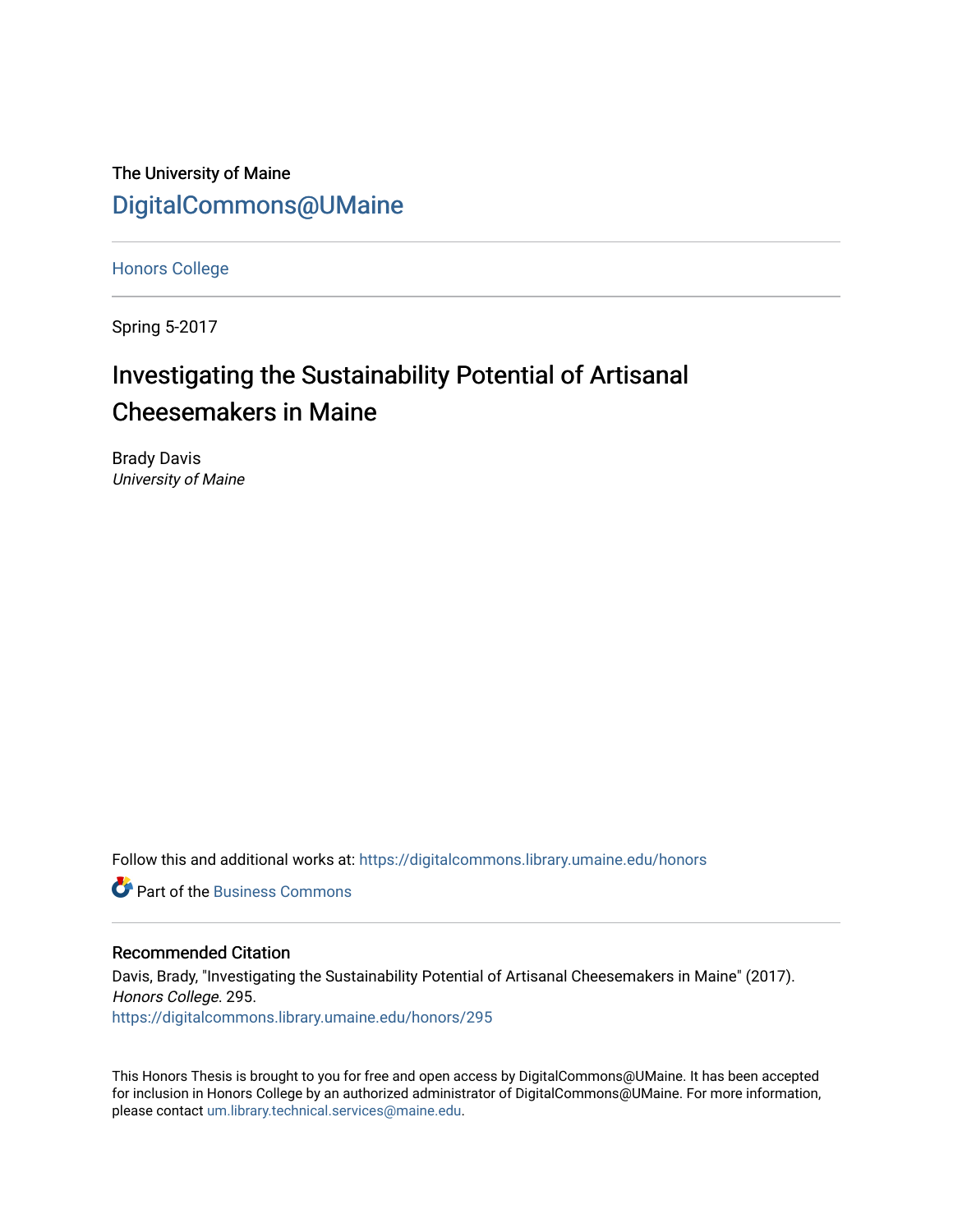### INVESTIGATING THE SUSTAINABILITY POTENTIAL OF ARTISANAL CHEESEMAKING IN MAINE

by

Brady Davis

A Thesis Submitted in Partial Fulfillment of the Requirements for a Degree with Honors (Business)

The Honors College

University of Maine

June 2017

Advisory Committee:

Dr. Stephanie Welcomer, Professor of Management, Maine Business School Dr. Mark Haggerty, Rezendes Preceptor for Civic Engagement, Honors College Dr. Jean MacRea, Associate Professor of Civil and Environmental Engineering Dr. Beth Calder, Associate Professor of Food Science and Extension Food Science Specialist Mr. Eric Rector, Board of Directors, Maine Cheese Guild and Owner, Monroe

Cheese Studio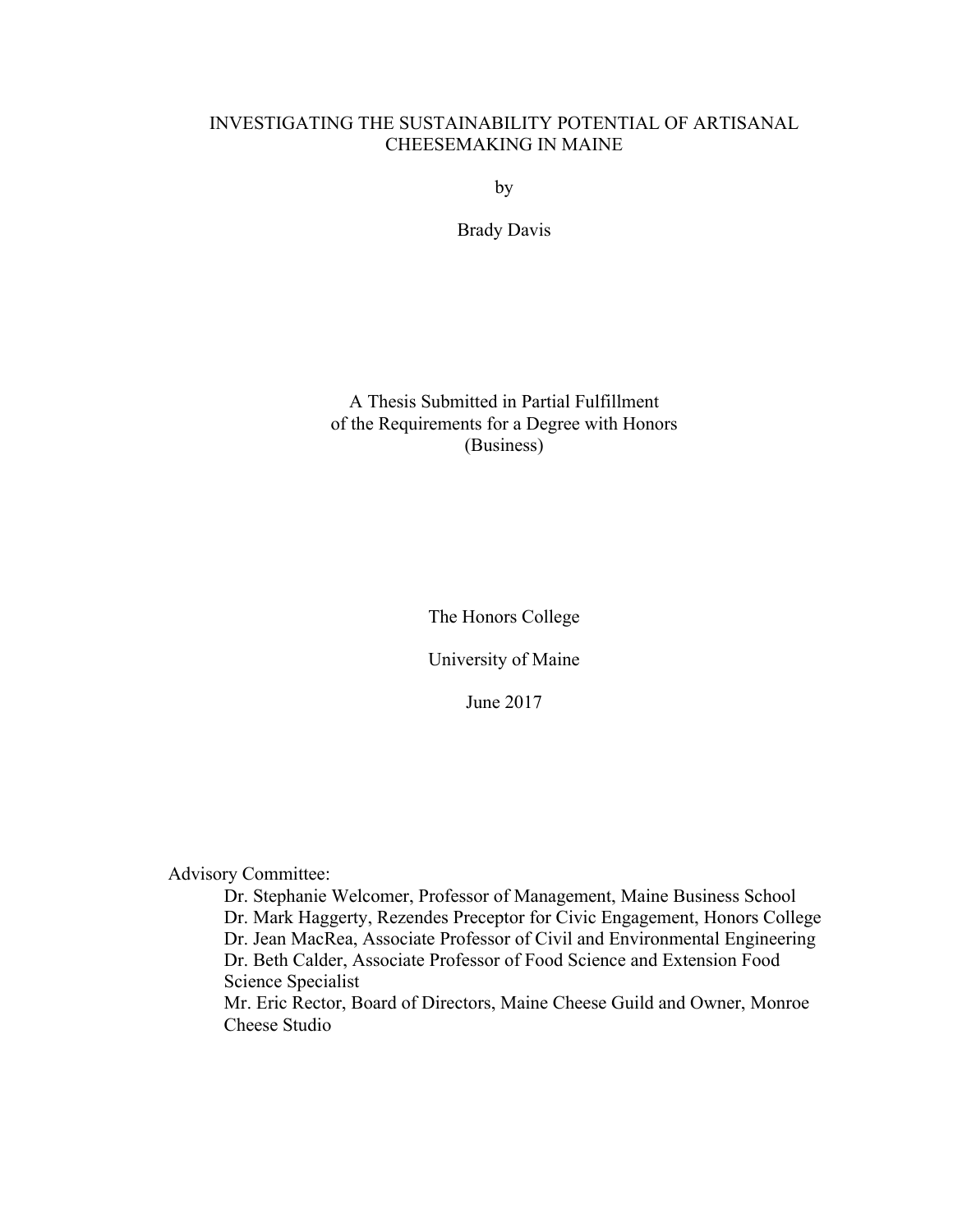#### **Abstract**

Sustainability-as-flourishing has been introduced as a new paradigm to conceptualize sustainability, and is defined as an ideal future state where all life on earth has the potential to flourish indefinitely. This paper explores the potential for farmers and local producers to advance sustainability-as-flourishing through their operations. Existing literature lays the foundation for this case-based method and provides the basis for an investigation of how entrepreneurs express a set of requisites necessary to develop this concept. This investigation focuses on artisanal cheesemakers from Maine participating in the Maine Cheese Guild. Thirty of these artisan producers were interviewed, and their interview transcripts analyzed for how they practice and conceptualize sustainability. The analysis revealed the extent to which these entrepreneurs express the requisites of sustainability-as-flourishing on the ground and through their operations. The degree to which each of these requisites are expressed or neglected is discussed. Avenues of future research are also proposed and include how entrepreneurs view profit, seek to promote social justice and equity through their enterprises, and recognize and address the root causes of socioeconomic problems.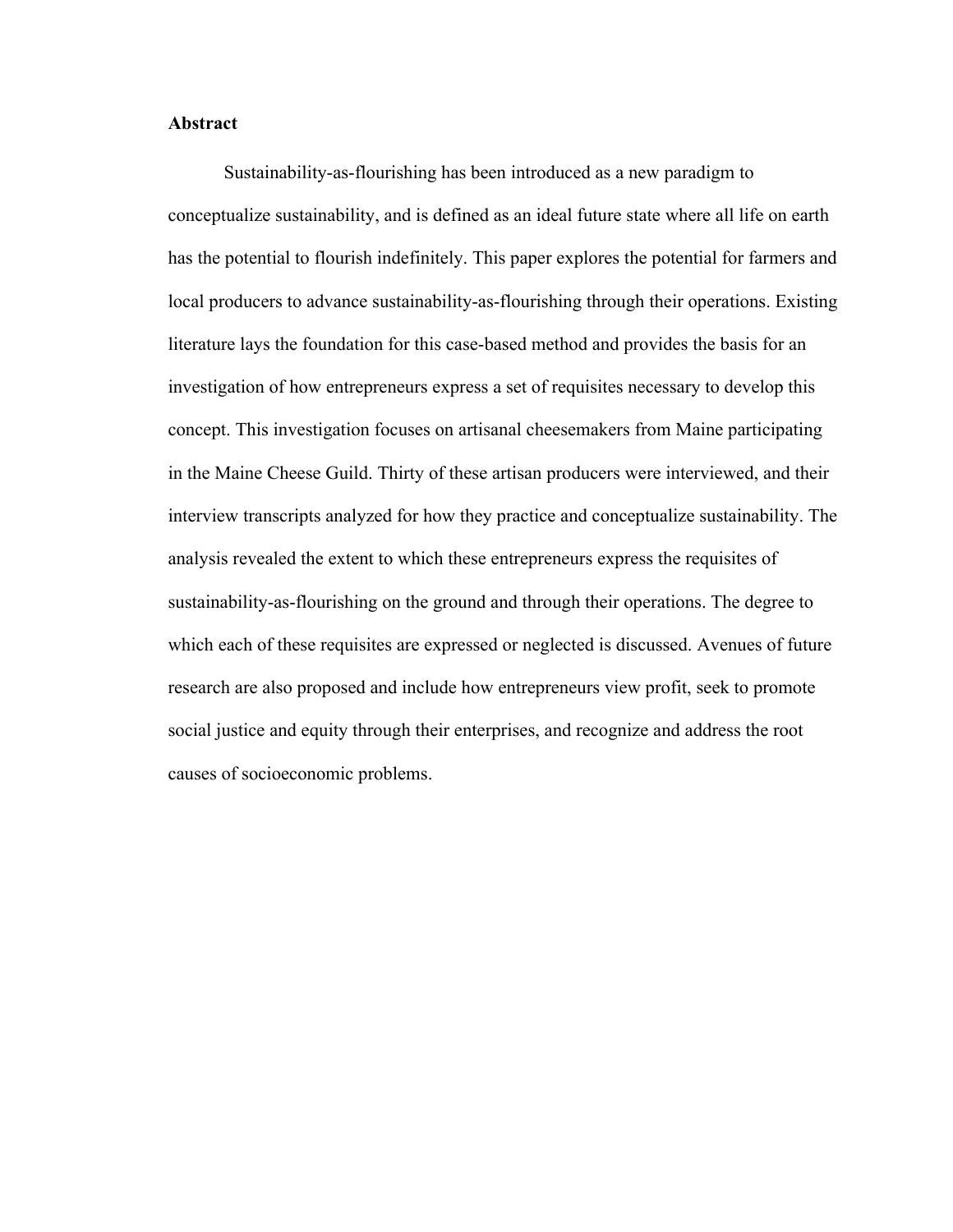# **DEDICATION**

This thesis is dedicated to my family.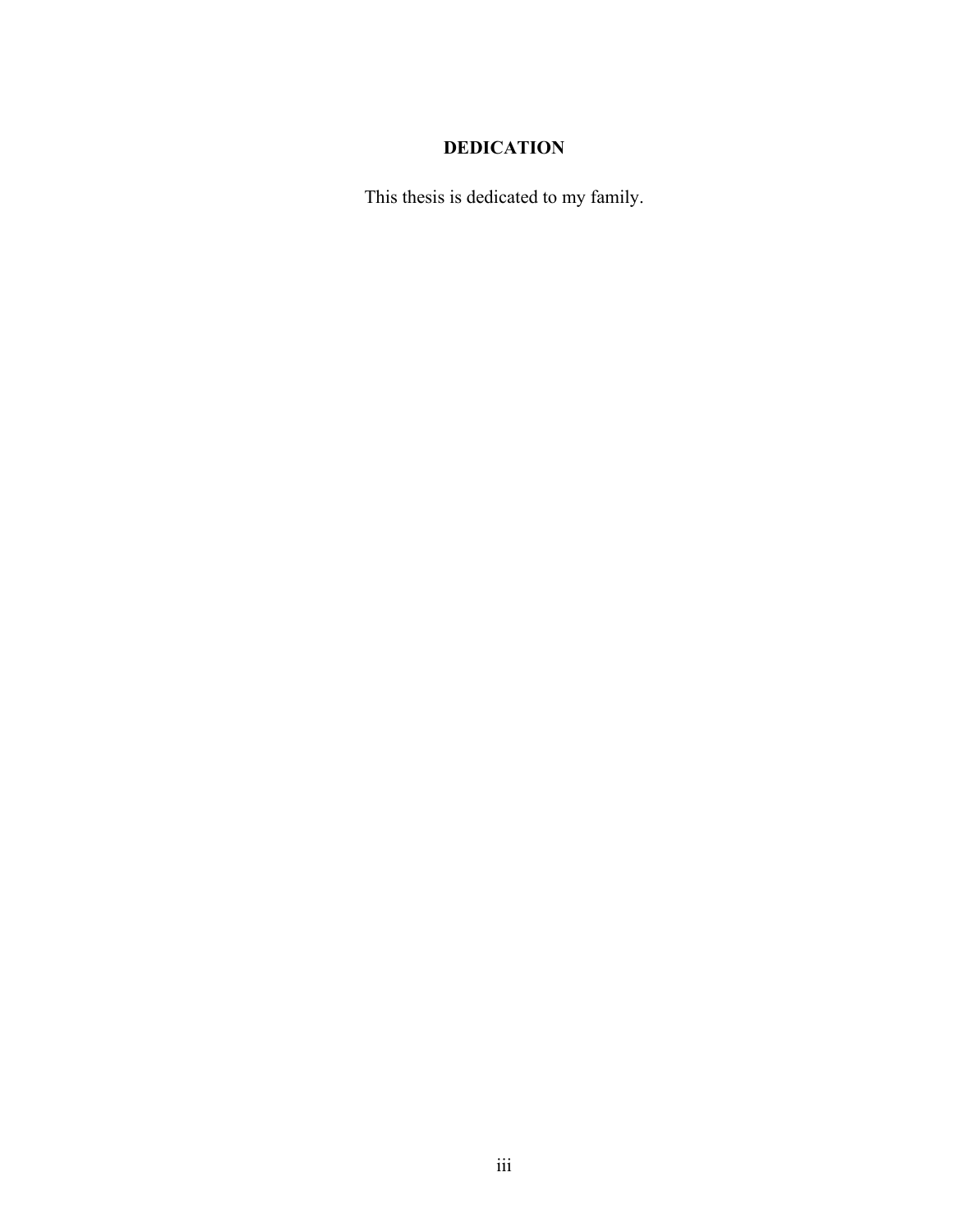## **Table of Contents**

## **List of Tables and Figures**

| Table 1. Requisites for Sustainability-as-Flourishing Identified and Defined by Schaefer,      |  |
|------------------------------------------------------------------------------------------------|--|
|                                                                                                |  |
| <b>Table 2.</b> Preset List of Codes From Research Questions on Requisites for Sustainability- |  |
|                                                                                                |  |
|                                                                                                |  |
| <b>Figure 2.</b> Frequency of Requisites for Sustainability-as-Flourishing Expressed through   |  |
|                                                                                                |  |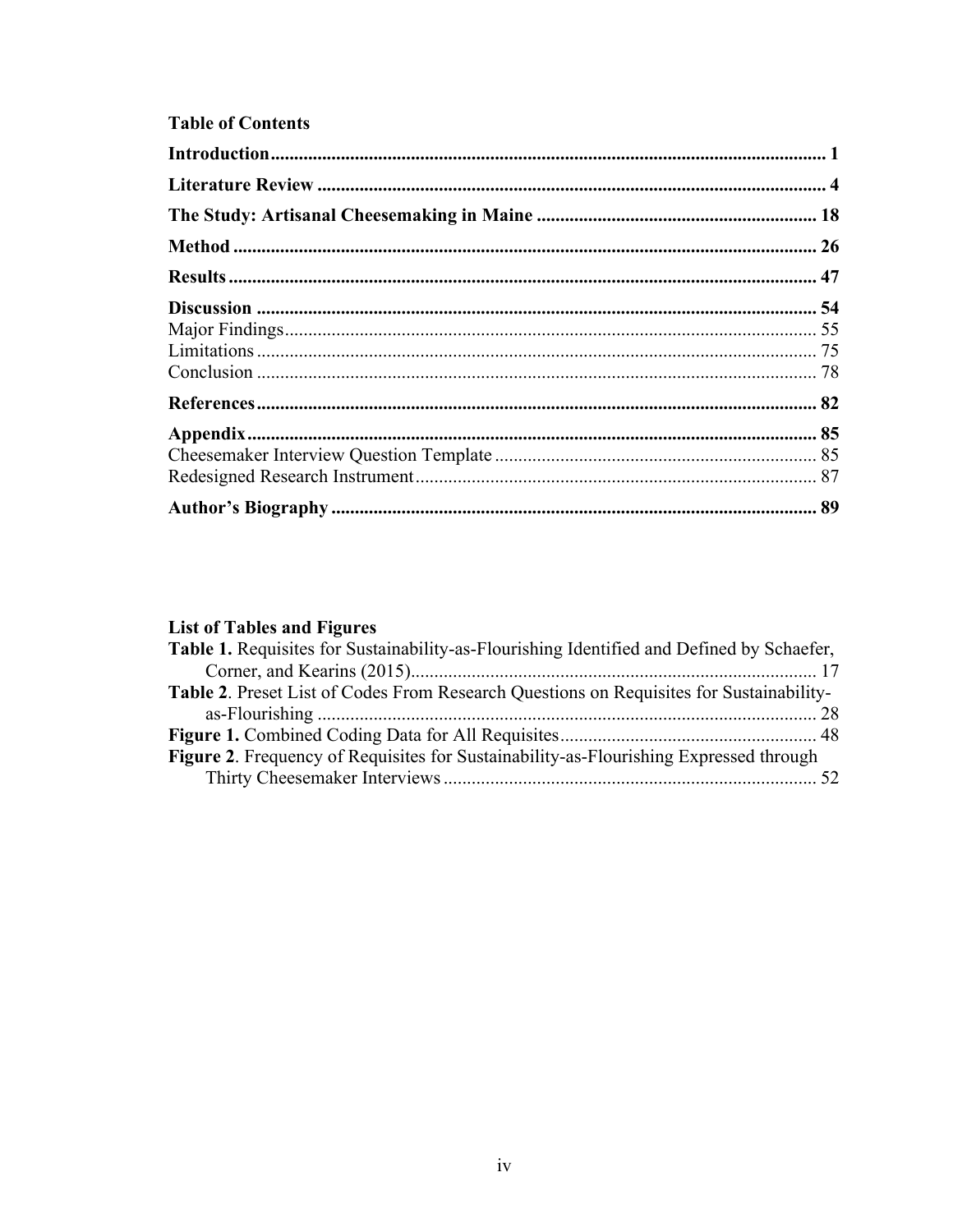#### Introduction

The call for a new sustainability paradigm stems from the lack of progress past movements have made to address a wide array of social, environmental, and economic problems. The main target of critique for scholars promoting the concept of sustainability-as-flourishing is the notion of sustainable development introduced by the United Nations World Commission on Environment and Development in the Brundtland Report released in 1987. This commission first met in October of 1984 and was charged with establishing a "global agenda for change" that would include a roadmap to reach a sustainable trajectory by 2000 (Brundtland, 1987). In the 900 days between the commission's first meeting and the publication of its report, a host of social and environmental disasters occurred that further reinforced the immense importance of their work: droughts in Africa impacted 36 million inhabitants and killed nearly a million; the catastrophic nuclear accident at Chernobyl occurred and sent nuclear fallout across the globe; and a host of diseases caused by unsafe drinking water and malnutrition killed nearly 60 million people globally, mostly children (Brundtland, 1987). The agenda presented in the Brundtland Report called on international cooperation and multilateral efforts to better manage natural resources and encourage economic growth that narrowed the gap between the most impoverished and the wealthiest of human populations (Brundtland, 1987).

The results of the sustainable development movement at the conclusion of the Twentieth Century indicate that very little progress has been made to address the issues identified by the Commission (United Nations, 2015). In fact, many researchers have found that numerous key indicators of sustainability have worsened over time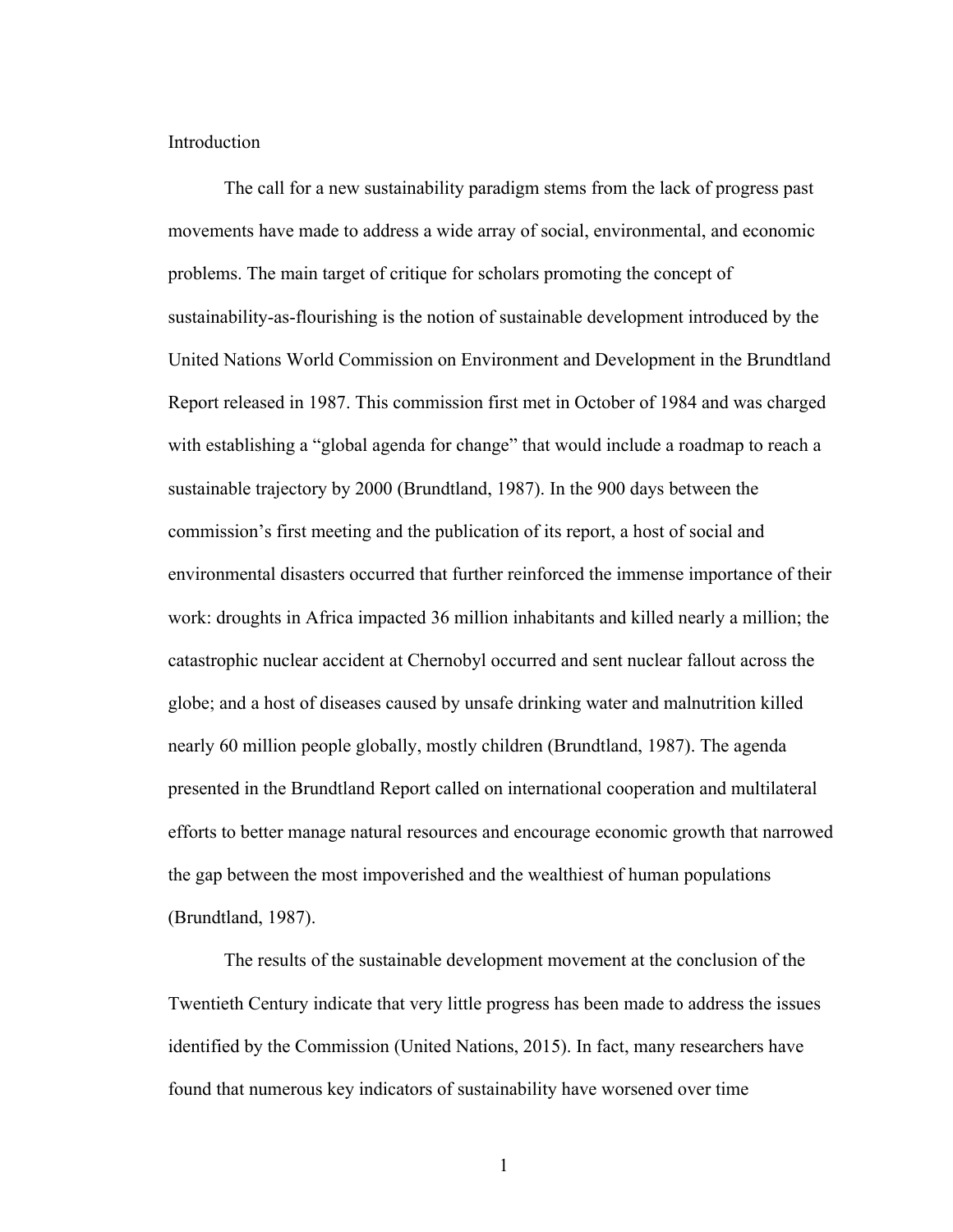(Globescan, 2012). Given these results, the efficacy of the agenda presented in the Brundtland Report has been called into question and openly challenged. In search for an alternative model for sustainability, there has been growing interest in the literature on a new paradigm with the potential to bring about transformational change in social, environmental, and economic systems. This view of sustainability is known as sustainability-as-flourishing and presents a vision for the future where all life on earth can flourish indefinitely.

This concept deviates from past research and initiatives where sustainability solutions are often portrayed as business-as-usual or as business-as-almost-usual approaches augmented by incremental social and environmental programs (Schaefer, Corner, & Kearins, 2015; Ehrenfeld & Hoffman, 2013). Rather than simply reducing unsustainability, the notion of sustainability-as-flourishing calls for those seeking to practice it to reflect on individual ways of thinking and behaviors and encourages substantial change in collective value sets and practices in order to work towards the cocreation of an ideal future (Ehrenfeld & Hoffman, 2013). Scholars contend this will be achieved when all individuals, organizations, and societies are prospering and are rooted in a thriving natural environment (Laszlo et al., 2014; Ehrenfeld & Hoffman, 2013).

Existing research has explored the role that business might play in promoting sustainability-as-flourishing (Schaefer, Corner, & Kearins, 2015). These scholars recognize that business must be a part of the transformational change in cultural values and beliefs and cite past literature to demonstrate that entrepreneurship may be one process to bring about the necessary transformation (Schaefer, Corner, & Kearins, 2015). In order to test this potential, Schaefer, Corner, and Kearins (2015) devised a study to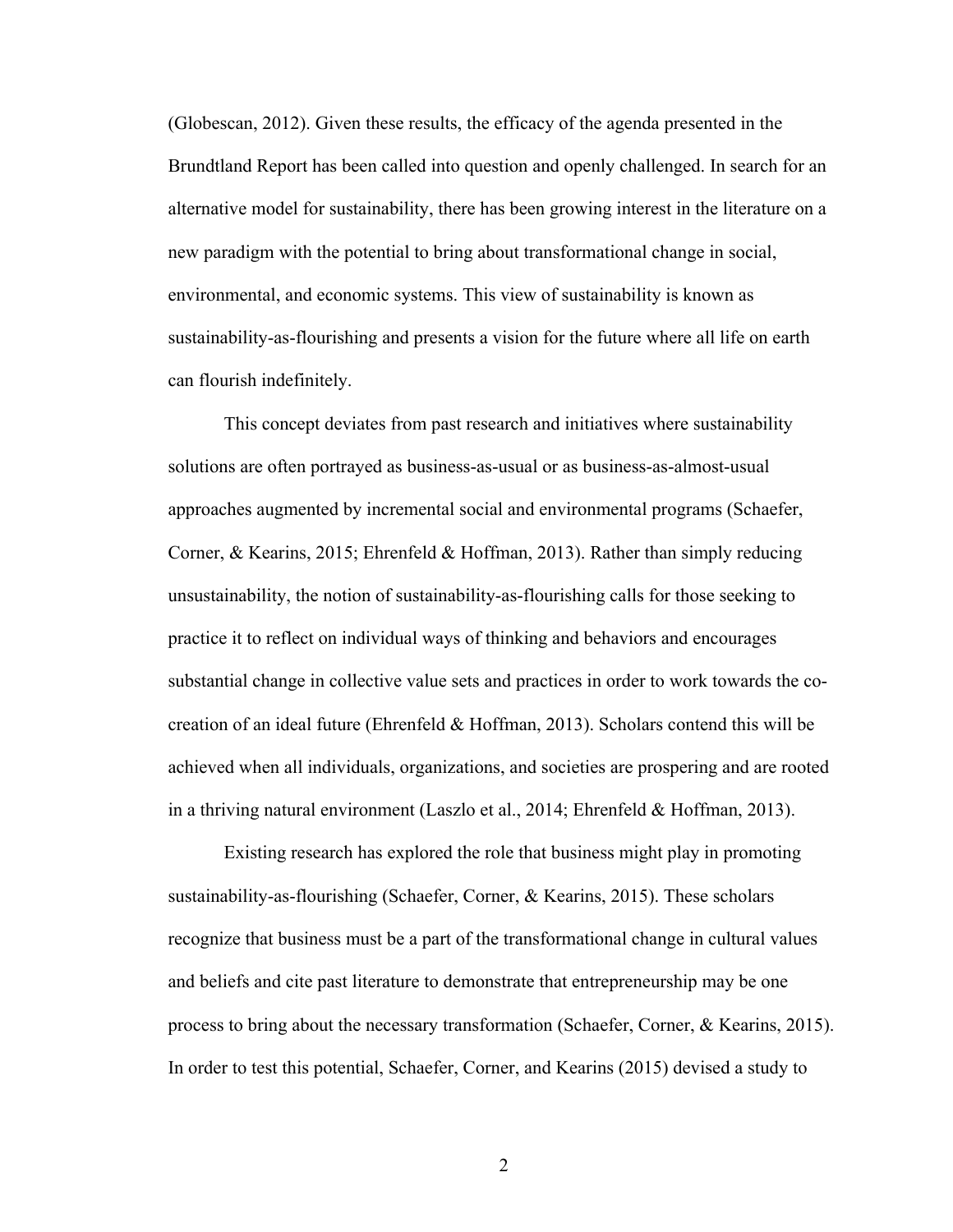determine what aspects of sustainability-as-flourishing were addressed in three streams of entrepreneurship literature. While their study revealed limitations, the researchers maintained that their work reinforced the potential for entrepreneurship to bring about transformational change.

While the work of Schaefer, Corner, and Kearins (2015) investigated the extent to which the literature on three types of entrepreneurship acknowledged sustainability-asflourishing, little analyses has currently been done to investigate the extent to which this concept has been expressed in practice. Therefore, the overall broad purpose of this study is to further assess how entrepreneurs conceptualize and practice sustainability within their own operations. Specifically, this research seeks to explore whether farmers and local food producers are intentionally or unintentionally promoting the concept of sustainability-as-flourishing through their business activities. To accomplish this, a case study approach was utilized to conduct research on a group of entrepreneurs focusing on artisanal cheesemaking in Maine. This sector was identified because of the recent growth in the number of cheesemakers in the region, as well as the industry's increasing national and international reputation. Moreover, the nature of artisanal production and engagement in local food systems has a number of implications for the social, environmental, and economic dimensions of sustainability.

To lay the groundwork for this project, the literature review will detail the roots of the modern discourse on sustainability, and further define the sustainability-as-flourishing model. The theoretical framework of this study is then outlined, including an articulation for the research questions, which has been adapted from Schaefer, Corner, and Kearins (2015) sustainability-as-flourishing work. The methods of this study are then explained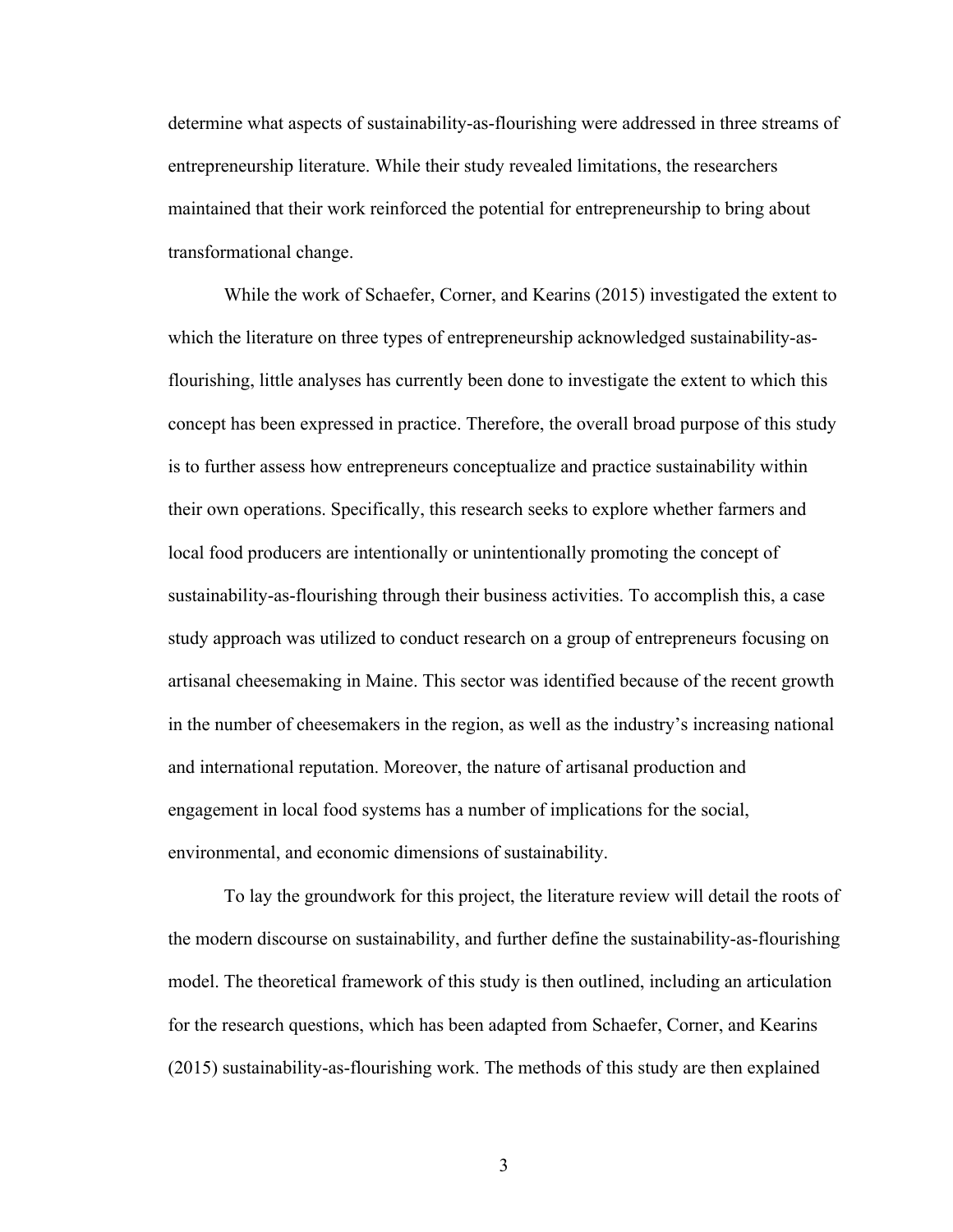along with the procedures for how the transcripts from the cheesemaker interviews were analyzed against the adopted research questions. The results of the analysis are then summarized and discussed. The final sections of this thesis acknowledge the limitations of this study and share the conclusions reached from this investigation in addition to potential areas of future research.

#### Literature Review

In order to effectively introduce the concept of sustainability-as-flourishing, it is important to consider the development of the sustainability movement over time. This section describes the origins for this movement and details how the results of modern sustainability initiatives have come up short, despite mounting evidence that serious action must be taken to address environmental and social issues. In response, sustainability-as-flourishing is presented as a new paradigm with the potential to transform economic and social systems. This review then concludes by drawing on past literature to point to the potential of entrepreneurship to drive this transformational change to better achieve sustainability-as-flourishing.

Understanding current sustainability models and debates involves considering the historical roots of sustainability, which can be argued to begin nearly 10,000 years ago with the development of human agricultural practices (Jemison  $\&$  Beal, 2011). The shift away from hunting and gathering, to the domestication of certain plant and animal species, allowed early human groups to settle in specific regions and develop more permanent societies. Increases to agricultural production, through a more intense usage of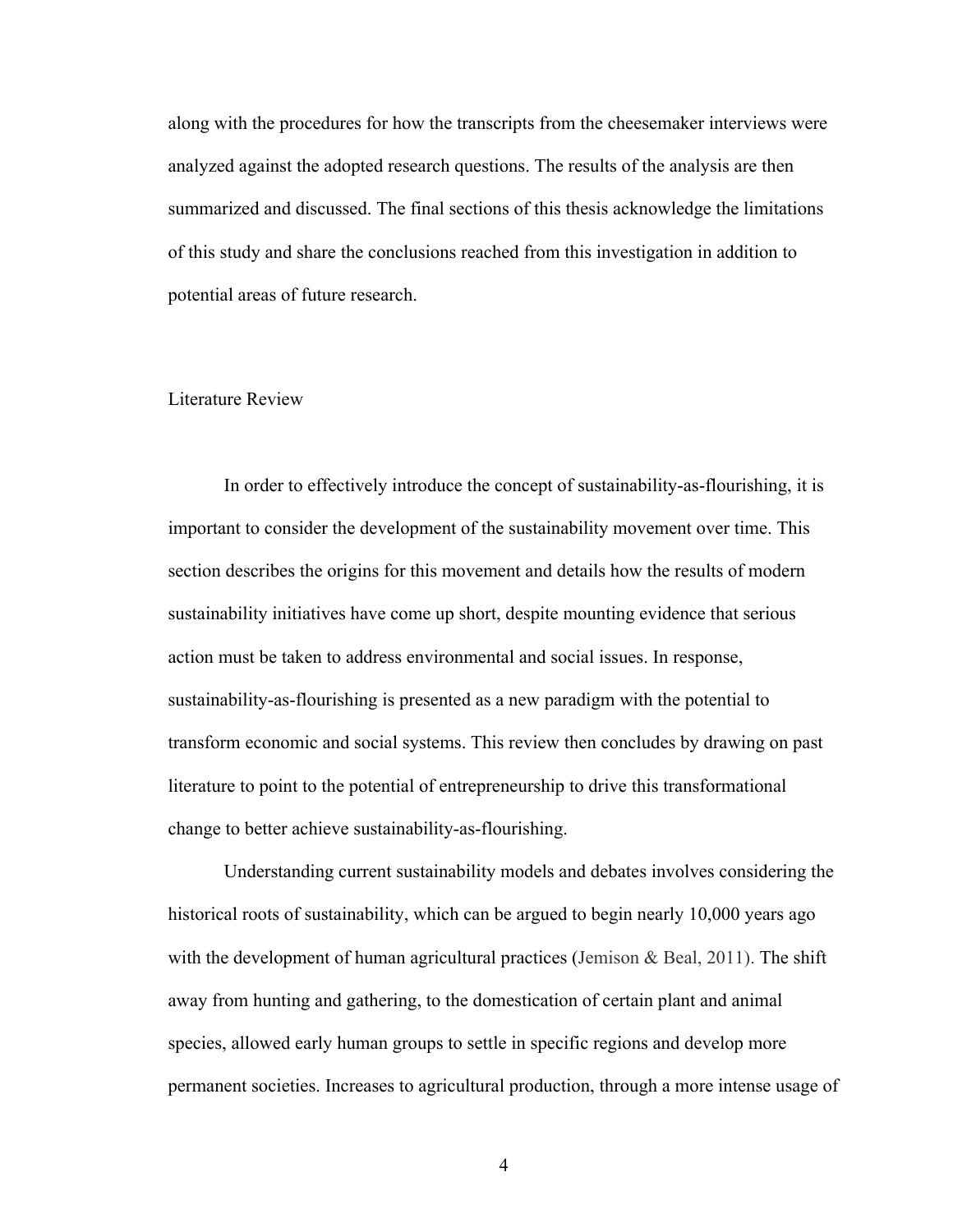available resources and alterations to local environments, allowed populations to increase. Further population growth pressured agricultural systems to be even more productive, claiming larger and larger swaths of land for cultivation and requiring greater inputs of resources (Jemison & Beal, 2011), risking their depletion. Crops that were especially suited to grow in specific environments, and that provided a necessary mix of nutrients, became extremely important for satisfying the dietary needs of growing populations and fueling the rise of civilizations.

Development has been tied to sustainability, and is commonly defined as the result of a process of growth over time. The process of development has implications for economic, social, and environmental spheres. The concept of economic development focuses on changes that occur in the standard of living of human populations over time. Considering the span of human history, it has only been in the last 300 years that the pace of change has rapidly increased (Norton, Alwang, & Masters, 2015). The impacts of development on the social and economic dimensions are often evaluated by per capita incomes and by access to adequate food, water, and health care that are measures of absolute poverty, as well as by the level of equality in a society over the long term (Norton, Alwang, & Masters, 2015). Early human groups engaging in hunting and gathering were largely considered egalitarian communities because all benefited when food was in abundance and all suffered when it was absent (Jemison & Beal, 2011). The civilizations that rose later due to more sophisticated agricultural practices were characterized by class-based societies where land was seized under ownership and was worked by peasant farmers for shares of the food produced (Jemison & Beal, 2011). Over time, the process of growth has continued to be increasingly unequal in some regions,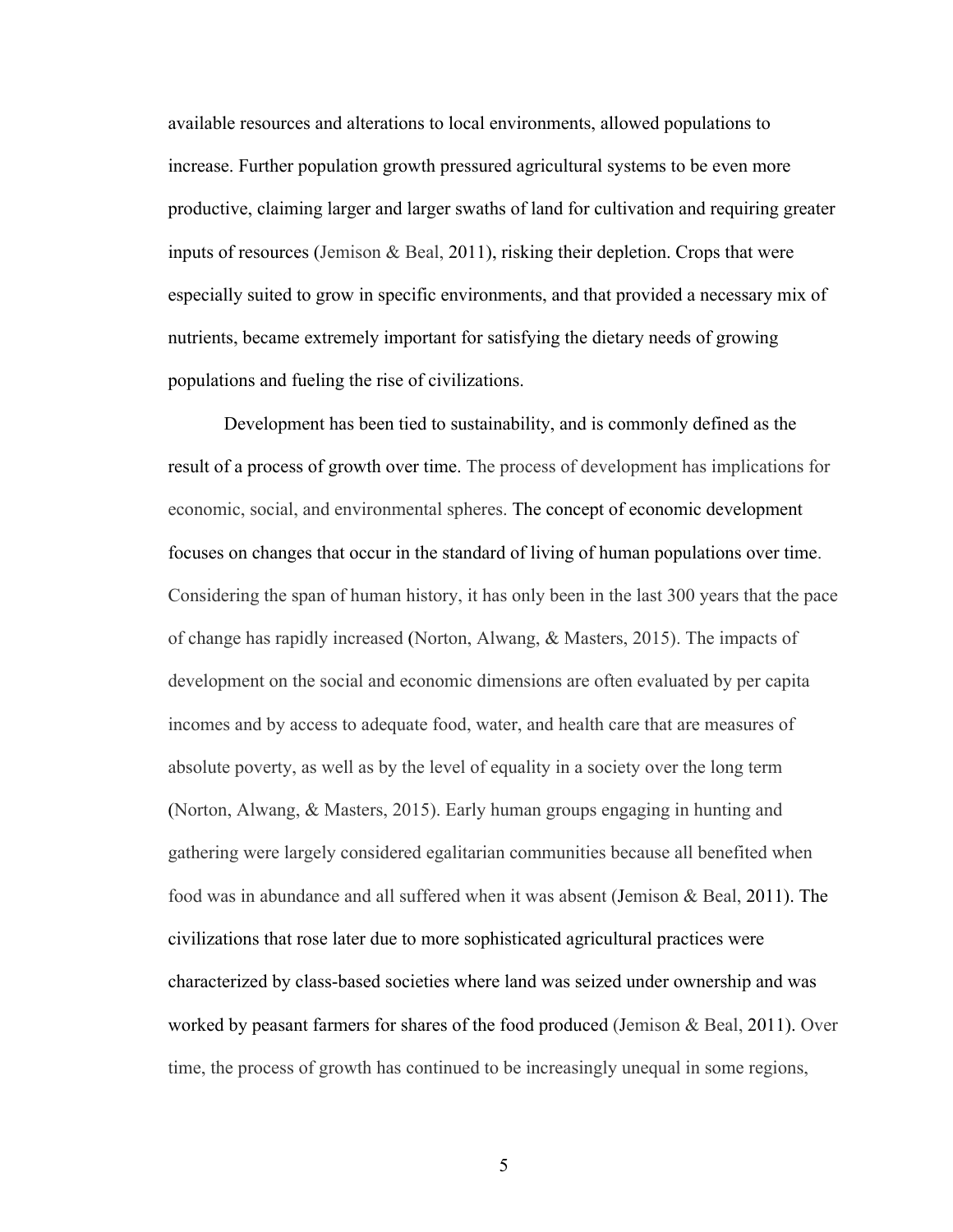specifically those in the Global North, accelerating in terms of improvements to quality of life compared to the Global South, which has lagged behind and experienced stagnated development.

Population increases have had a tremendous impact on the global environment. The cause and effect relationship of agricultural development and population growth described by Jemison and Beal (2011) has permeated human history. In approximately 1850, global population numbers reached one billion people; a milestone along a trajectory of unprecedented population growth that has continued into modern times (Soby, 2013). Amidst widening concerns about the exponential increase in human population and the ability of agricultural productivity to keep pace, agricultural research in the mid-twentieth century has focused on increasing yields with little concern for resource use and environmental degradation (Soby, 2013). The results of these research efforts gave rise to advances in plant breeding, chemical fertilizers, pesticides, disease control measures, irrigation technology, and the mechanization of agricultural labor (Soby, 2013). The post-World War II agricultural system of many developed countries, such as the United States, became highly industrialized and was marked by intensified cultivation, crop specialization, and standardization (Jemison  $\&$  Beal, 2011). This period of agricultural development became known as the Green Revolution, and has further fueled the exponential growth in global human population that is now projected to reach 9.1 billion by 2050 (Soby, 2013).

In addition to concerns regarding the availability of natural resources to sustain further expansion, the social and environmental toll of development became more evident with increasing awareness of the connection between pollution, ecosystem destruction,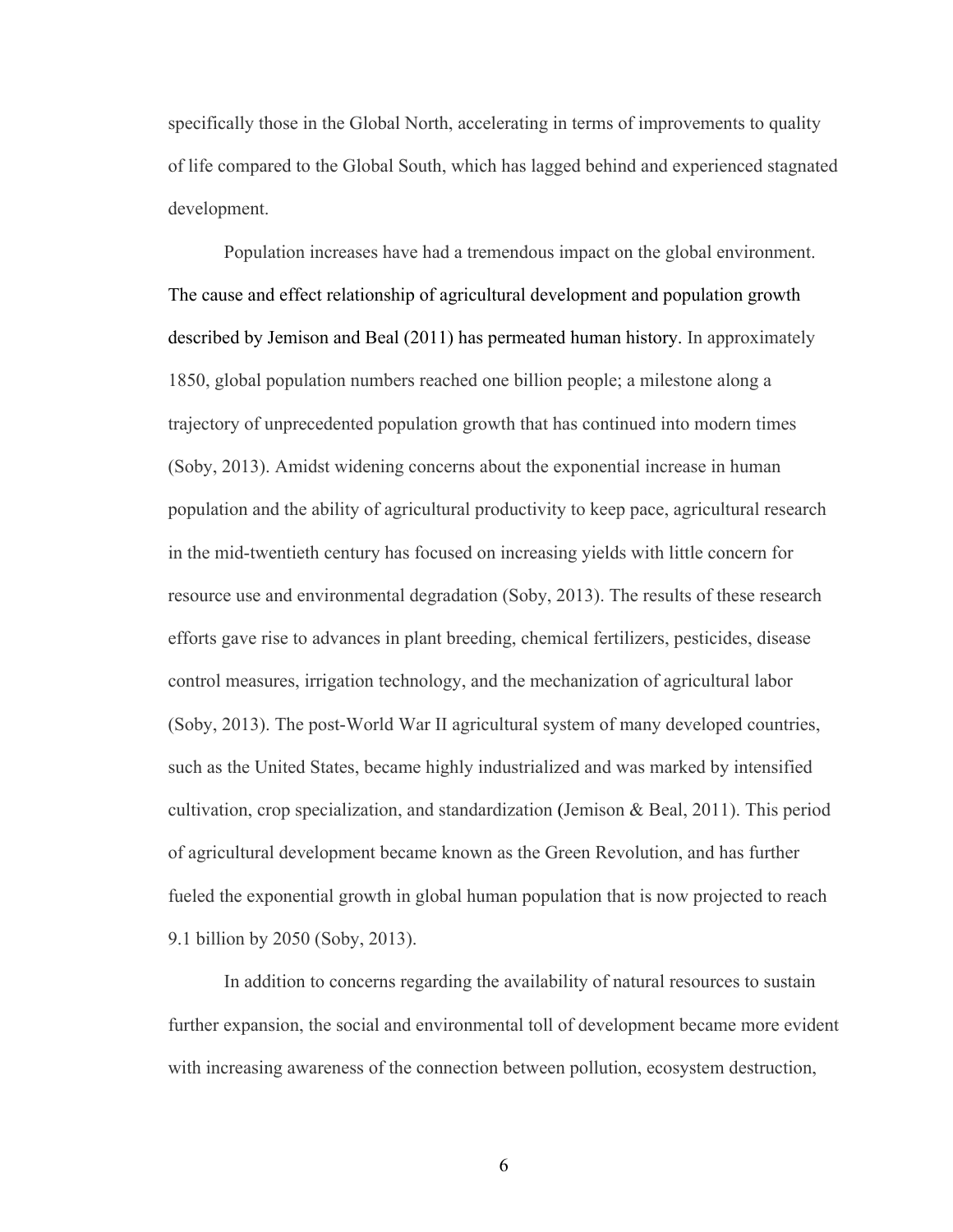and large scale-disasters to human activity (Norton, Alwang, & Masters, 2015). One of the most influential voices in the call to assess the side effects of technological advancement during the Green Revolution was that of Rachel Carson who, in 1962, published *Silent Spring* informing the public of the widespread detrimental impacts of pesticide use. Modified from World War II chemical weapons technology, she deemed these substances as biocides and detailed how their wide application contaminated air, land, and water, while poisoning much more than the pests they were used to control. Her evidence and compelling writing brought attention to some of the consequences of development for human health, and ultimately total ecosystem health, to the world stage and is often credited with igniting the environmental movement.

In 1987, the World Commission on Environment and Development published the Brundtland Report in response to far-reaching failures in modern development and in the management of the human environment (Brundtland, 1987). At the time of the report, world populations had reached five billion people and concerns for the consequences of development had spread more widely worldwide. Top among environmental concerns were the desertification of previously productive lands and the deforestation of new lands, as well as the release and transportation of toxic chemicals throughout the atmosphere. In the social sphere, despite high levels of global food production, more individuals were classified as food insecure than ever before, absolute poverty persisted, and the gap between the rich and poor was widening. In response, the Commission was charged with determining strategies to achieve more sustainable development, which was defined as development that meets the needs of current generations, without sacrificing the ability of future generations to provide for their own needs (Brundtland, 1987).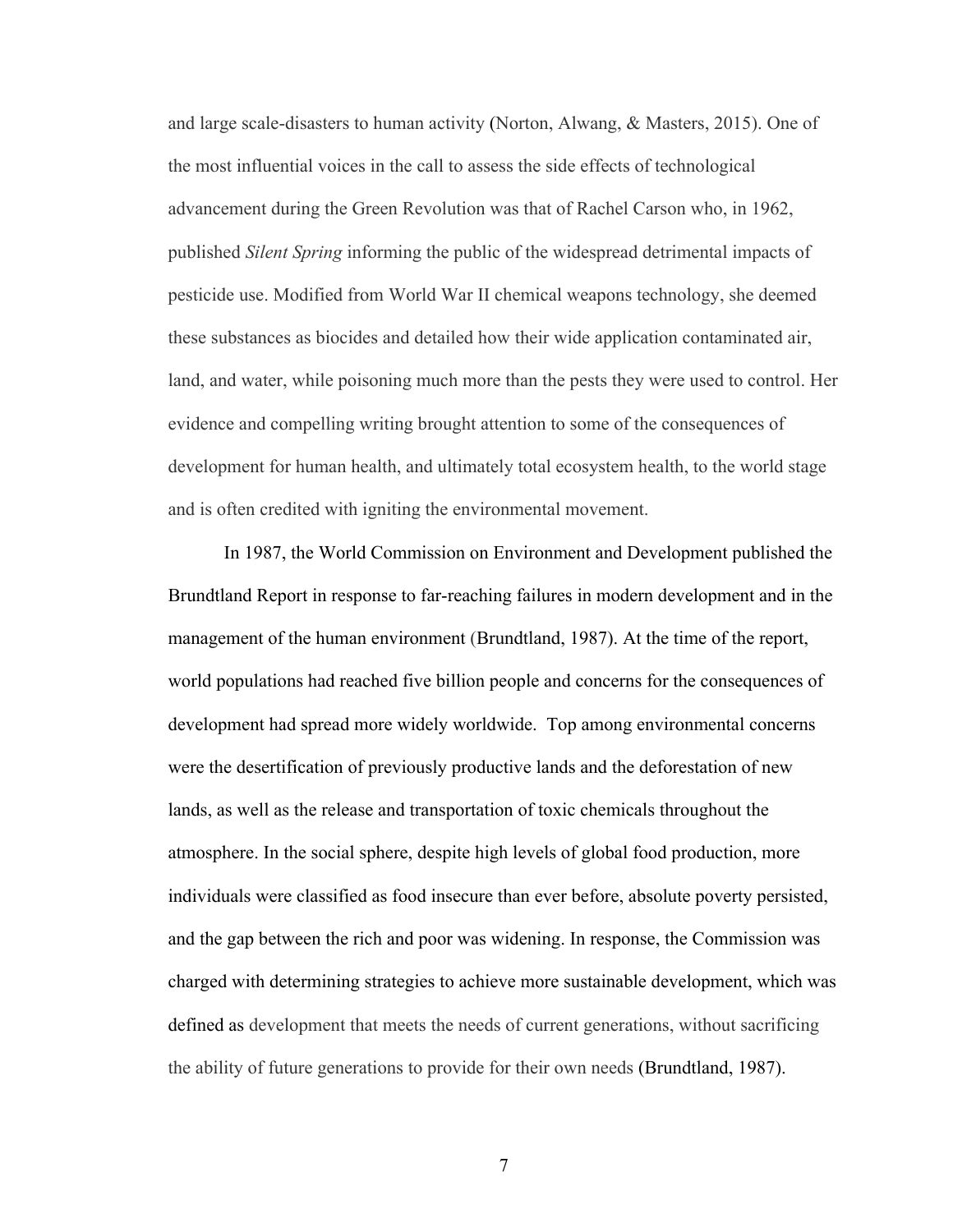Sustainable development, via the Brundtland Report, is built on a set of fundamental beliefs, which include that planetary limits exist, but are not absolute and are "imposed by the present state of technology and social organization on environmental resources and by the ability of the biosphere to absorb the effects of human activities" (Brundtland, 1987). The authors claimed that improvements to technology and better managed social systems would usher in a new era of economic growth (Brundtland, 1987). The framers of the report also believed that poverty can be overcome, and claimed that a requirement of sustainable development is to provide for the basic needs of all and extend every individual the opportunity to aspire to a better life (Brundtland, 1987). In order for poverty to be eradicated and opportunities opened for others, the report called on the most affluent nations in the world to alter lifestyles in order to consume within ecological limits (Brundtland, 1987). Finally, at the root of the concept is the belief that the better management of the human environment and improved technologies will usher in a new era of economic growth (Brundtland, 1987). The Brundtland Report was one of the first international initiatives to not only recognize the unsustainability of current development practices, but to attempt to chart a path to a more sustainable world. Moreover, it was the first globally crafted and recognized codification of principles and policies building sustainability, but has been widely scrutinized and contested.

#### Evaluating The Outcomes of Sustainable Development

Since the publication of the Brundtland report, many additional surveys have been initiated to evaluate the extent to which the concept of sustainable development has led to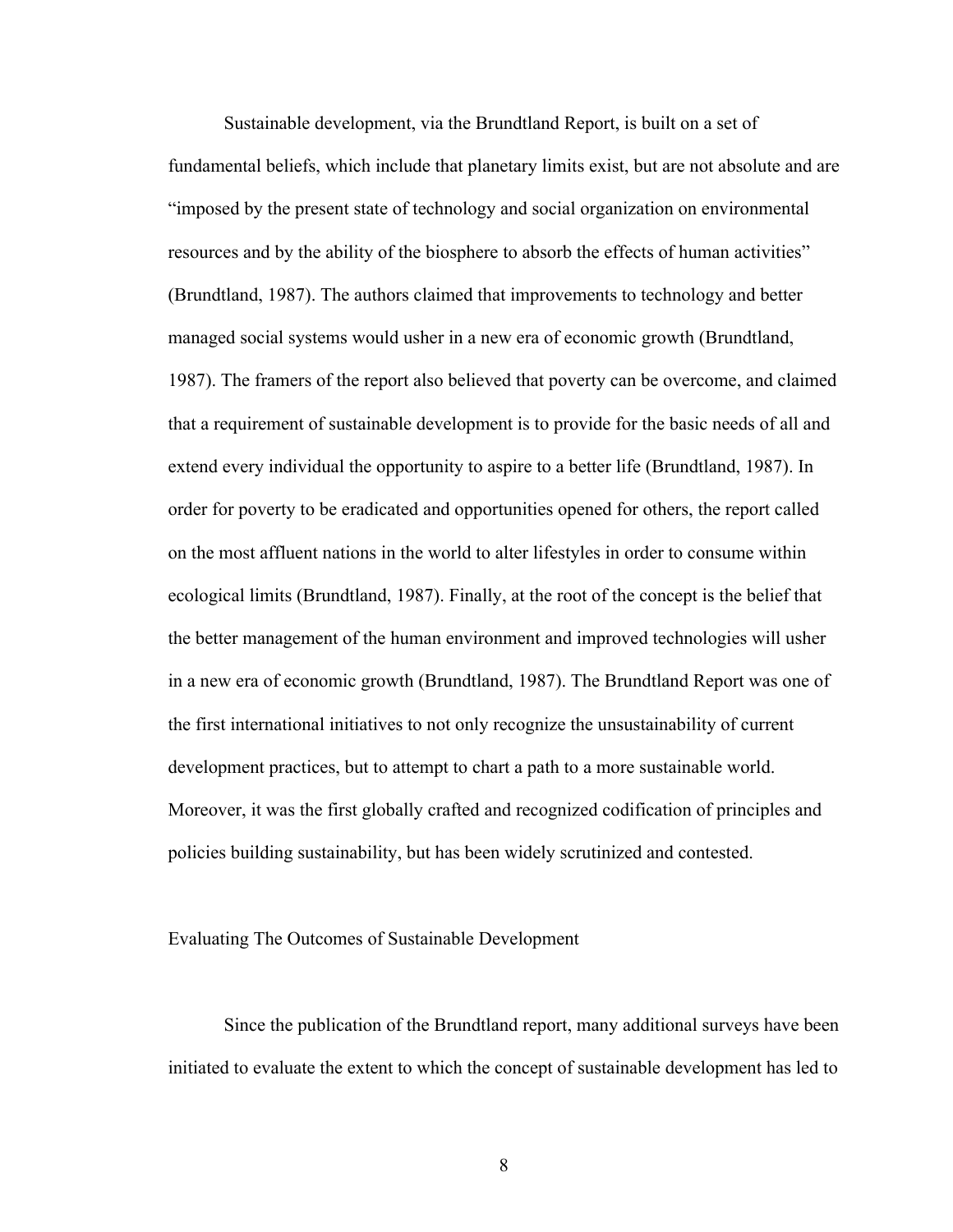advancements across the social, environmental, and economic spheres. The United Nations acknowledges that progress is uneven and that major shortfalls persist in the fulfillment of the Millennium Development Goals established in 2000 (United Nations, 2015). Despite increased access to education and improved medical treatment in many nations, social sustainability is still hindered by widespread issues of gender inequality in education and job opportunity, as well as by an increasing gap between the wealthiest populations and the most impoverished (United Nations, 2015). Regarding environmental sustainability, global greenhouse gas emissions have risen by over fifty percent since 1990, key resources are still overexploited, and global biodiversity is decreasing at alarming rates (United Nations, 2015). Another report drawing on the responses of an international group of 1,603 experts in a variety of fields and disciplines, revealed their opinions on the progress towards sustainable development in the past two decades (Globescan, 2012). Across seventeen indicators, covering many dimensions of sustainable development, only three categories were said to have shown slightly better than "poor progress" (Globescan, 2012). Many indicators were rated to have significantly worsened over the same time period and included such categories as protecting biodiversity, establishing more equitable societies, improving resource efficiency, and increasing the sustainability of transportation for people and products (Globescan, 2012).

The charge of the World Commission on Environment and Development in 1987 was to address far-reaching failures in modern development and in the management of the human environment. While the Brundtland Report introduced the concept of sustainable development to the world, it is clear that progress has been slow and major shortfalls persist across all dimensions of sustainability. The majority of experts in the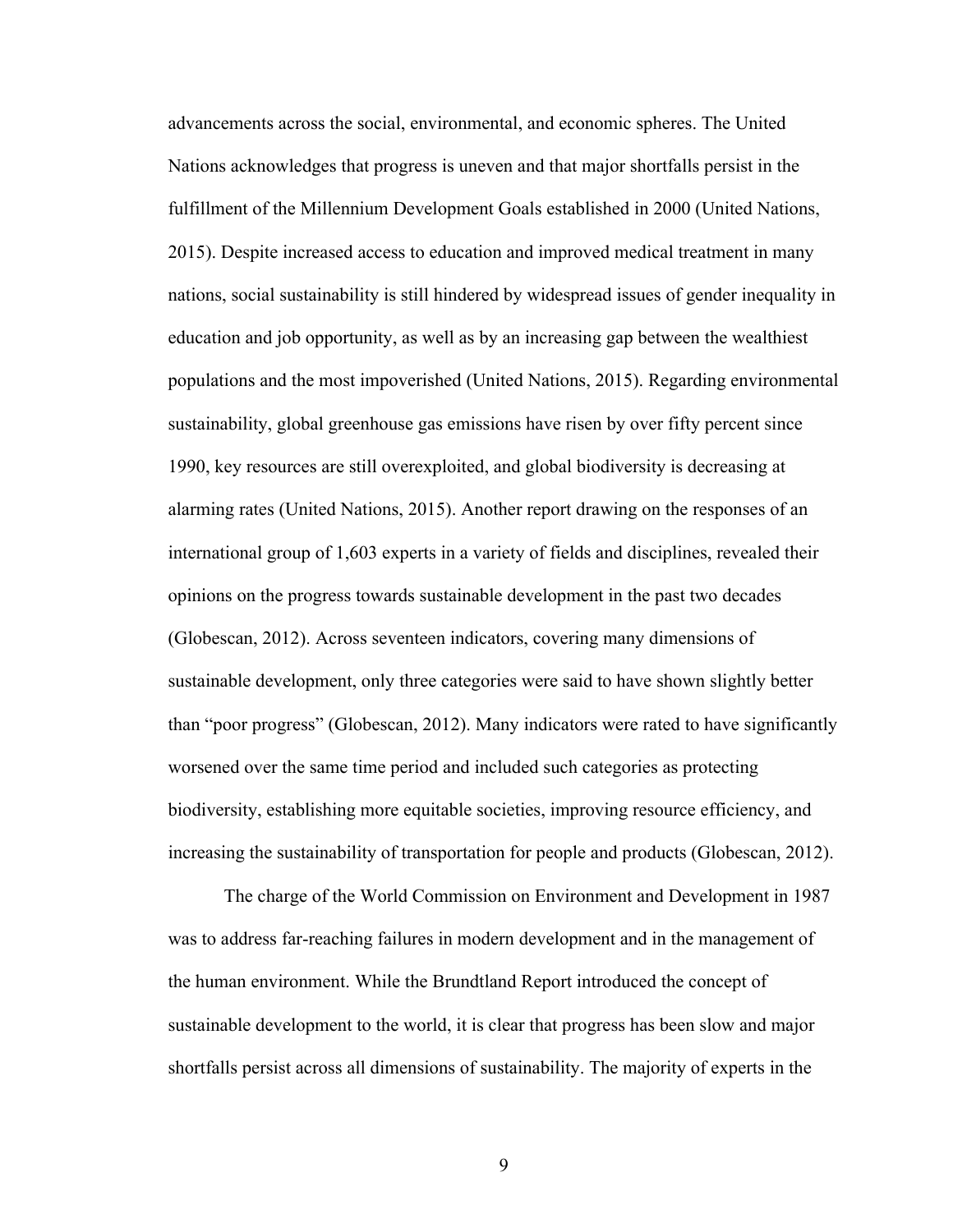international survey cited above agree that substantial change in the current economic system will need to occur before meaningful progress can be made along the path to a sustainable world (Globescan, 2012). This consensus aligns with a growing pocket of the sustainability literature that fundamentally challenges the tenets of sustainable development and claims that the disabling component of the concept is its foundation in the traditional economic paradigm of growth and consumption (Ehrenfeld, 2005; Ehrenfeld & Hoffman, 2013; Laszlo et al., 2014).

#### Business and Sustainability

The concept of sustainability employed in the business realm is rooted in the definition of sustainable development (Ehrenfeld, 2005). Practitioners of this concept seek to encourage efficient economic development, while reducing risks of impact on both people and the environment (Ehrenfeld & Hoffman, 2013; Laszlo et al., 2012). Much of the business world has attempted to ingrain this idea into the framework and core strategy of the enterprise through approaches such as Corporate Social Responsibility and various other corporate sustainability programs that are said to be *green* or *environmentally friendly* (Ehrenfeld & Hoffman, 2013).

To evaluate the positive impacts firms are having on their stated social and environmental missions, measures and metrics have been formulated to rank the performance of firms on dimensions beyond economic impact (Ehrenfeld & Hoffman, 2013). And yet, while many sustainability scores and indexes can be viewed for individual firms, products, and services in a number of industries (Ehrenfeld  $\&$  Hoffman,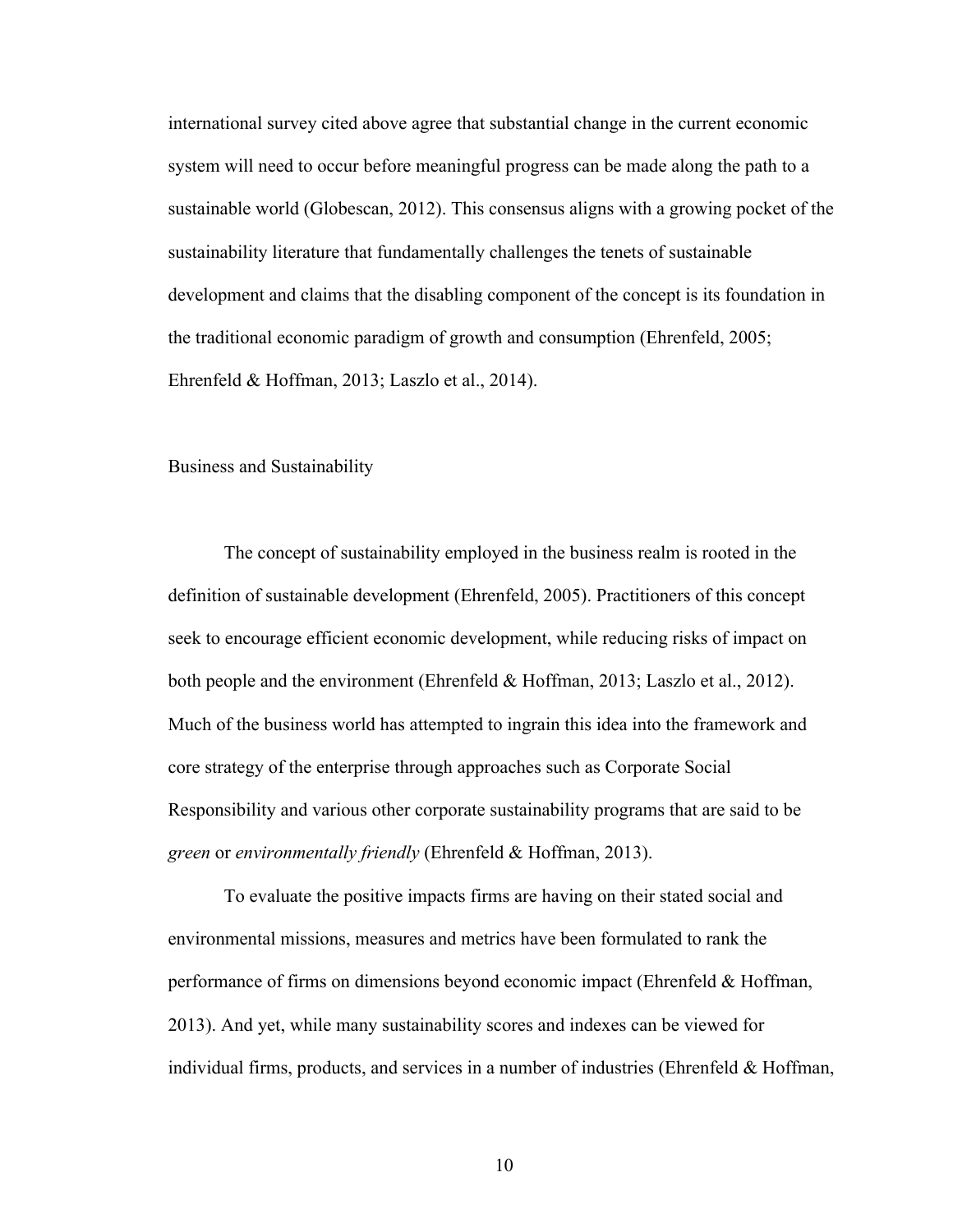2013), the tangible results of these efforts have not been conclusively linked to sustainable outcomes. Furthermore, while the sustainability-oriented business models have been presented in the literature, in practice, despite some pioneering enterprises, the majority of firms continue to operate under the conventional model of one dimensional profit maximization (Stubbs & Cocklin, 2008). As a result, sustainable development has been portrayed as business-as-usual or as business-as-almost-usual augmented by incremental social and environmental initiatives (Schaefer, Corner, & Kearins, 2015; Ehrenfeld & Hoffman, 2013). Initiatives deemed *green* or *environmentally friendly* have, at best, made economic development slightly less unsustainable (Laszlo et al., 2014) and, at worst, hidden negative externalities behind advertising and marketing programs claiming to be sustainable (Ehrenfeld  $&$  Hoffman, 2013).

#### A New Paradigm in Sustainability

The sustainability results from the decades since 1987 indicate that, while the Brundtland Report acknowledged that planetary resources are limited, the threat of resource depletion and environmental degradation was not sufficient to bring about transformational change in human societies (Grant, 2012). Furthermore, despite further technological innovations and the notion of sustainability entering the global consciousness, these forces were not successful in increasing the planet's capacity to absorb the effects of human activity. On the contrary, the indicators of planetary wellbeing reveal that earth's resources have been further strained and that human activity has increased pollution and ecosystem destruction (United Nations, 2015; Globescan,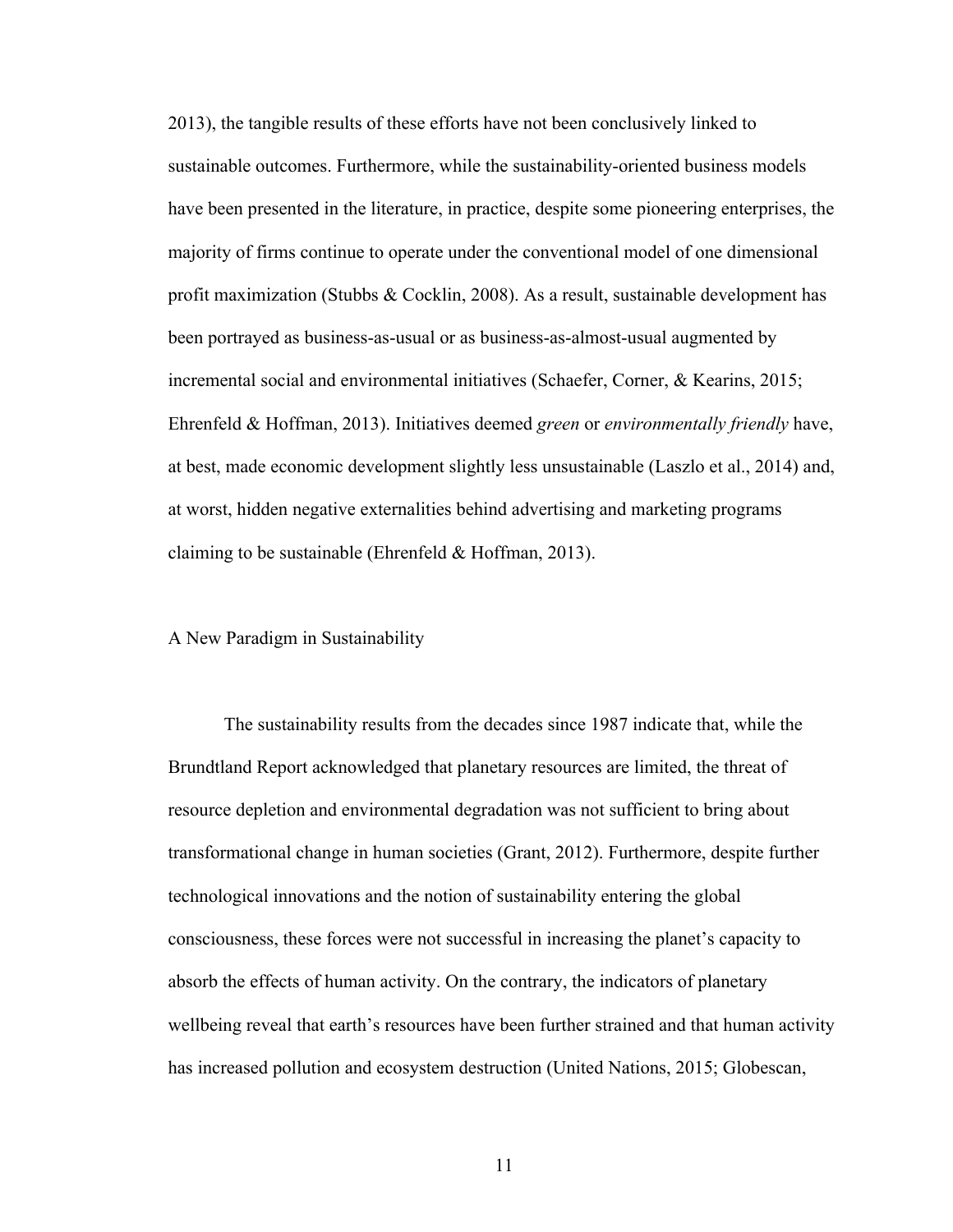2012). In addition, modern economic development has failed to eradicate poverty worldwide, and while an increase to the standard of living for some populations has been achieved, the disparity between the rich and poor has only expanded in the era of sustainable development. These facts are worsened by the levels of consumption in countries such as the United States (Ehrenfeld  $&$  Hoffman, 2013), which indicate that the appeal made in the Brundtland Report for the most affluent of populations to adopt new lifestyles was insufficient to cause major change.

Another drawback to the Brundtland Report, is the concept of sustainable development does not offer a definition or ecological parameters for what an improved quality of life could look like. Incentives to change consumption habits and behaviors at the individual and societal levels were largely undermined by the principle that further economic growth may be possible with better management techniques, new technology, and improved efficiency. Overall, sustainable development as a concept has largely failed to provide solutions to serious global issues across the three spheres of development.

Scholars recognize the need for a concept that offers a compelling vision for a sustainable world (Ehrenfeld, 2005; Grant, 2012) and that creates paradigmatic change (Grant, 2012; Laszlo et al., 2012). To answer this call, a new paradigm in sustainability has been presented in the literature as "flourishing," which is described as a possible ideal state where all life will thrive on earth forever (Ehrenfeld, 2005; Grant, 2012). This new sustainability-as-flourishing concept stands in contrast to the beliefs of the Brundtland Report and represents a different set of values, seeks a different set of outcomes, and utilizes a different system of thinking (Ehrenfeld  $&$  Hoffman, 2013). The elements of this definition are important to consider and begin with the notion of *flourishing,* which is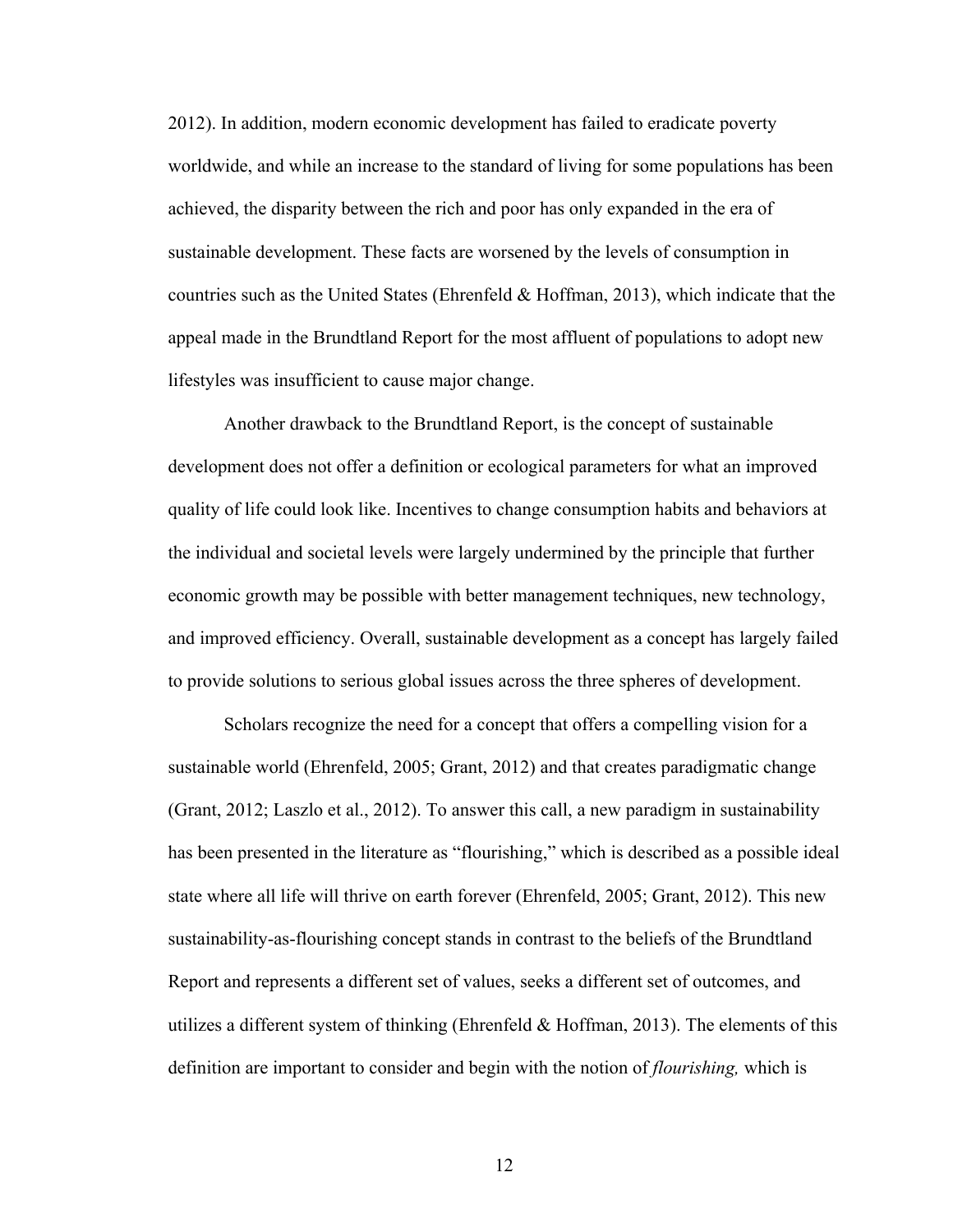used to describe a dynamic state achieved through engaging in action that is motivated by a caring for oneself and other human beings, as well as the natural world (Ehrenfeld  $\&$ Hoffman, 2013). Next, the notion of *possibility* is given special emphasis because it offers a vision for the future that may not be possible in the present and that may have never existed in the past (Ehrenfeld & Hoffman, 2013). While the Brundtland Report considered socioeconomic and intergenerational equity for humanity, flourishing explicitly shows concern for the well-being of *all life* on earth (Ehrenfeld & Hoffman, 2013). Finally, *forever* is included in the definition to represent the need to ensure that these conditions are lasting and that the future is cared for in a meaningful way (Ehrenfeld & Hoffman, 2013). Other scholars acknowledge that this new concept offers a clear vision of possibility (Cooperrider & Fry, 2012), individual, organizational, and systems-wide prosperity (Laszlo et al., 2012), and the potential for transformational change (Schaefer, Corner, & Kearins, 2015).

A key aspect of the sustainability-as-flourishing model is that it seeks to alter the cultural values and beliefs that are the fundamental causes of unsustainability (Grant, 2012; Ehrenfeld & Hoffman, 2013; Laszlo et al., 2014). In their work, Ehrenfeld and Hoffman (2013) describe that realizing the potential of sustainability-as-flourishing practices requires humanity to adopt a different system of thinking from what predominates our current cultural models. The authors contend that transformational change in our systems of thinking is possible by reconsidering what it means to be human and reexamining humanity's place in nature (Ehrenfeld & Hoffman, 2013). For individuals, organizations, and whole societies, this process of change involves confronting the contemporary economic worldview that identity and well-being are tied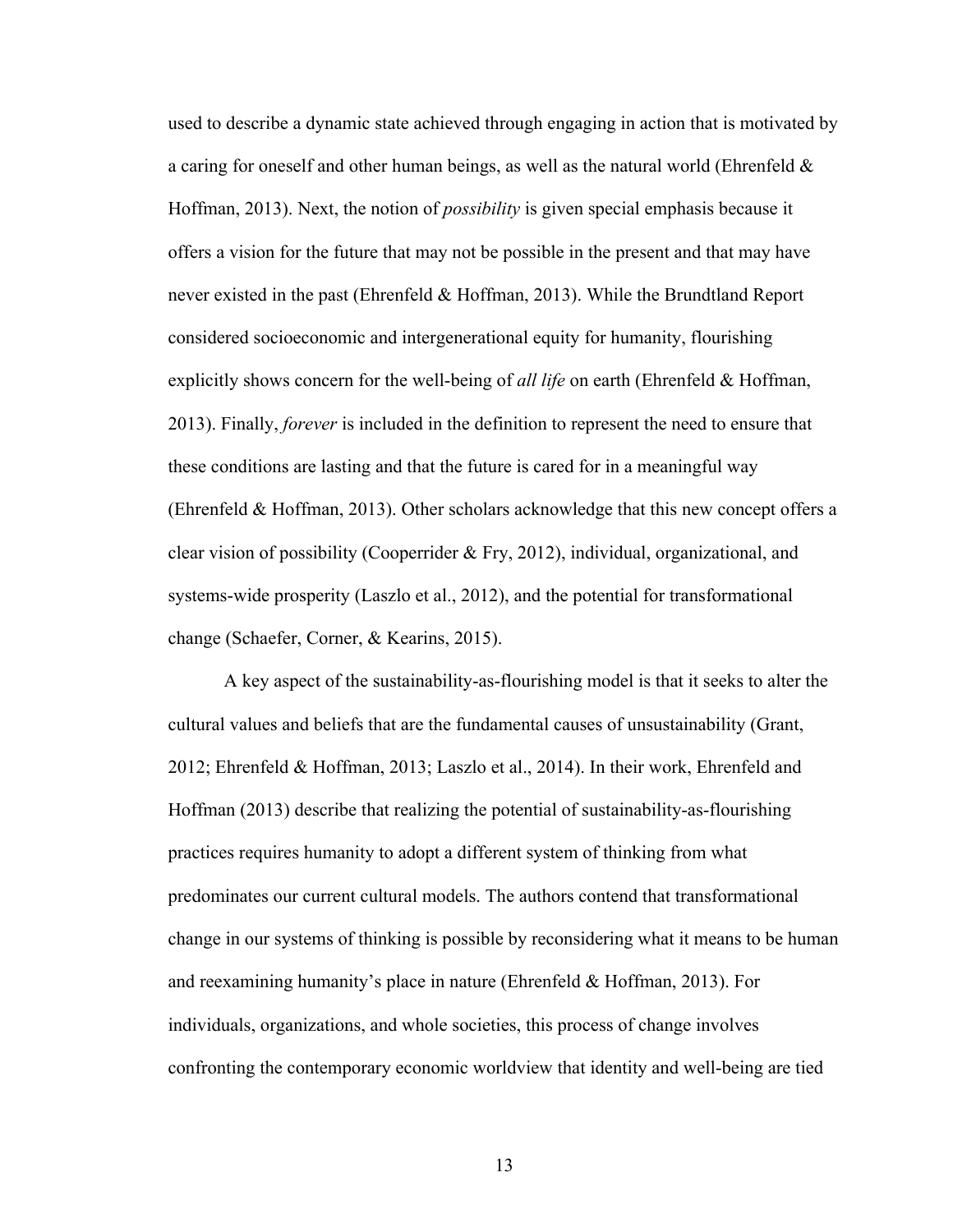to capital and material goods, that the sole purpose of business is to maximize profits to shareholders and establish a more commanding market presence, and that earth's resources exist primarily for human use (Laszlo et al., 2014; Grant, 2012; Ehrenfeld & Hoffman, 2013). Sustainability-as-flourishing posits that further progress can be made by engaging in the practices of critical reflection, whereby individuals, organizations, and institutions think deeply about who they are, why they exist, and how they are connected to others and the natural world (Laszlo et al., 2014; Laszlo et al., 2012). It is through this process of challenging and reflecting on current models that realizations for the interconnectedness and interdependence of humanity and nature are possible (Ehrenfeld, 2005; Ehrenfeld & Hoffman, 2013; Laszlo et al., 2014). These realizations are vital to inspire more authentic human thinkers and doers to comprehend the complexity of the natural world and design a more sustainable future for all. According to Ehrenfeld and Hoffman (2013), the authentic human consciousness can be recovered as notions of identity are shifted from a context of *Having,* to one of *Being,* and where behavior is not motivated by *Needing*, but by *Caring* (Ehrenfeld & Hoffman, 2013). It is only through this transformation that the potential of sustainability-as-flourishing can be realized.

The Potential of Entrepreneurship to Advance Sustainability-as-Flourishing

Business-as-usual, coupled with incremental initiatives to address social and environmental issues, is not adequate to meet the goals of sustainability-as-flourishing (Schaefer, Corner, & Kearins, 2015). In order to contribute to the realization of this ideal future state, businesses will need to challenge economic paradigms and create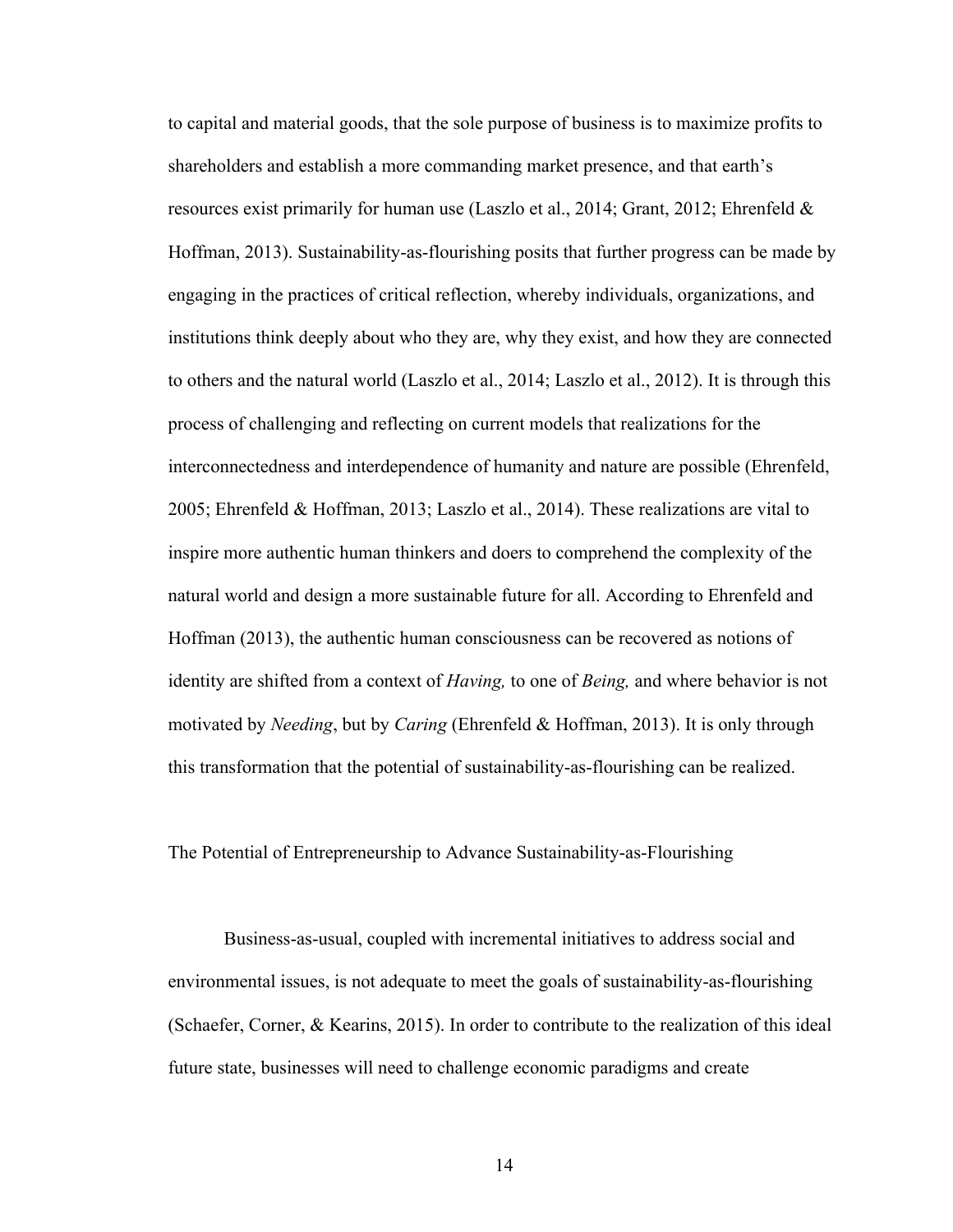transformational change (Schaefer, Corner, & Kearins, 2015), and one vehicle for this change is entrepreneurial activity. Specifically, entrepreneurship is identified as a process that has a real potential to drive transformational change (Driver  $\&$  Porter, 2012) and advance humanity towards a sustainability-as-flourishing model (Schaefer, Corner, & Kearins, 2015). Despite some concerns for the extent to which entrepreneurship can realize this potential, scholars acknowledge that entrepreneurial activity can deliver value to stakeholders, shareholders, and nature (Shepherd, & Patzelt, 2011), as well as contribute to a more ecologically sustainable economy overall (Dean, & McMullen, 2007).

In particular, the literature identifies three types of entrepreneurship that have the potential to transform industries, institutions, and societies and ultimately contribute to sustainability-as-flourishing (Schaefer, Corner, & Kearins, 2015). These types are social, environmental, and sustainable entrepreneurship. Schaefer, Corner, & Kearins (2015) define social entrepreneurship as a type of entrepreneurship where the value generation logic of the firm elevates a concern for the creation of social value for people and communities above economic value. According to these authors, environmental entrepreneurship maintains the focus on economic value creation, but does so with a strong focus on preserving or regenerating the natural environment (Schaefer, Corner, & Kearins, 2015). Finally, sustainable entrepreneurship seeks to advance social and environmental missions simultaneously and in harmony with an economic value creation focus, which is regarded as necessary in order for the enterprise to be self-sustaining (Schaefer, Corner, & Kearins, 2015). Additional entrepreneurship literature supports the potential for these types of entrepreneurship to generate social and environmental value,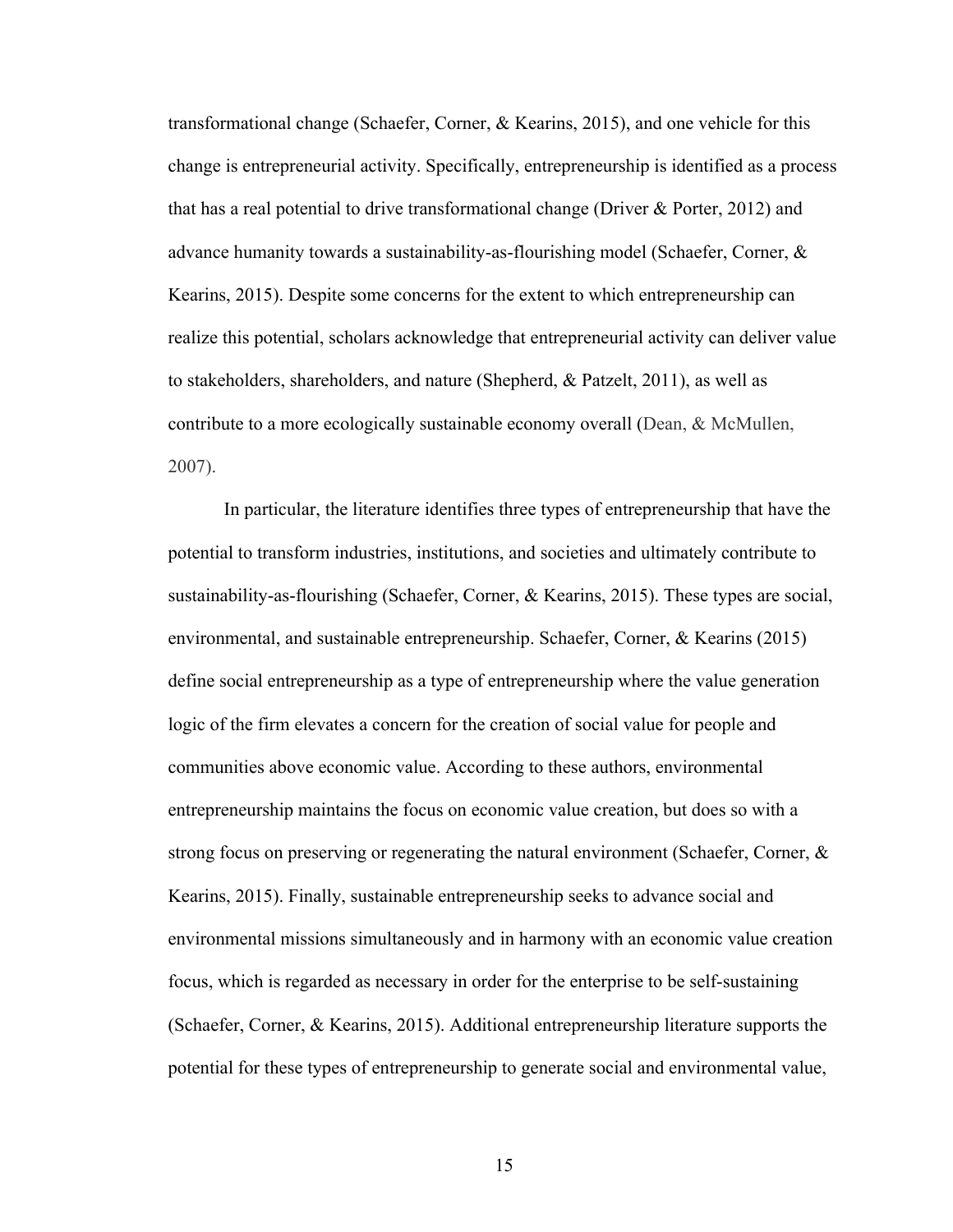in addition to economic value, through their core business mechanisms (Schaltegger, Lüdeke-Freund, & Hansen, 2016; Shepherd, & Patzelt, 2011; Boons, Lüdeke-Freund, 2013).

Entrepreneurship as a Process to Advance Sustainability-as-Flourishing in the Literature

This section of the literature review focuses on the work of Schaefer, Corner, and Kearins (2015) to assess the extent to which research on social, environmental, and sustainable entrepreneurship reflect the potential to contribute to sustainability-asflourishing. Their article critically reviewed research on social, environmental and sustainable entrepreneurship to better understand what aspects of sustainability-asflourishing are explicitly addressed in the literature. In order to accomplish this review, the authors devised a set of requisites for sustainability-as-flourishing based on an indepth review of what environmental and social scientific literature deemed necessary for the concept to be realized. Requisites identified in the literature were compiled and condensed until eight remained that were considered to be internally homogenous and externally heterogeneous (Schaefer, Corner, & Kearins, 2015). The remaining eight requisites were grouped into three categories: Beliefs and Values, Diagnosis, and Responsibility. The eight requisites identified by Schaefer, Corner, and Kearins (2015) are organized by category in Table 1 below.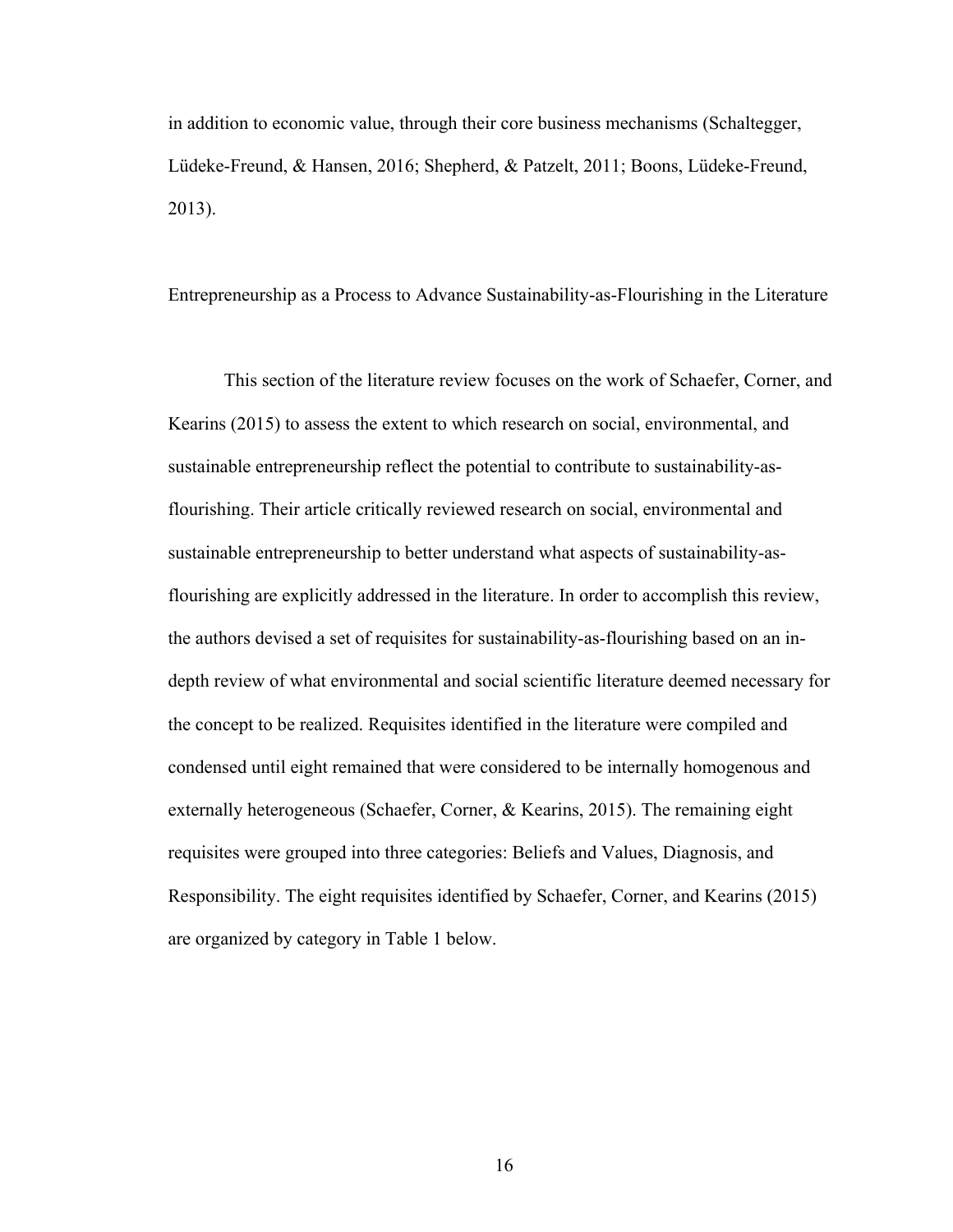**Table 1.** Requisites for Sustainability-as-Flourishing Identified and Defined by Schaefer, Corner, and Kearins (2015)

Beliefs and Values

- 1. Human behavior involves caring for others and for nature
- 2. Principles of social justice and equity are enacted

Diagnosis

- 3. Complex systems thinking and holistic approaches are adopted
- 4. Root causes of issues are addressed
- 5. Processes of enactment are underpinned by critical reflection

Responsibility

- 6. Profit is a means to an end, not an end itself
- 7. Planetary boundaries are respected and operated within
- 8. Participative and collaborative approaches are embraced

These requisites were then mapped to the existing research streams of each of the three types of entrepreneurship to assess the extent to which sustainability-as-flourishing is acknowledged in the literature. Their critical review revealed that the level at which the requisites were acknowledged within the research on each type varied. Overall, few of the requisites identified by Schaefer, Corner, and Kearins (2015) were fully acknowledged across all types. A greater number were partially acknowledged, however, critical reflection (Requisite 5), remained consistently unacknowledged in each stream of entrepreneurship research. These findings of their critical review indicate that limitations exist in the literature on all three types of entrepreneurship to fully reflect the potential of sustainability-as-flourishing model (Schaefer, Corner, & Kearins, 2015). Nevertheless, the authors maintain that the findings of their review point to the potential of entrepreneurship to create transformational change (Schaefer, Corner, & Kearins, 2015). Therefore, this study investigates how the requisites for sustainability-as-flourishing can be utilized on artisanal cheesemakers to assess their sustainability practices.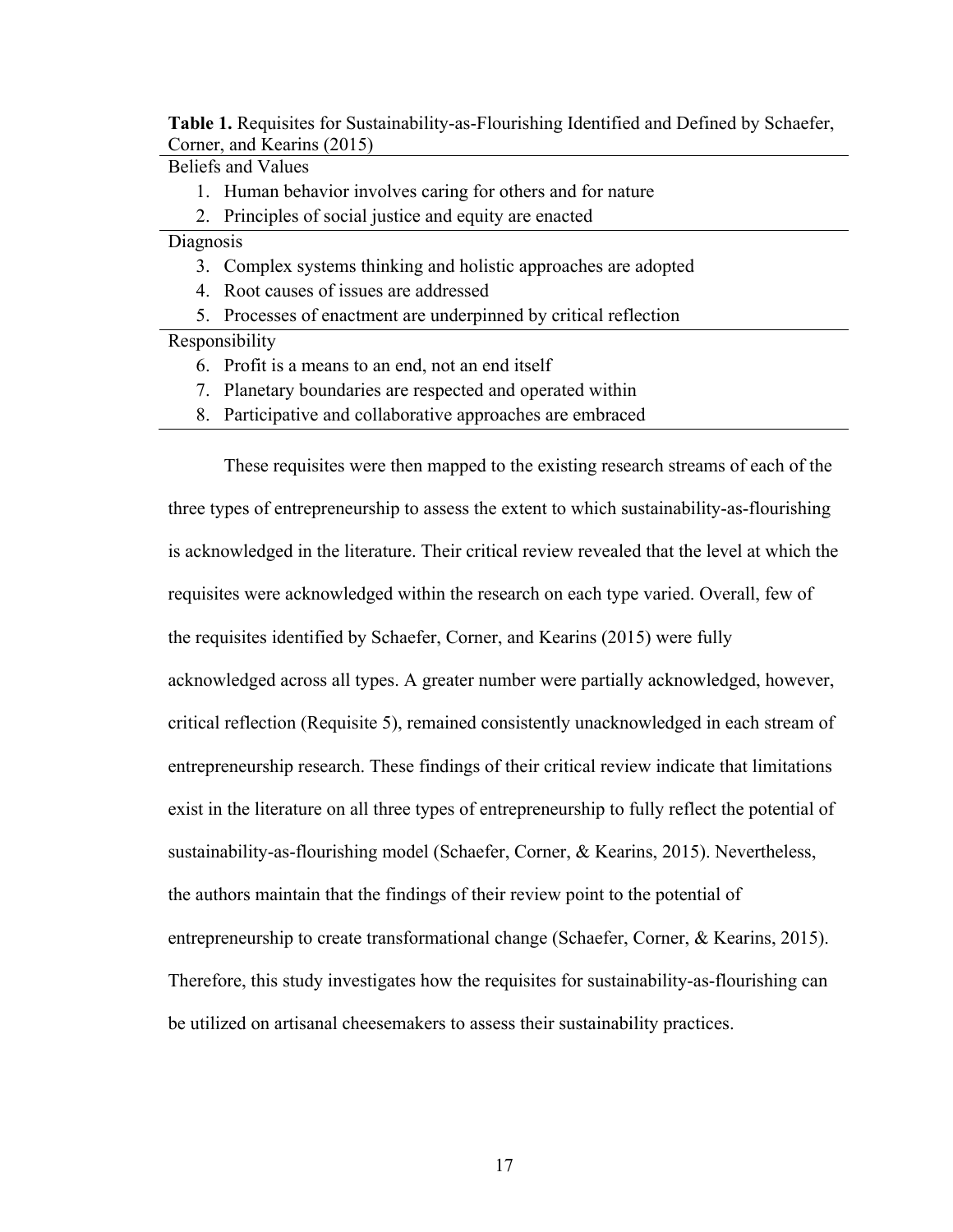The Study: Artisanal Cheesemaking in Maine

The previous section pointed out the failures of sustainable development and introduced the concept of sustainability-as-flourishing as a new paradigm in the literature. Entrepreneurship was explained as one mechanism that may advance this concept, and the work done to test this potential was described. This section serves to establish a bridge between the past research and the present investigation to explore the potential that entrepreneurs in the artisan cheese making sector are promoting sustainability-asflourishing through their businesses. The requisites for sustainability-as-flourishing identified and defined by Schaefer, Corner, and Kearins (2015) will be adapted as the main research questions for this study.

The Schaefer, Corner, and Kearins (2015) article sought to assess how the requisites of sustainability-as-flourishing are expressed in theoretical and empirical research. This study seeks to investigate the extent to which these eight requisites are acknowledged and being currently used by businesses by investigating how local farmers and food producers conceptualize and practice sustainability within their own operations. Existing literature acknowledges the potential for local farmers and food producers to be engaged in the process of entrepreneurship (Migliore et al., 2015). Specifically, Migliore et al. (2015) point to the potential of local farmers and producers to be social entrepreneurs oriented to delivering social and environmental value in addition to economic returns. The broad overall goal of this study is to extend the literature on the requisites for the sustainability-as-flourishing model by investigating how farmers and local producers express the requisites in their day-to-day operations. The specific purpose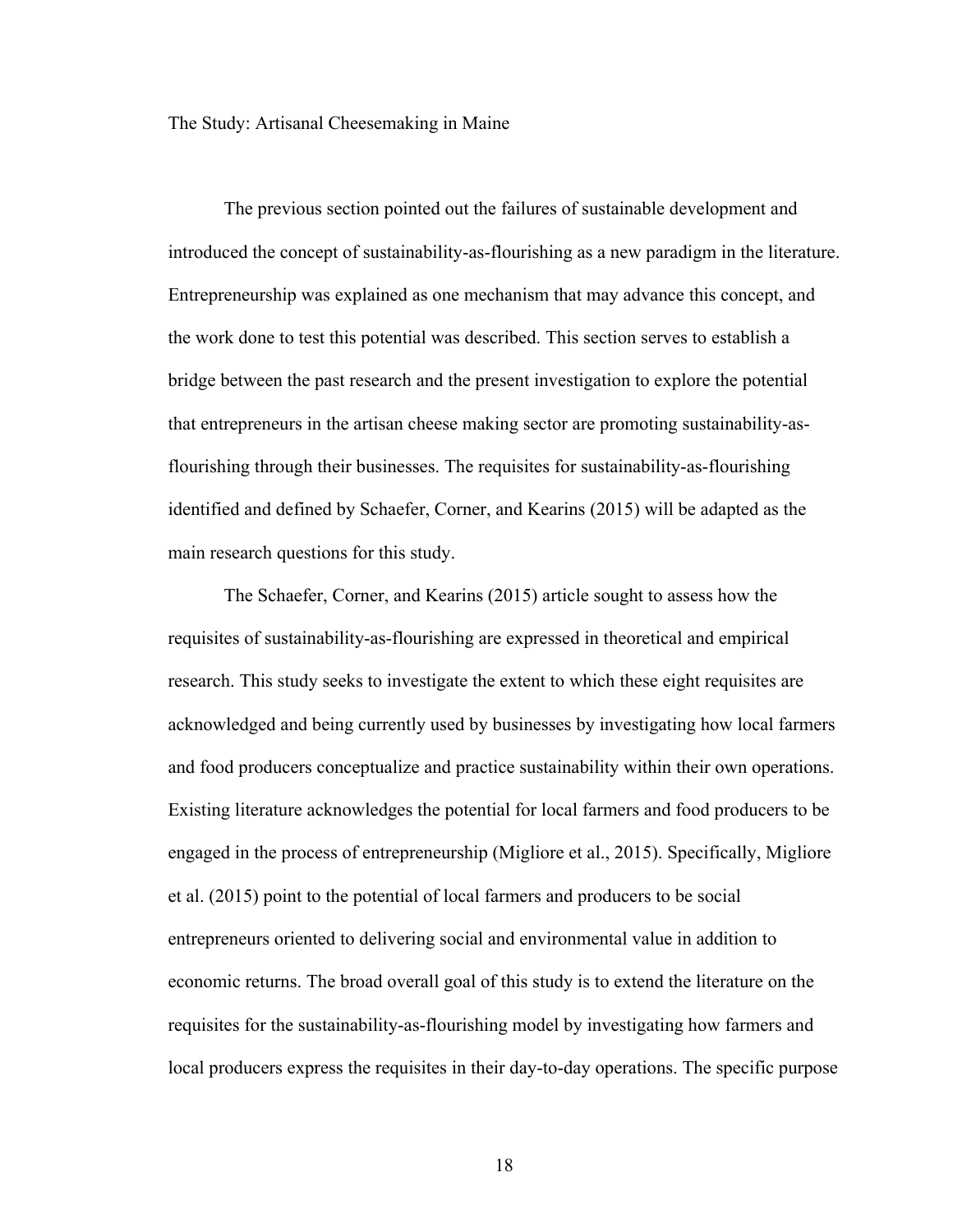of this study is to assess the extent to which artisanal cheesemakers in Maine are entrepreneurs approaching sustainability-as-flourishing in real life practice. To serve this purpose, the main research questions of this study were devised from eight requisites condensed from environmental and social scientific literature by Schaefer, Corner, and Kearins (2015). These research questions will follow the grouping scheme of Beliefs and Values, Diagnosis, and Responsibility and are as follows:

The first two research questions address the beliefs and values of the cheesemaker(s);

RQ 1: To what extent do cheesemakers express a caring view of others and nature?

The first requisite established by Schaefer, Corner, and Kearins (2015) that is necessary to bring about sustainability-as-flourishing is that a caring view of others and nature should be expressed by humanity. The authors devised this requisite from sustainability literature contending that the adoption of this view is not possible until human societies are transformed to foster love (Ehrenfeld  $\&$  Hoffman, 2013). The realization of this requisite requires a change in certain assumptions about human nature (Khozein, Karlberg, & Freeman, 2013). Sustainability scholars assert that humanity must depart from the conception of "homo economicus" where human nature is based on competition, egoism and self-maximizing behavior (Khozein, Karlberg, & Freeman, 2013). Schaefer, Corner, and Kearins (2015) provide evidence from sustainability, psychology, and sociology literature that human nature does not have to be defined by selfishness and that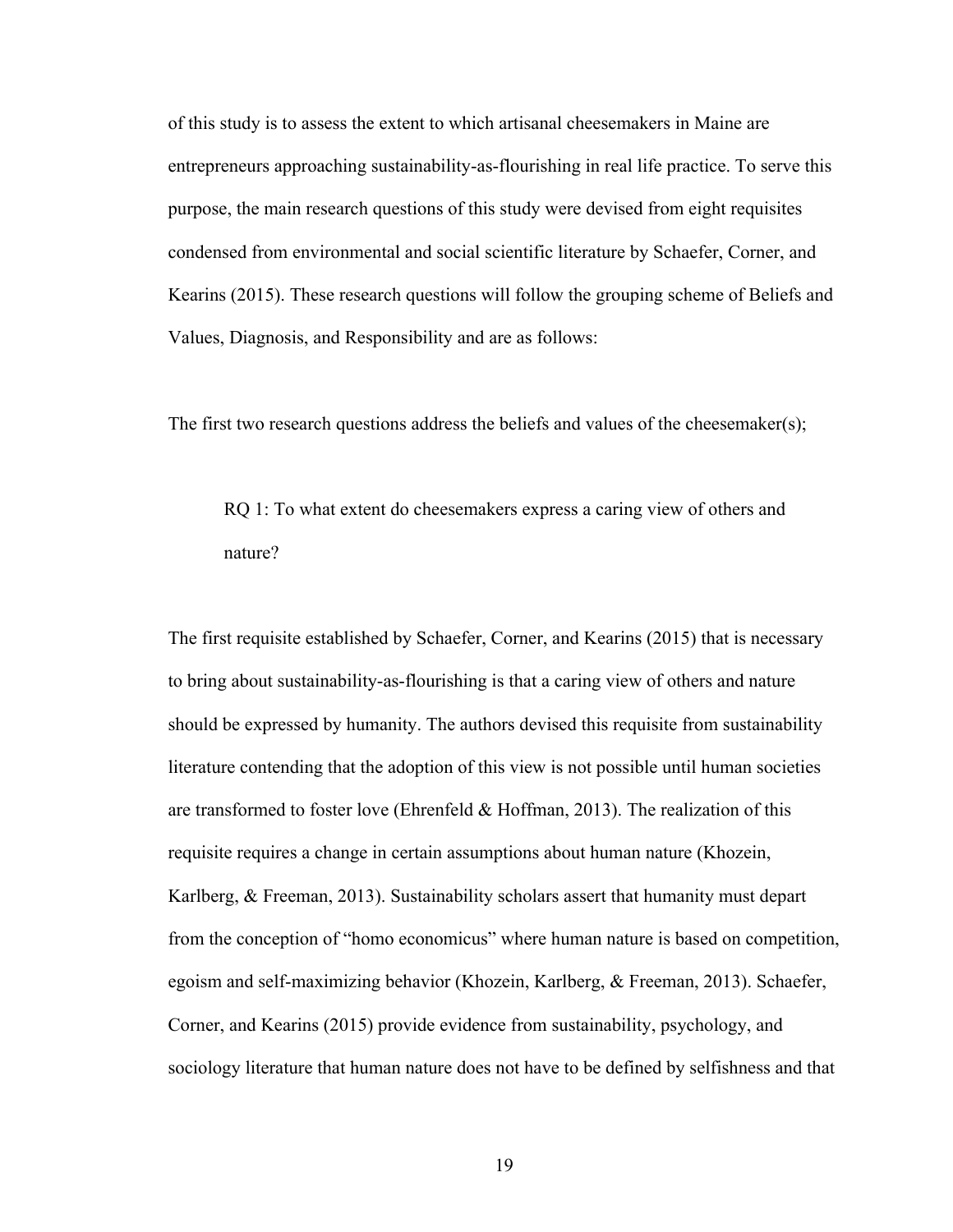moral, social, and caring behaviors are commonly expressed. A loving view of human nature is characterized by individuals behaving with compassion and with a recognition of human interconnectedness (Ehrenfeld & Hoffman, 2013). In his article on *Transforming Sustainability*, Grant (2012) contends that the outcomes of these behaviors are vital to securing a flourishing future. Moreover, recent research points to the potential of caring behaviors to boost creativity and lead to the generation of new and useful ideas that serve others (A. M. Grant & Berry, 2011; Polman & Emich, 2011). The purpose of this research question is to investigate the extent to which a caring view of others and nature is expressed by cheesemakers.

#### RQ 2: To what extent do cheesemakers promote social justice and equity?

Schaefer, Corner, and Kearins (2015) promote the view that social equity and justice must be enacted in order to ensure individual and planetary flourishing (Raworth, 2013). As previously mentioned, despite increased access to education and improved medical treatment worldwide, gender inequality in education and job opportunity is widespread and the gap between the wealthiest populations and the most impoverished is increasing (United Nations, 2015). These facts indicate that humanity is still in the midst of a period of social distress (Raworth, 2013). According to Raworth (2013), two of the factors that are contributing substantially to these issues are the unequal distribution of resources and overconsumption of goods and services by the planet's wealthiest inhabitants. To move humanity towards sustainability-as-flourishing, Schaefer, Corner, and Kearins (2015) set as their second requisite the view that humanity must move to a fairer, more equal, and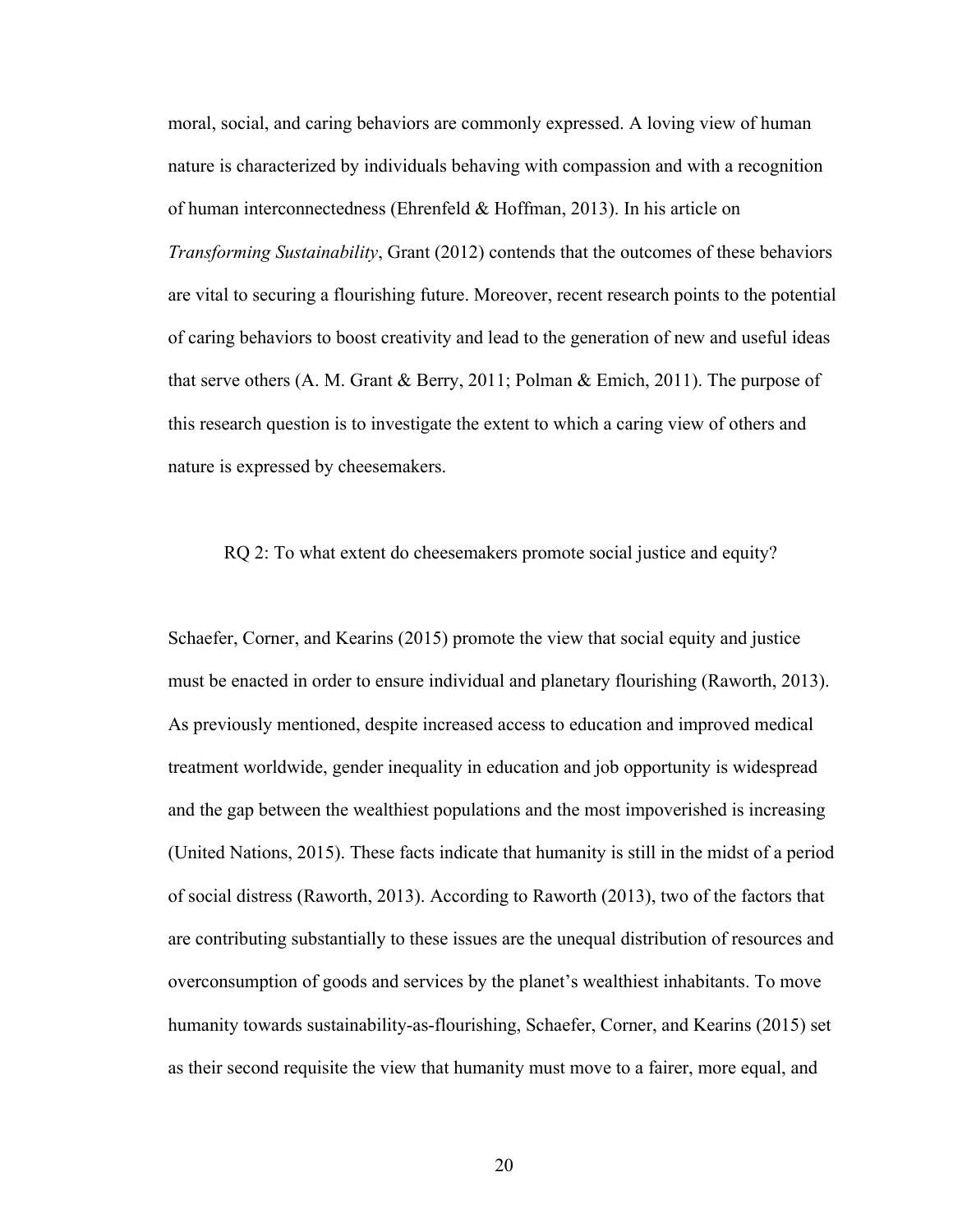balanced distribution of environmental and financial resources (Shrivastava, 2012). The purpose of this research question is to investigate the extent to which principles of social justice and equity are expressed by cheesemakers.

The second general requisite category contains three research questions grouped together by how the cheesemaker(s) diagnose socioeconomic and environmental challenges;

RQ 3: To what extent do cheesemakers engage in complex systems thinking and adopt holistic approaches?

Based on a growing body of literature highlighting the importance of complex systems thinking, Schaefer, Corner, and Kearins (2015) propose that this method of thinking is a necessary requisite to establish a flourishing future. The inclusion of holistic approaches in this requisite is a response to traditional business thinking which has been critiqued for being far too reductionist (Schaefer, Corner, & Kearins, 2015). This approach requires that all parts of a system be considered in reference to their relationship to the larger whole. Complex systems thinking embraces an understanding for the interconnectedness of political, social, and economic systems (Costanza et al., 2013), as well as human embeddedness in the ecosystem (Davidson-Hunt & Berkes, 2003). Scholars contend that the complex systems view of business acknowledges its connections to other spheres (Costanza et al., 2013), a long term horizon for decision making (Laszlo et al., 2012), the importance of knowledge through holistic experience (Shrivastava, 2012), and the importance of pragmatism (Ehrenfeld & Hoffman, 2013). This research question is aimed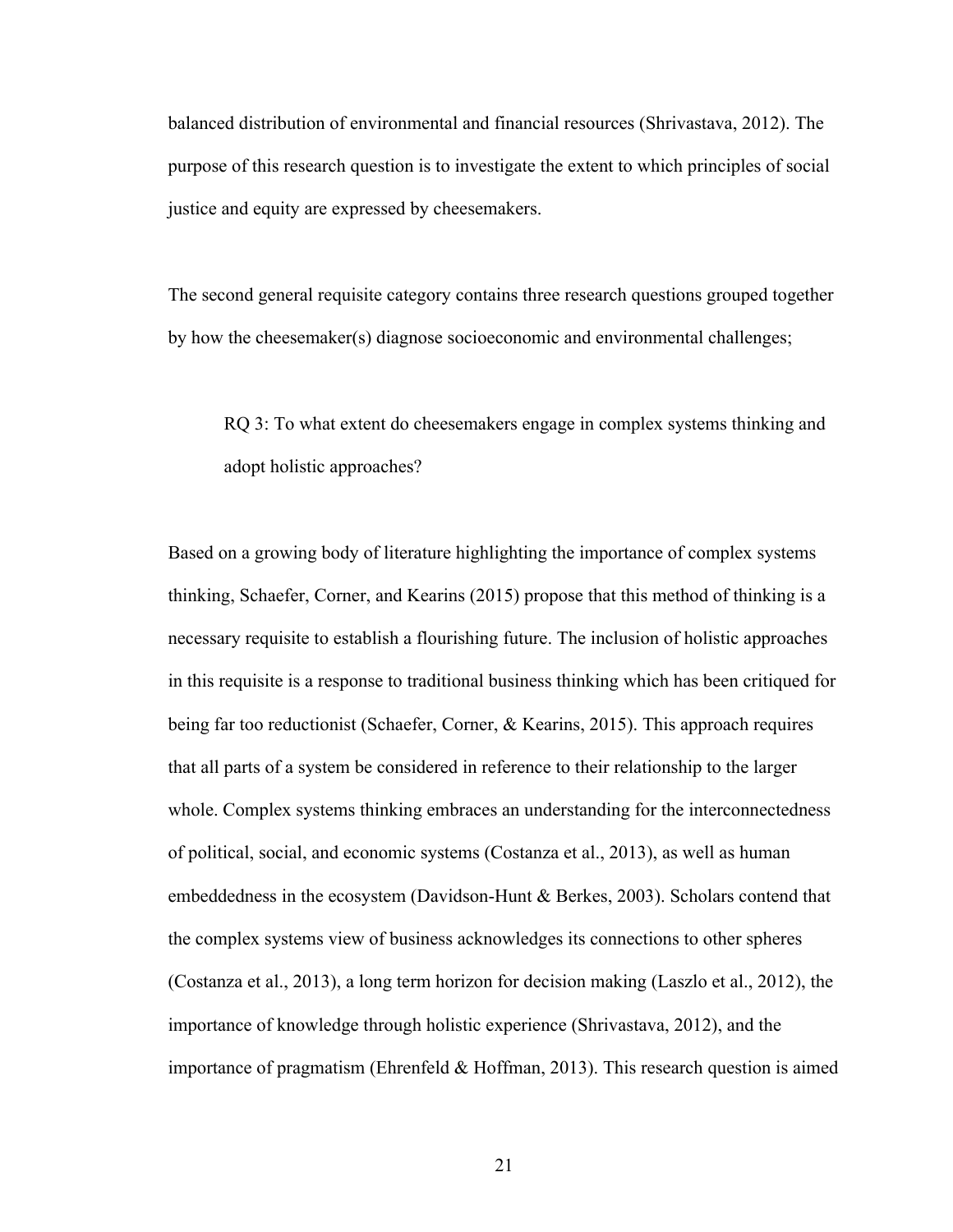at evaluating the extent to which cheesemakers engage in complex systems thinking and adopt holistic approaches in their operations.

RQ 4: To what extent do cheesemakers consider root causes rather than symptoms?

The fourth requisite established by Schaefer, Corner, and Kearins (2015) acknowledges the claim that the beliefs and values held by many of the world's populations that are the primary and root causes for unsustainability (Ehrenfeld, 2005; Rimanoczy, 2013). Scholars contend that it is only by addressing these underlying causes that a flourishing future for people and planet can be established (Ehrenfeld  $\&$  Hoffman, 2013; Zahra et al., 2009) by first identifying which beliefs and values contribute to unsustainability and then striving to transform them along with the social structures in which they are embedded (Pacheco et al., 2010, Zahra et al., 2009). The purpose of this research question is to assess the extent to which cheesemakers identify and seek to transform unsustainable beliefs and values through their businesses.

RQ 5: To what extent do cheesemakers engage in critical reflection?

The process of critical reflection involves contemplating one's connections to themselves, others, and nature (Laszlo et al., 2012). Engaging in this process is said to enhance an individual's self-awareness and increase the opportunity for self-correction in courses of action that are built on false assumptions and incomplete information (Argyris,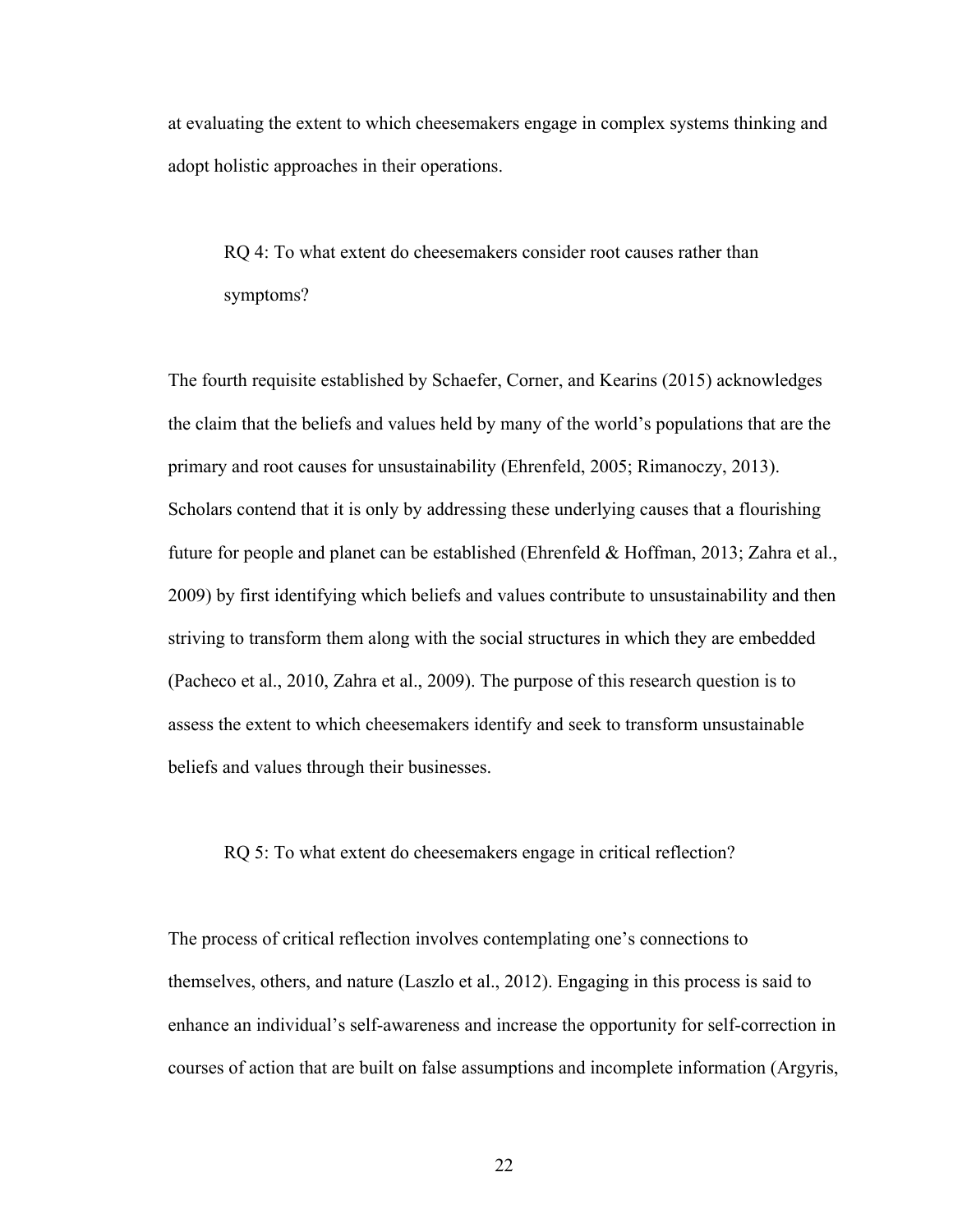1991). Practicing critical reflection may lead to a deeper awareness for the interconnectedness of the self to others and nature (Laszlo et al., 2012), which is said to be a motivating factor for establishing businesses with a clear aim of contributing to the manifestation of sustainability-as-flourishing (Ehrenfeld & Hoffman, 2013; Jackson, 2011; Laszlo et al., 2012). Schaefer, Corner, and Kearins (2015) also support the claim by many researchers that this practice can augment one's ability to engage in complex systems thinking. The purpose of this research question is to assess the extent to which decisions and actions of cheesemakers are underpinned by critical reflection.

The third category, Responsibility, contains three research questions and express how the cheesemaker(s) adopt responsible behaviors in response to socioeconomic and environmental issues;

RQ 6: To what extent do cheesemakers view profit as a means and not an end?

According to Schaefer, Corner, and Kearins (2015), the views of profit for businesses focused on moving humanity towards the model of sustainability-as-flourishing vary from the conventional business thinking on one-dimensional profit maximization. In their study, Costanza et al. (2013) contend that profit does not have to be the sole purpose of the enterprise, but can be viewed as a means for a more meaningful goal to be achieved, which is described by the authors as the development of "human well-being and quality of life." The conception of sustainability defined in the Brundtland Report does not include this view of profit and is even critiqued in the sustainability literature for being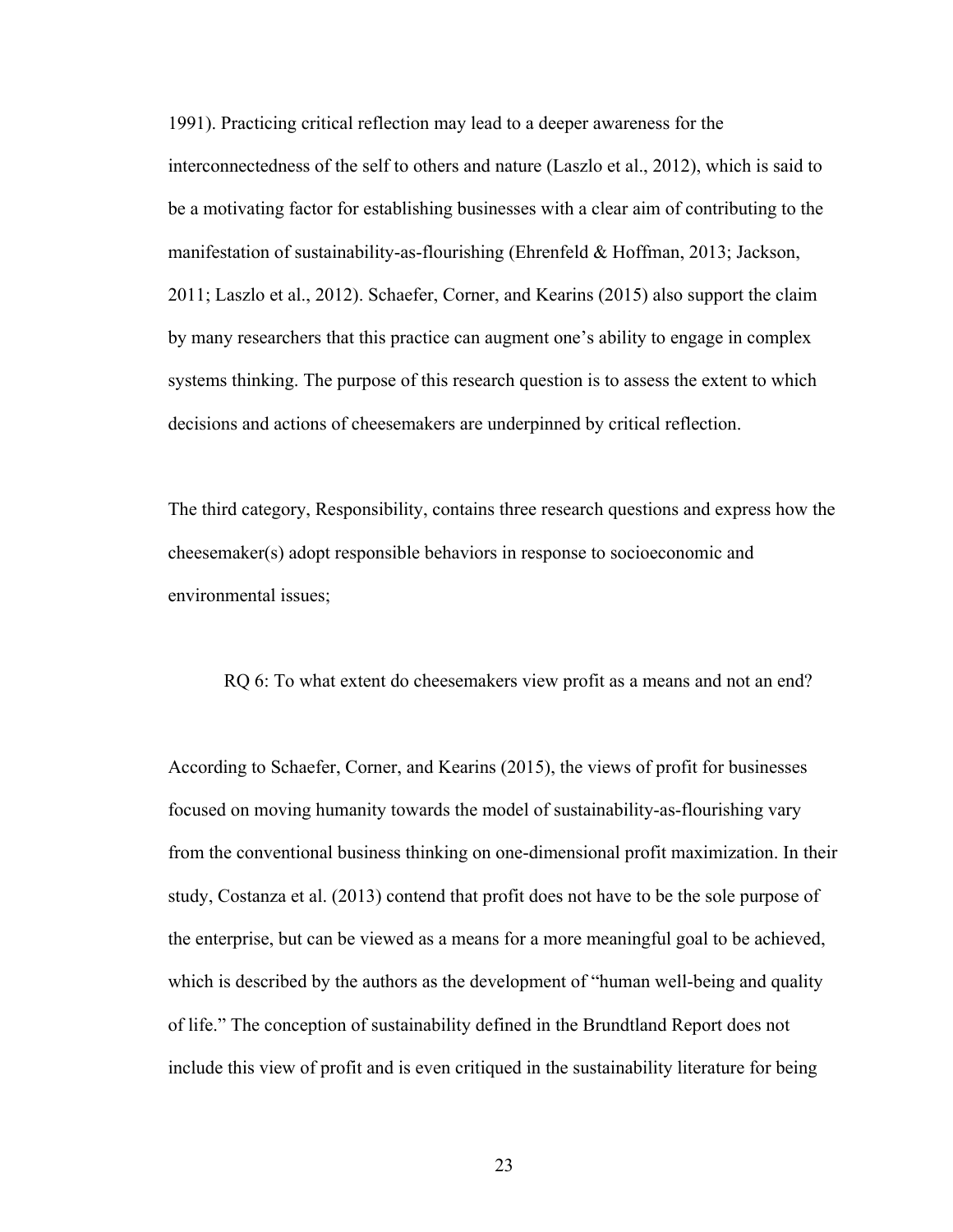too tied to neoclassical economic paradigms encouraging unconstrained growth and profit (Ehrenfeld, 2005). Driver and Porter (2012) contend that the role of profit within the sustainability-as-flourishing concept should be closer to the notion of shared value where businesses set social and environmental value generation as their first priority and view economic profit as a means to further disperse this value. Based on their review of the literature, Schaefer, Corner, and Kearins (2015) claim that the business community must move beyond current economic worldviews in order to secure a flourishing future, and set as their sixth requisite the view that "profit is a means to an end, not an end itself." The purpose of this research question is to assess the extent to which cheesemakers view profit as a means to a more meaningful end for their business.

#### RQ 7: To what extent do cheesemakers operate within planetary boundaries?

According to sustainability scholars, planetary boundaries are boundaries that: define the safe operating space for humanity with respect to the Earth system and are associated with the planet's bio-physical subsystems or processes (Rockström et al., 2009). Schaefer, Corner, and Kearins (2015) contend that the sustainability-as-flourishing model is not possible without a recognition for planetary boundaries and an acknowledgement for the limited carrying capacity of the Earth to support life. Such an awareness is critical to securing a flourishing future for humanity and all life forms on Earth (Folke, 2013; Rockström et al., 2009; Ehrenfeld & Hoffman, 2013). However, recent research reveals that these boundaries are not being respected and that human activity is already exceeding crucial biophysical limits (Engelman, 2013). From nine planetary boundaries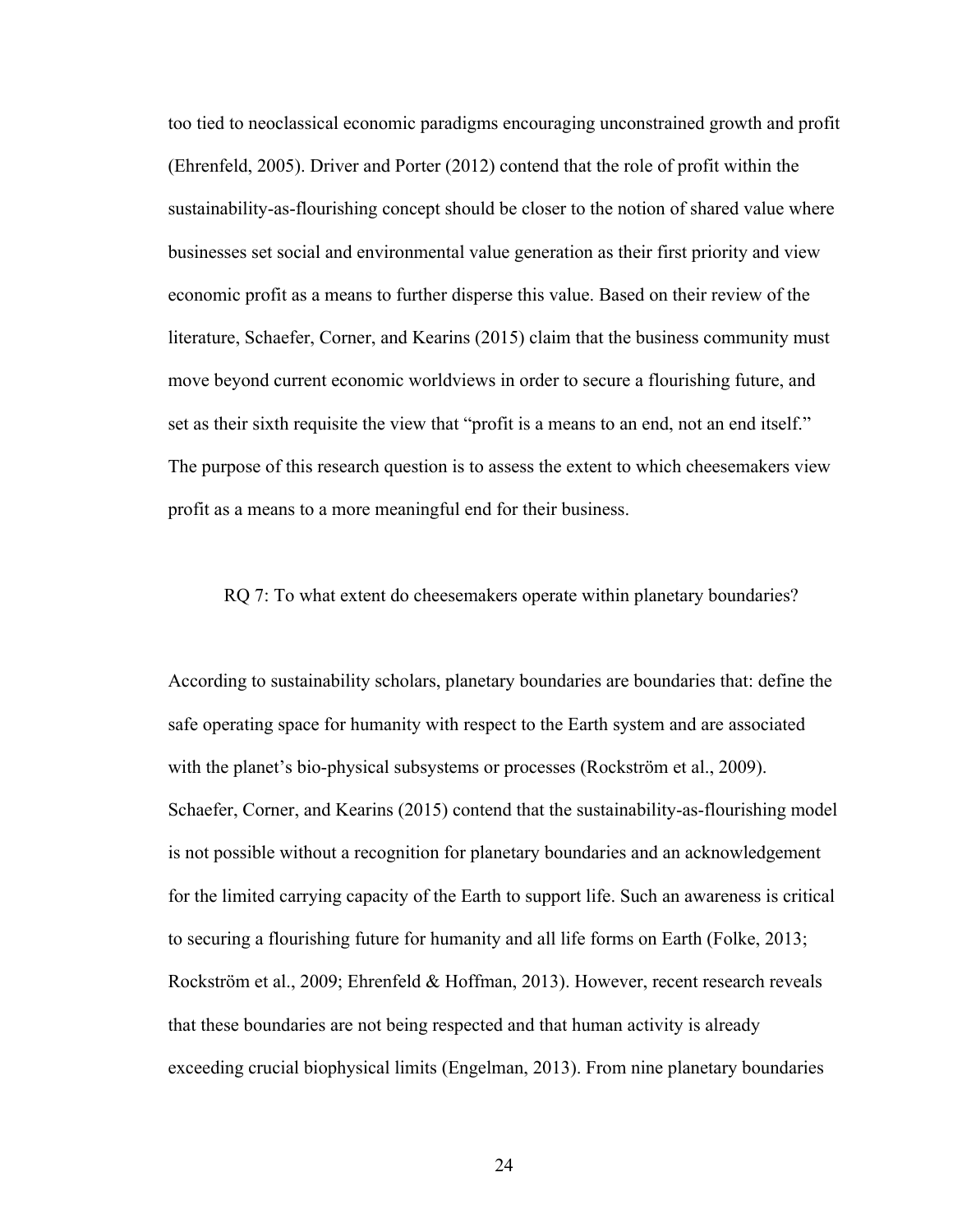established in the literature, researchers point to three thresholds that have already been crossed; climate change, rate of biodiversity loss, and nitrogen cycle interference (Folke, 2013; Rockström et al., 2009). Based on this research, Schaefer, Corner, and Kearins (2015) establish as their seventh requisite that planetary boundaries must be respected and operated within these boundaries in order to move towards sustainability-asflourishing. The purpose of this research question is to determine the extent to which cheesemakers acknowledge and operate within planetary boundaries.

#### RQ 8: To what extent do cheesemakers engage in participatory collaboration?

Building on entrepreneurship and sustainability literature, Schaefer, Corner, and Kearins (2015) acknowledge the presence of competition in business, but contend that approaches encouraging participation and collaboration among entities are vital to the sustainabilityas-flourishing concept. Researchers in entrepreneurship literature define collaboration as "cooperation among diverse individuals, groups, or organizations working together systematically to achieve a common goal" (Khozein, Karlberg, & Freeman, 2013). These approaches often extend across business, civil, and political spheres and encourage innovation (Hart & Sharma, 2004; Roome, 2012). Scholars further contend that collaborative approaches strengthen communities, deepen relationships, nurture ecosystems, and ultimately encourage the co-creation of an ideal future state (Ehrenfeld & Hoffman, 2013; Laszlo et al., 2012). The aim of this research question is to investigate the extent to which cheesemakers seek out participative and collaborative approaches in their operations.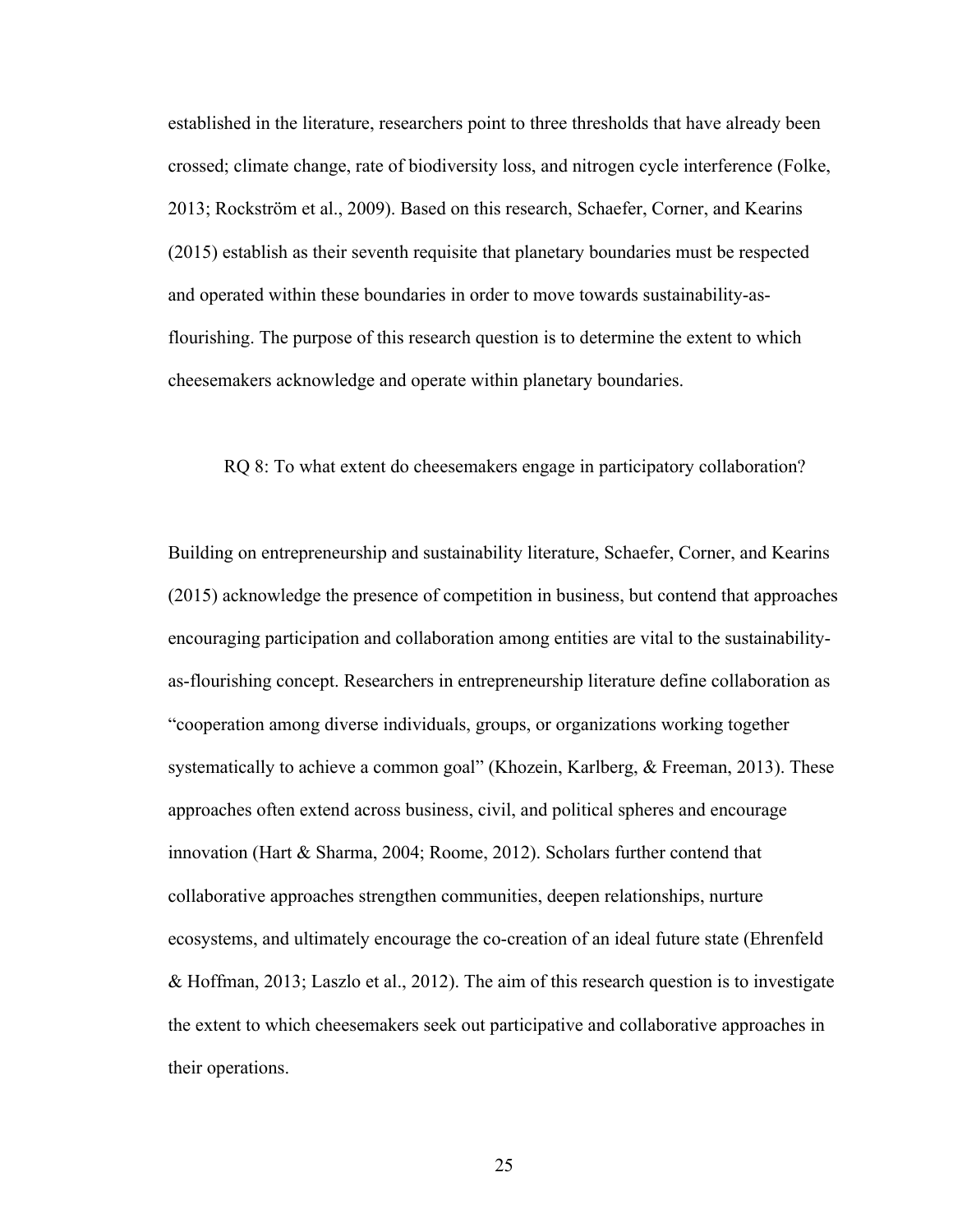#### Method

These eight research questions were mapped to the transcripts of the thirty artisanal cheesemakers who participated in this study in order to assess the extent to which the requisites for sustainability-as-flourishing are expressed in the operations of artisanal cheesemakers. This section first describes the setup for this investigation and how data was gathered. The coding procedure is then detailed in order to explain how requisite expression was determined.

This study focused on licensed artisan cheesemakers in Maine who are members of the Maine Cheese Guild. The use of a case study method allows for deep exploration of the phenomena of interest–sustainability-as-flourishing as practiced (Yin, 1984). Each of these small-scale local food producers were selected based on membership in the Maine Cheese Guild. At the time of this study, conducted during summer 2016, approximately thirty-nine of the over eighty officially licensed cheesemakers operating in the state were represented in the Maine Cheese Guild. This organization welcomes anyone to join and membership is not limited to only licensed cheesemakers, although not all commercial cheesemakers are members.

Data was gathered via structured interviews with open and closed questions. To solicit respondents, a sequenced contact approach was used. First, cheesemakers received a communication from the Cheese Guild leadership informing them of our study and encouraging participation. Next, emails were sent by the researchers to request inperson interviews to help understand the social, economic, and environmental challenges and opportunities of this sector of the local food system. Of the population, our sample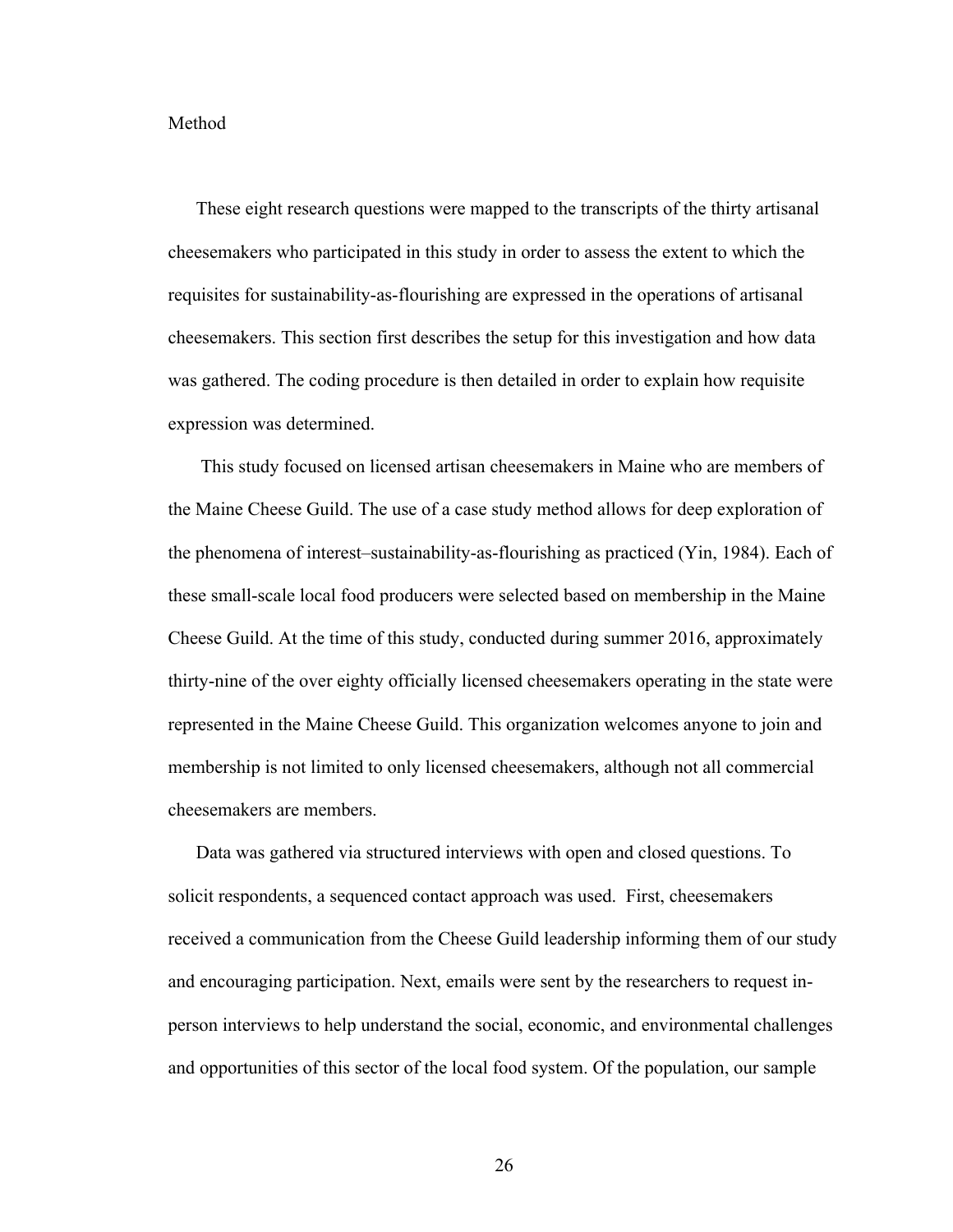included thirty cheesemakers, representing a response rate of approximately 70%. The businesses varied based on a number of factors, including whether or not milk was sourced on-farm or externally, the number of years in operation, initial investment, and annual production.

Interview questions were structured to assess practices, challenges, and opportunities for each cheesemaking operation. Interviews were conducted with the primary owner(s), with only a few exceptions, almost exclusively occurred on-site at farms or production facilities. Each interview followed the same set of questions, which can be found in the Appendix, and lasted between forty-five minutes to two hours. Two questions were aimed directly at assessing how cheesemakers conceptualize and practice sustainability:

- What key parts of your processes allow you to be a sustainable business?
- What do you view as the biggest challenges to the economic, social and environmental sustainability of your business?

Beyond these direct sustainability-related questions, other questions in the set indirectly keyed into the wider views of cheesemakers and were analyzed to determine the extent to which they expressed the sustainability-as-flourishing requisites.

To prepare for the analysis of the qualitative data gathered in this study, the recorded interview audio files were first transcribed into MS Word files, which resulted in transcripts for each of the thirty interviews. Before each transcript was reviewed, and following the method recommended by Miles and Huberman (1994), a preset list of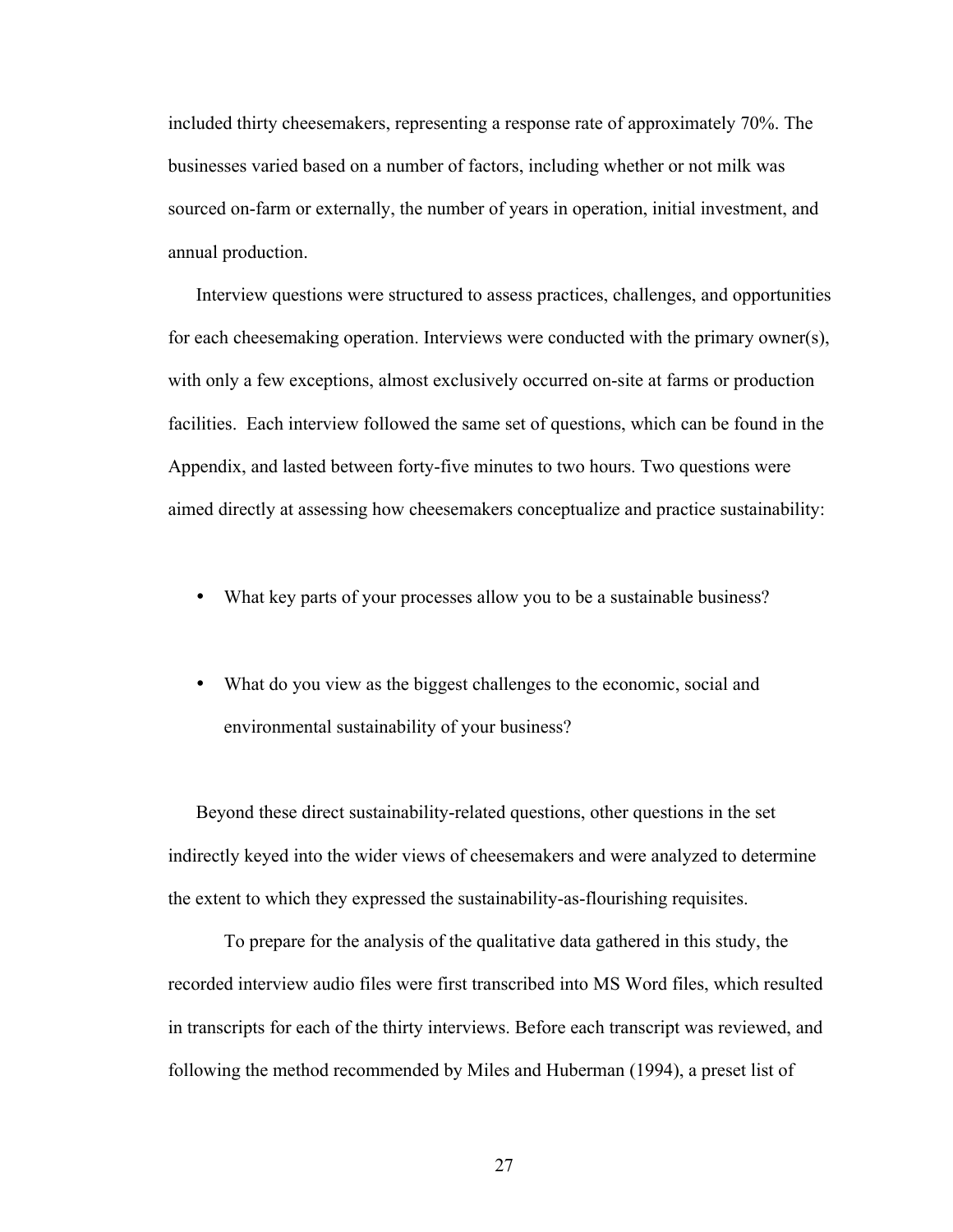codes was generated for use in the analysis. Each of these codes tied to the research questions of this study, and were rooted in the conceptual sustainability-as-flourishing framework. The definitions of these codes were predetermined by the requisites for flourishing identified by Schaefer, Corner, and Kearins (2015) and followed the order outlined in the first eight research questions of this study. Establishing clear operational definitions for codes enabled researchers to have a common language to work with and contributed to greater clarity in how particular segments of data potentially fit into each requisite category (Miles and Huberman, 1994). Table 2 below displays these codes.

**Table 2**. Preset List of Codes From Research Questions on Requisites for Sustainabilityas-Flourishing Research Questions Name of Code Code Definition RQ1: Requisite 1 CN! Caring for others and nature

| RQ1: Requisite 1 | CN!           | Caring for others and nature                                 |
|------------------|---------------|--------------------------------------------------------------|
| RQ2: Requisite 2 | SJ(a)         | Principles of social justice and equity                      |
| RQ3: Requisite 3 | ST#           | Complex systems thinking and holistic<br>approaches          |
| RQ4: Requisite 4 | RC\$          | Root causes of issues addressed                              |
| RQ5: Requisite 5 | $CR\%$        | Processes of enactment underpinned by critical<br>reflection |
| RQ6: Requisite 6 | $PE^{\wedge}$ | Profit is a means to an end, not an end itself               |
| RQ7: Requisite 7 | PB&           | Planetary boundaries are respected and operated<br>within    |
| RQ8 Requisite 8  | $PC*$         | Participative and collaborative approaches are<br>encouraged |

A physical copy of this list was set aside and referenced frequently as each transcript was reviewed. The names of codes were determined based on their closeness to the concept that each represented, which in this case was the definition for each of the eight requisites of flourishing. Within the word processing file of each transcript, codes were assigned to segments of the responses that were related to a particular code definition. This was conducted through a manual, "by-hand," coding process. Utilizing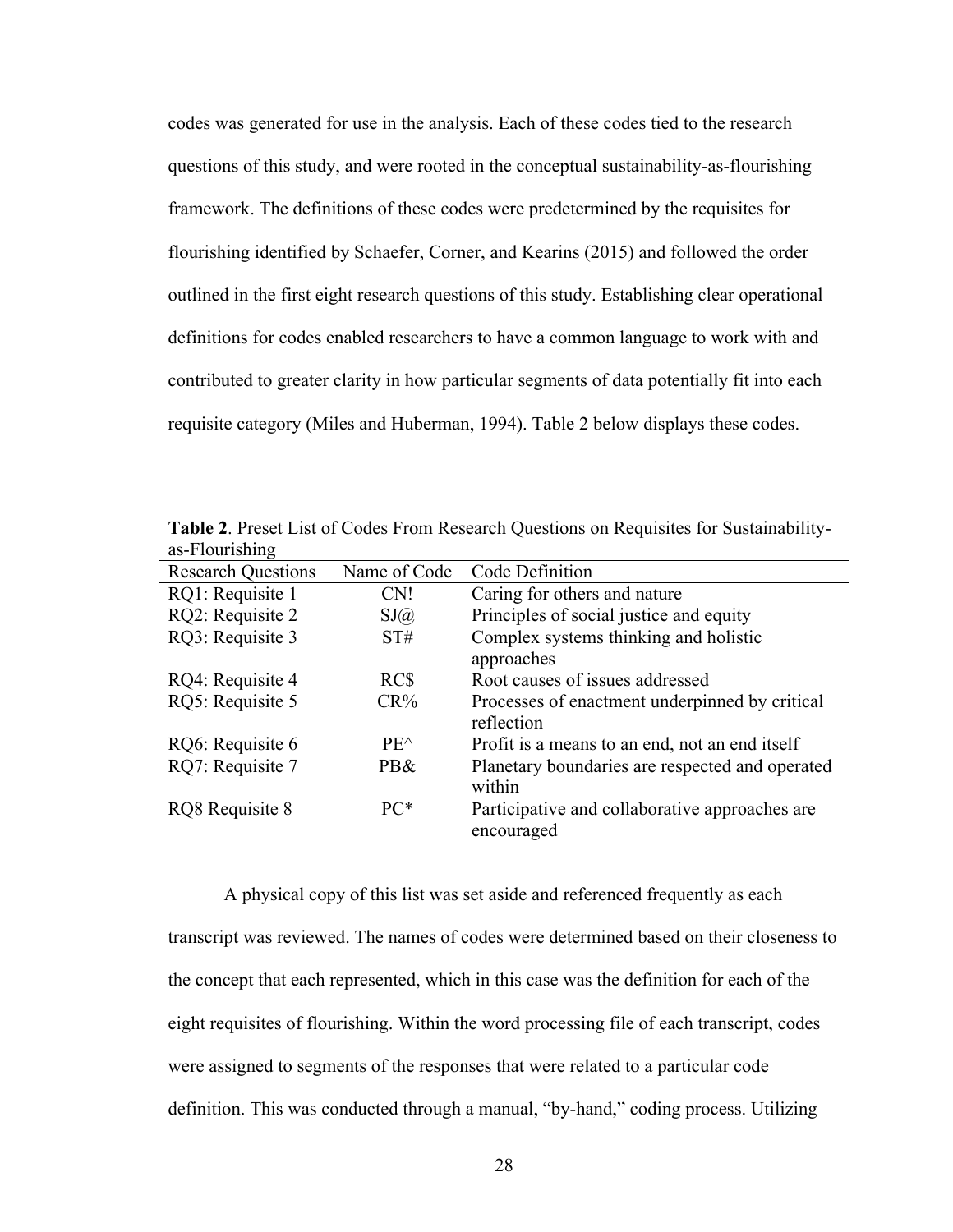short code labels streamlined this process and allowed for segments expressing the requisites to be easily retrieved later on in the analysis process through the search function of the word processing file.

Each of the thirty cheesemaker transcripts received three rounds of coding. In each iteration, the transcripts were analyzed in reference to the predefined system of codes. It was determined that the proper unit of analysis would be at the sentence level in order to accurately capture the meaning expressed by each cheesemaker in their responses and to be consistent across transcripts. Following the case study analysis approach outlined by Eisenhardt (1989), the first two iterations of coding involved coding each transcript as a stand-alone entity in order to become familiar with how the eight requisites for sustainability-as-flourishing were expressed uniquely in each case. The third iteration of coding involved searching for general patterns for requisite expression across cases to determine within group similarities and intergroup differences (Eisenhardt, 1989).

The objective of the first pass was to explore how the code definitions, and theoretical framework behind each requisite, matched the sentiments and practices expressed by cheesemakers through their responses to each interview question. The following paragraphs outline the coding procedure and include a discussion for what key words and phrases were flagged as being representative of requisite expression.

*CN! – Caring for Others and Nature.* Coding for Requisite 1 centered on how each cheesemaker discussed their relationships to others and nature. In order to receive a code, sentences describing relationships had to express caring, love, or a recognition for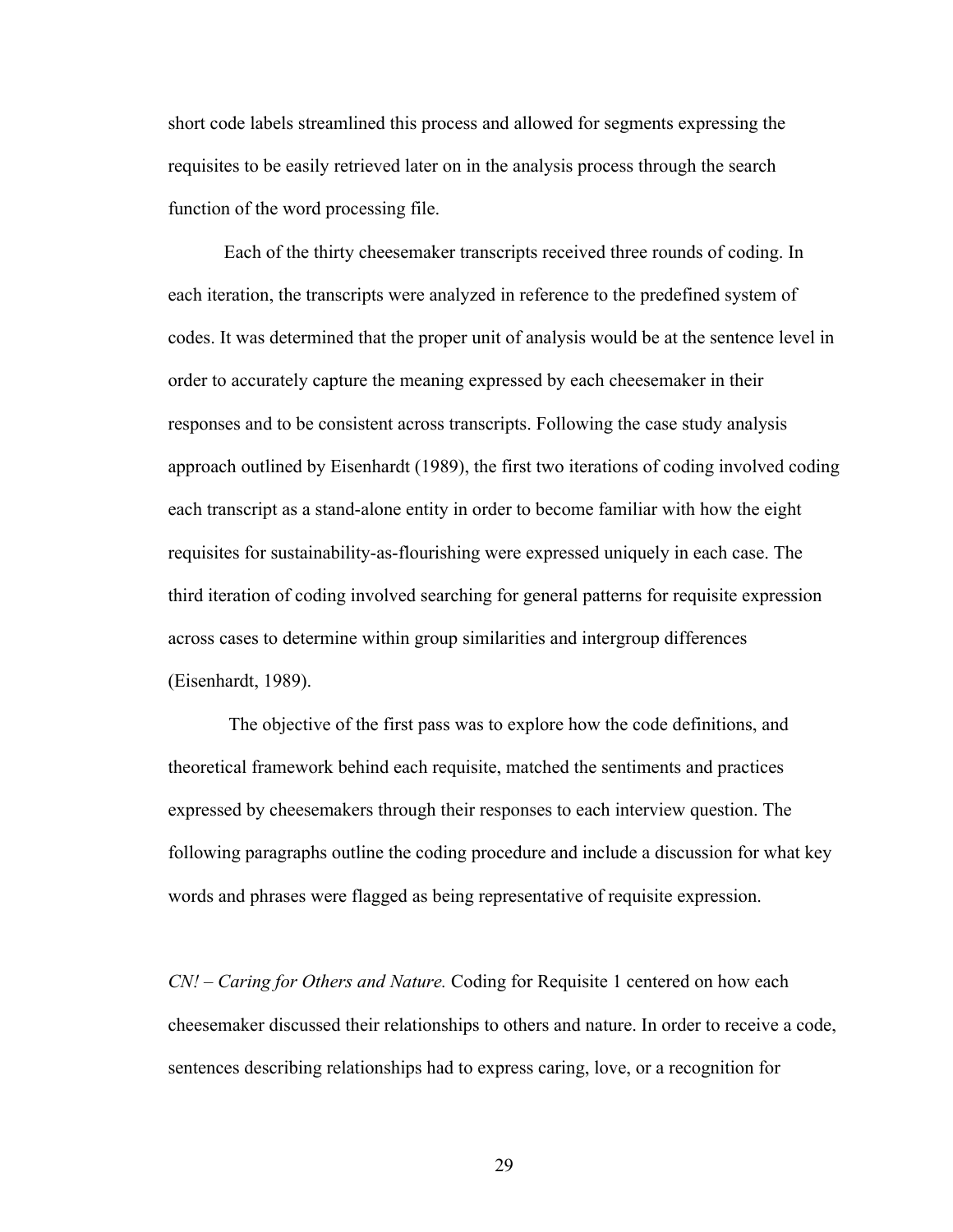interconnectedness. Sentences with key words such as *connected* and *relationships* were scrutinized for the extent to which they expressed a caring view of others and nature. For example, the following sentence, taken from a response to the question of how social sustainability is conceptualized, demonstrates a recognition for interconnectedness:

... what I think about when I think of social sustainability is how we're connected with one another, not just staying in our little camps here and there and ... you know, somehow inspiring other people ...

Having met the criteria of acknowledging a connection to others, the above sentence was then analyzed on the basis of how the cheesemaker articulated views towards "others". The sentence was deemed to express a caring view in the way that the cheesemaker described a desire to inspire "other people". As a result, this sentence was coded as satisfying the definition of Requisite 1.

Key words used to describe the "others" mentioned by cheesemakers were often *family*, *friends*, *neighbors*, *customers*, and the *community*. For example, in the following sentence, a caring view is expressed towards the neighbors of one cheesemaker:

Couldn't do it without the neighbors, you know, they keep their eye on us and we keep our eyes on them ...

This sentence was part of a longer response to the question of who helps the cheesemaker in their business and what type of help is provided. The cheesemaker provided more detail in how exactly the members of the neighborhood provide assistance to one another, but this sentence was coded because it demonstrated the that cheesemaker was a part of mutual caring relationships within their neighborhood.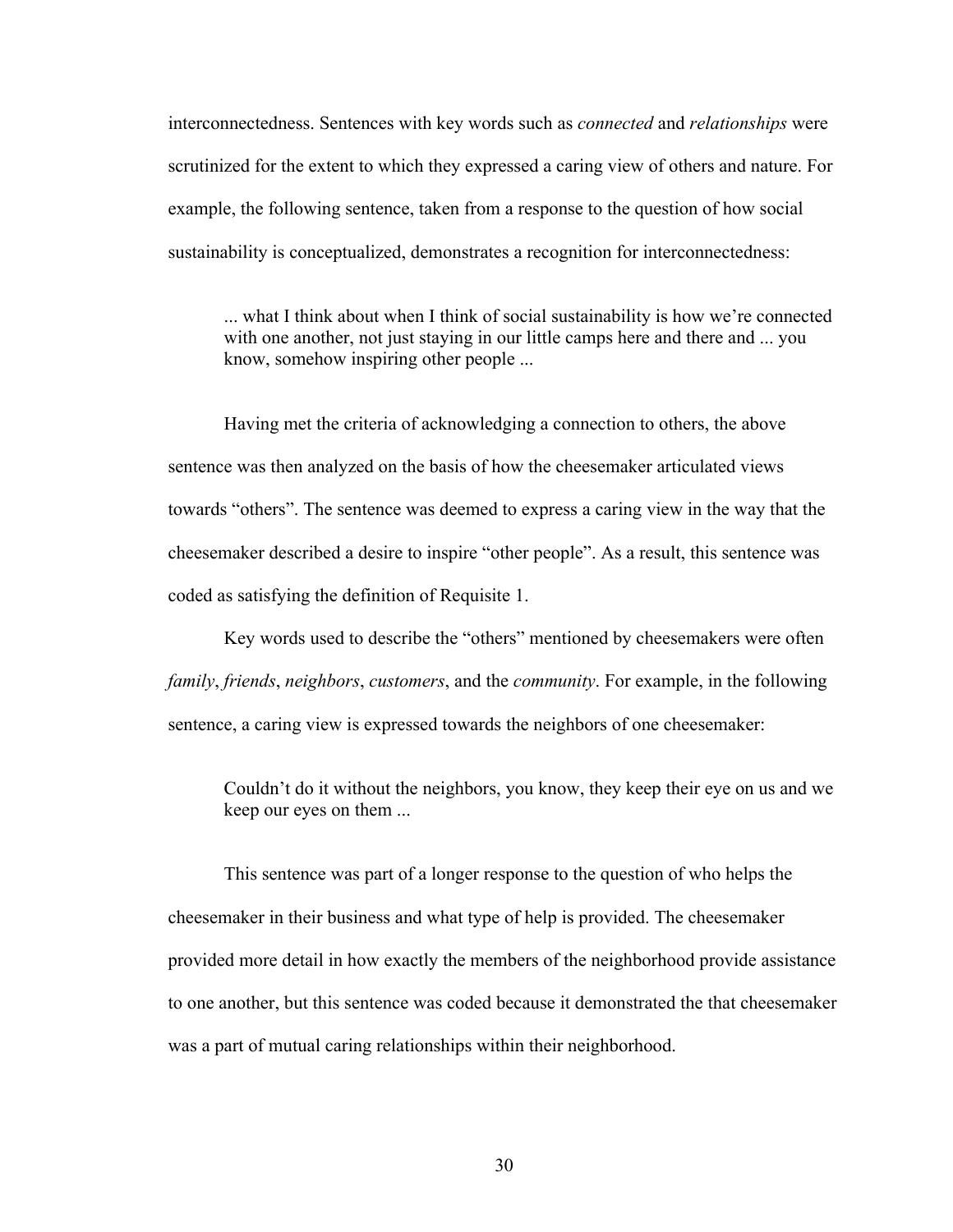A caring view towards nature was articulated mostly in how the cheesemakers described the quality of their relationships to their livestock and how those relationships impacted their decision on becoming a cheesemaker. For example, the following two sentences represent an aspect of the rationale behind one artisan's desire to become a cheesemaker:

... I like it because you don't always have to be killing your product. You can actually have a long term relationship with some of your herd...

The first sentence received a code for how it represented a compassionate view for the life of an animal. The second sentence was coded for how it described the cheesemaker's view that a connection existed between farmer and livestock, and that a meaningful relationship between human and animal could form over time.

The benefit of relationships articulated by cheesemakers was also an area of close study to determine what utility they derived from such connections. Sentences describing the quality of relationships with words such as *love* and *support* were also flagged as being representative of Requisite 1. For example, the following two sentences capture a portion of a cheesemaker's response to the question of challenges to economic, environmental, and social sustainability and key into the benefits of being part of a strong community:

I would say we have like an amazing community around here that is very supportive of what we are doing. I think that the stores that we work with love us, and the restaurants that we work with love us, so I feel like social sustainability, I feel like we're in a really good place *...*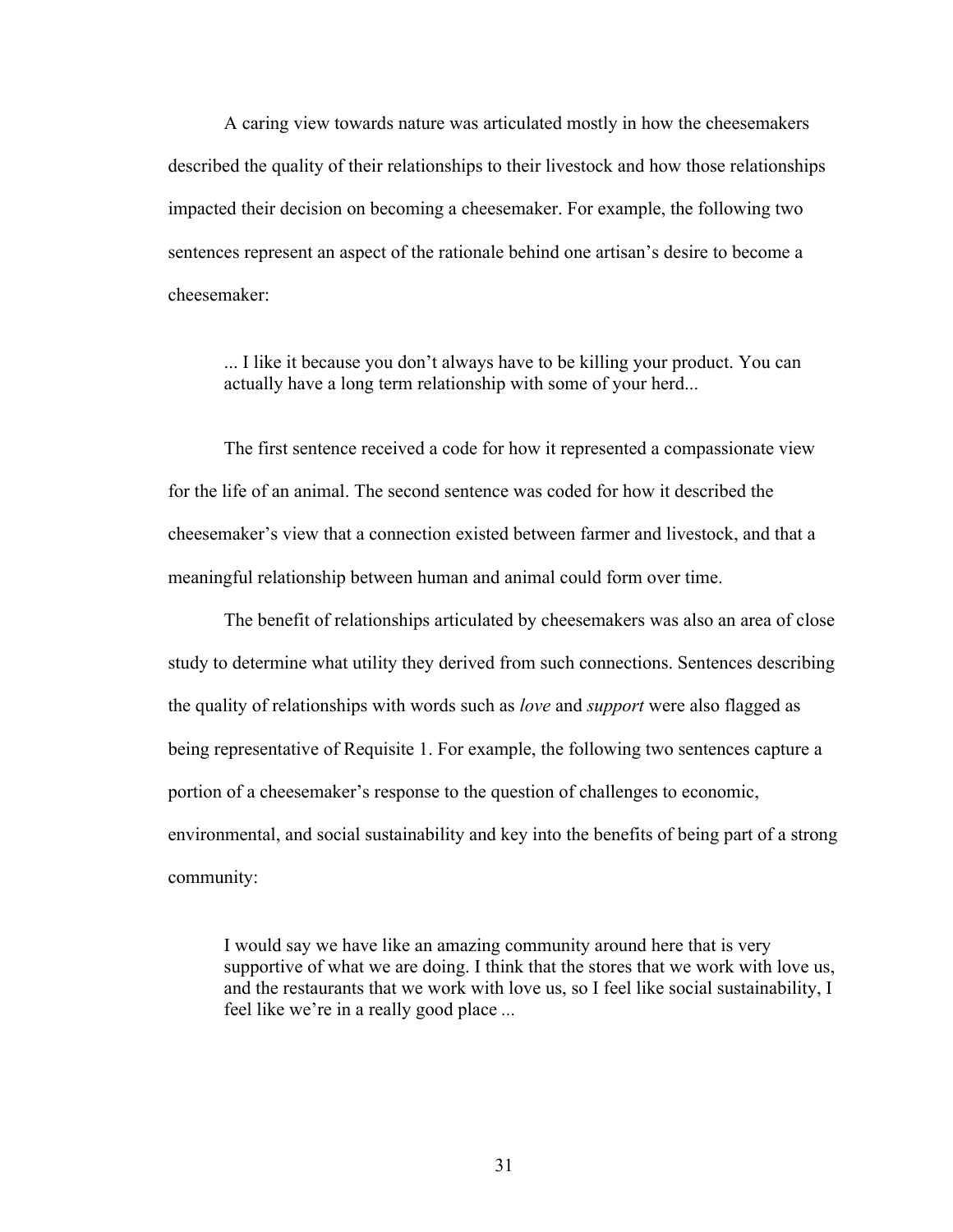These two sentences were coded because each expressed an acknowledgement for the connection the cheesemaker has with others, as well as a recognition for the benefits, namely support, of engaging in caring relationships with others.

*SJ@ – Principles of Social Justice and Equity*. Coding for Requisite 2 centered on each cheesemaker's awareness for social problems and to what level they expressed a desire to reach a fairer, more equal, and balanced distribution of resources. In particular, responses that contained key words such as *social issues*, *low income*, and *afford* were scrutinized for the extent to which they expressed principles of social justice and equity. For example, the following sentence that was taken from a response to the question of what the cheesemaker perceives to be key challenges to economic, environmental, and social sustainability, was coded as expressive of Requisite 2:

There are people that can't afford our products and there's very valid reasons why they can't and ... I feel like I want to work with those people in any way I can and I'm certainly glad that there are SNAP programs at farmer's markets now because people should have access to healthy food and it is hard to afford healthy food sometimes

This sentence received a code because it represented the cheesemaker's awareness for the inequalities pertaining to healthy food access and affordability. Additionally, the cheesemaker states a desire to participate in programs to make the distribution of healthy foods more accessible. Other cheesemakers shared similar sentiments, such as the artisan who expressed a desire to widen access to their product, which they know is a luxury good, to people of varying socioeconomic status: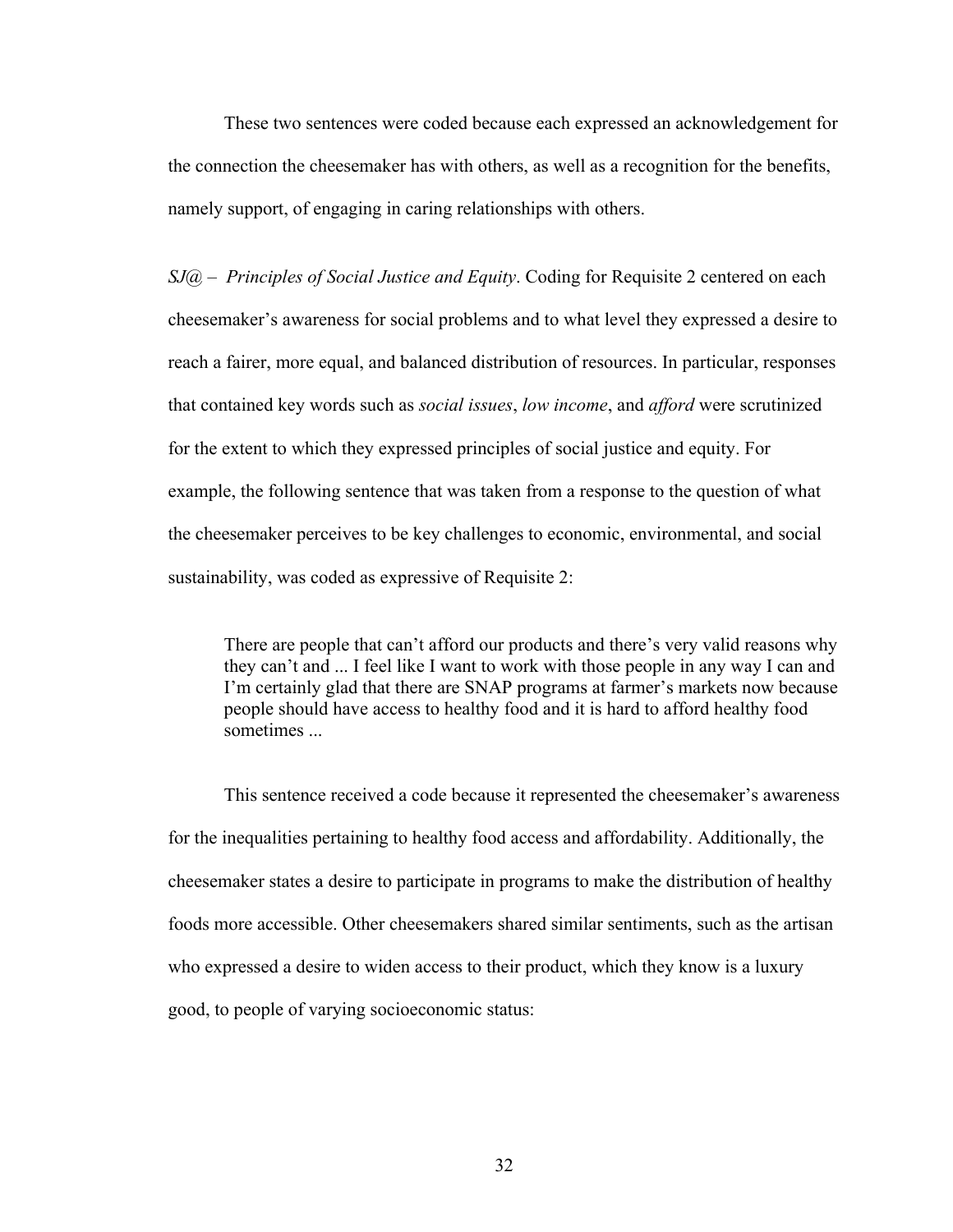We get a lot of low income people who have never had goat cheese and goat cheese tends to be a gourmet product you know? And they're like, oh I've never had goat cheese. They have the SNAP cards ... And we love introducing people ...

Each of the sentences in the quote above was coded for Requisite 2 because the cheesemakers identified a social problem related to the distribution of their product and expressed how their operation was participating in programs to address those issues.

*ST# – Complex Systems Thinking and Holistic Approaches*. Coding for Requisite 3 centered on how each cheesemaker demonstrated a recognition for the interconnectedness of political, social, and economic systems. Sentences that acknowledged the interrelationship between these systems received a code. In particular, sentences that contained key words such as *regulations*, *economy*, and *trends* were scrutinized to the extent in which artisans explained how their thinking spanned across systems. For example, the following sentence demonstrates how influences from other systems are considered:

... this is really important, this is how regulations affect an industry, so now people can work with as many gallons as they want and they don't have to pasteurize milk with instrumentation, but they can't get it out of the state.

This sentence, taken from a longer explanation for how the changing regulatory environment has impacted artisanal cheesemaking in Maine, received a code because the cheesemaker recognized the interrelationship of spheres and specifically explained how the political sphere had created a unique market situation in the state. Complex systems thinking was also coded in response to interview questions where cheesemakers explained opportunities and challenges stemming from the economic sphere. The quote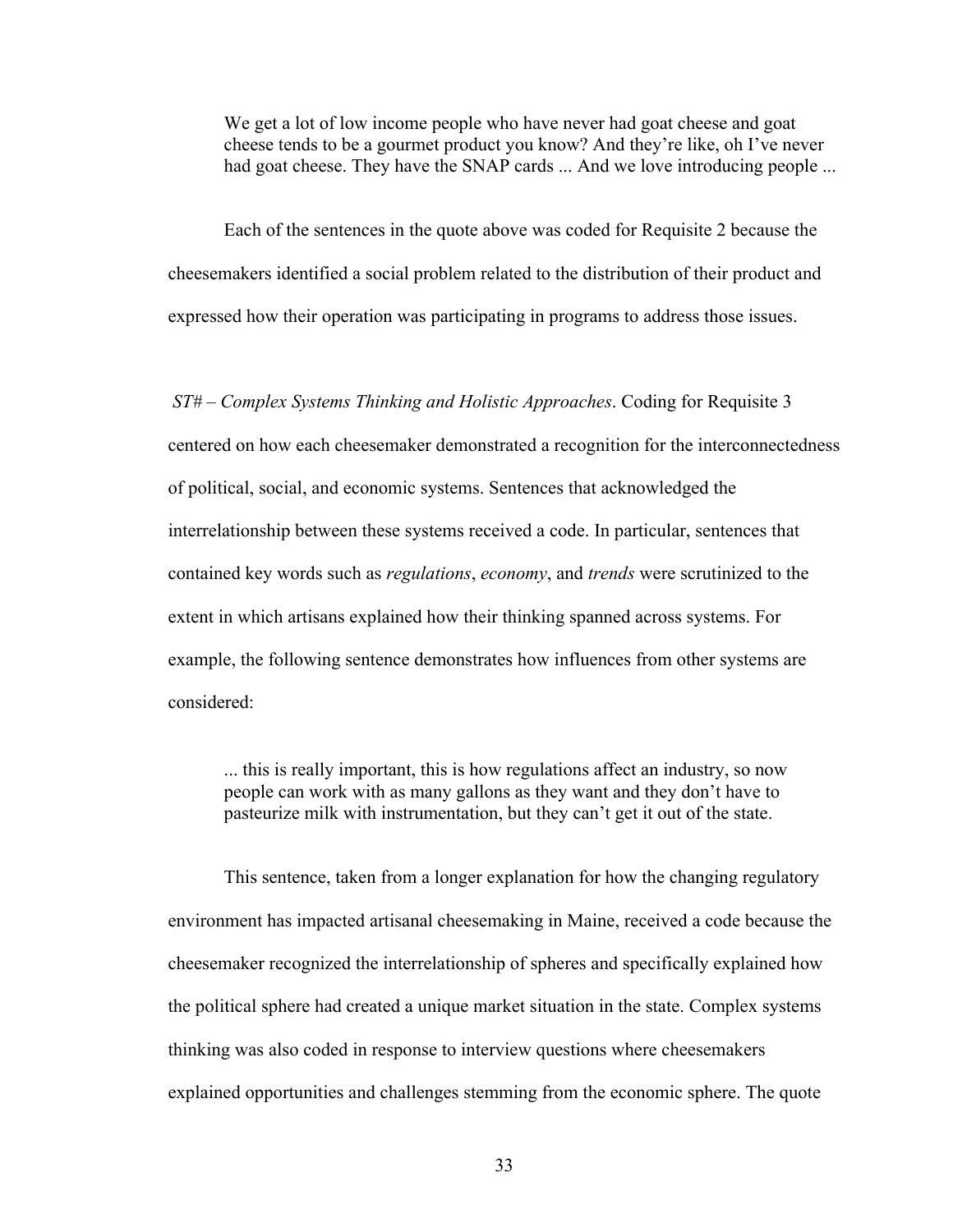below is one example of a sentence that captures how a cheesemaker considers the economic system in making decisions about product pricing:

But to me, I want to sell it a little bit cheaper, I want to be able to sell to my local farmer's market and the economic situation we're in, I don't ... and it's tough for wholesale because they need to mark it up 30 percent so I have to factor that in.

Additionally, codes for Requisite 3 were assigned to sentences that explained how cheesemakers considered consumer trends and preferences in the social sphere. An example of a sentence coded in this fashion is found below:

So one is the sustainability of being able to convince people to keep buying cheese, so that is keeping on top of trends, changing impressions of what cheese is

This sentence, taken from a longer response to the question of what aspects of their business allow the cheesemaker to be sustainable, was coded because the cheesemaker described that thinking across the social sphere was key to the sustainability of their business. Further codes were assigned to responses that considered market or regulatory systems in other regions, states, or countries. Often times, these sentences addressed challenges to cheesemaking in Maine in comparison to other states with larger markets or in areas with friendlier regulatory or institutional environments. For example, Vermont was often mentioned by cheesemakers as a state with tremendous support through institutions like the Vermont Institute of Artisan Cheesemaking (VIAC). Additionally, a number of cheesemakers identified opportunities in accessing markets in other states such as Massachusetts.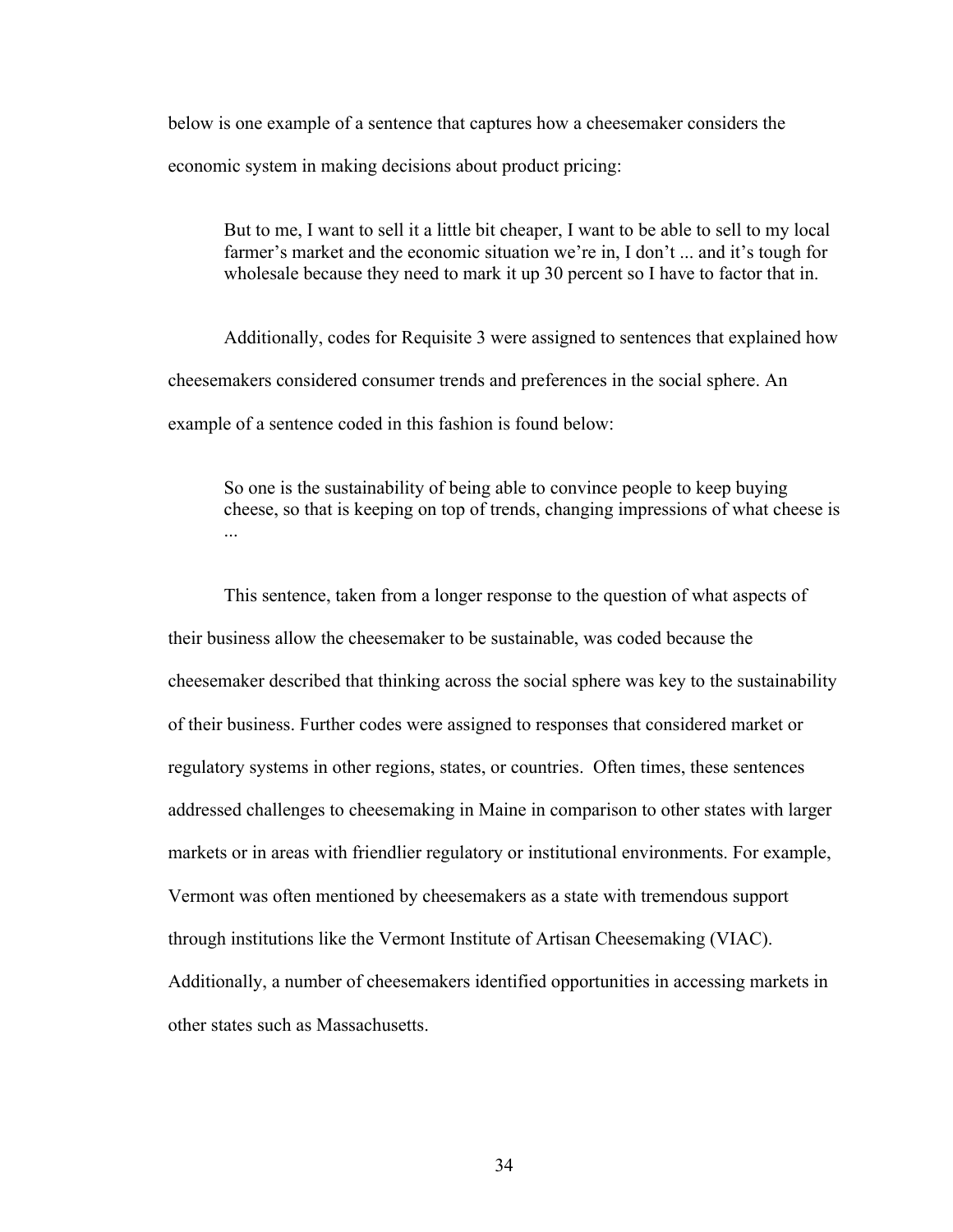*RC\$ – Root Causes of Issues Addressed*. Coding for Requisite 4 focused on the ways in which cheesemakers discussed, in their responses to interview questions, the beliefs and values that they perceived to contribute to unsustainability. For example, the following sentence was coded as expressing Requisite 4:

I think people have to value [local foods] and I guess that's what it is, it's valuing that when you go to a farmer's market that this has been produced I guess purely ...

This sentence was part of a longer response to the questions of what challenges exist for economic sustainability for this cheesemaker's business. The cheesemaker identified that the values held by the public are crucial to the future support and growth of the local food system in Maine. Further examples include the ways in which cheesemaker's addressed false beliefs or misinformation about such things as the pricing of artisanal cheese. In response to the question of the key challenges for economic, environmental, and social sustainability, one cheesemaker had this to say:

... a lot of people out there who have other jobs and are buying food and may be suspicious of the price, if they knew how many hours a week that we work for way less than minimum wage then, maybe, they would be more sympathetic cause we're just trying to cover the cost the grain and the jars and the labels and the ingredients and the employee labor and we're not ...

This cheesemaker was attempting to key into the reasons consumers have a hard time wrapping their head around the increased prices for artisanal cheese and instead buy traditional products found on the shelves of a grocery store. This sentence was coded for Requisite 4 because the cheesemaker was identifying underlying beliefs that were perceived to be challenges to sustainability. Furthermore, this cheesemaker notes that if a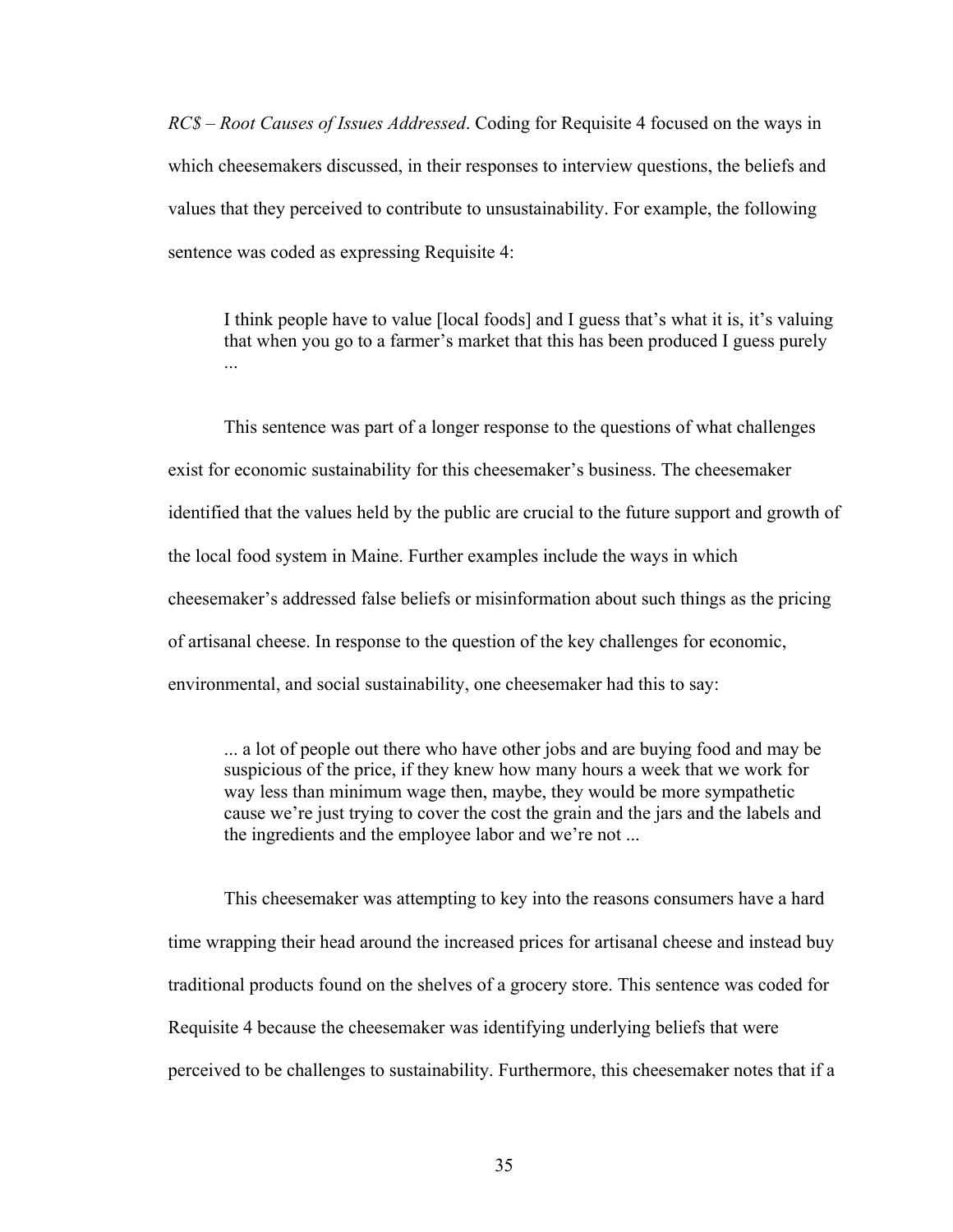consumer had the opportunity to be properly informed of the expenses associated with artisanal production, their beliefs and opinions might be shifted.

Additional sentences that outlined the opportunities that cheesemakers believed would transform identified beliefs and values were analyzed for their expression of the characteristics of this requisite. The following cheesemaker quote exemplifies one of these sentences:

A more educated consumer base right now who's willing to take that into consideration and pay a higher price for it so I think that's a huge opportunity.

This sentence was coded among a longer response to the question of what opportunities exist for the cheesemaker's business and for all cheesemakers in Maine. This artisan not only identified a root cause for a challenge facing this sector of the economy in a general unwillingness to pay a higher price for food, but suggested consumer education as a possible solution to the issue. Therefore, this sentence was coded as expressing Requisite 4.

Another example of a sentence coded for how it addressed transforming beliefs and values is found below:

... I figure my challenge is that I need to continue what I'm doing in terms of education ... continue the educational piece and continue to be that mentor for people.

This quote comes from a response to the question of what challenges exist for social sustainability and was coded because the cheesemaker demonstrates that education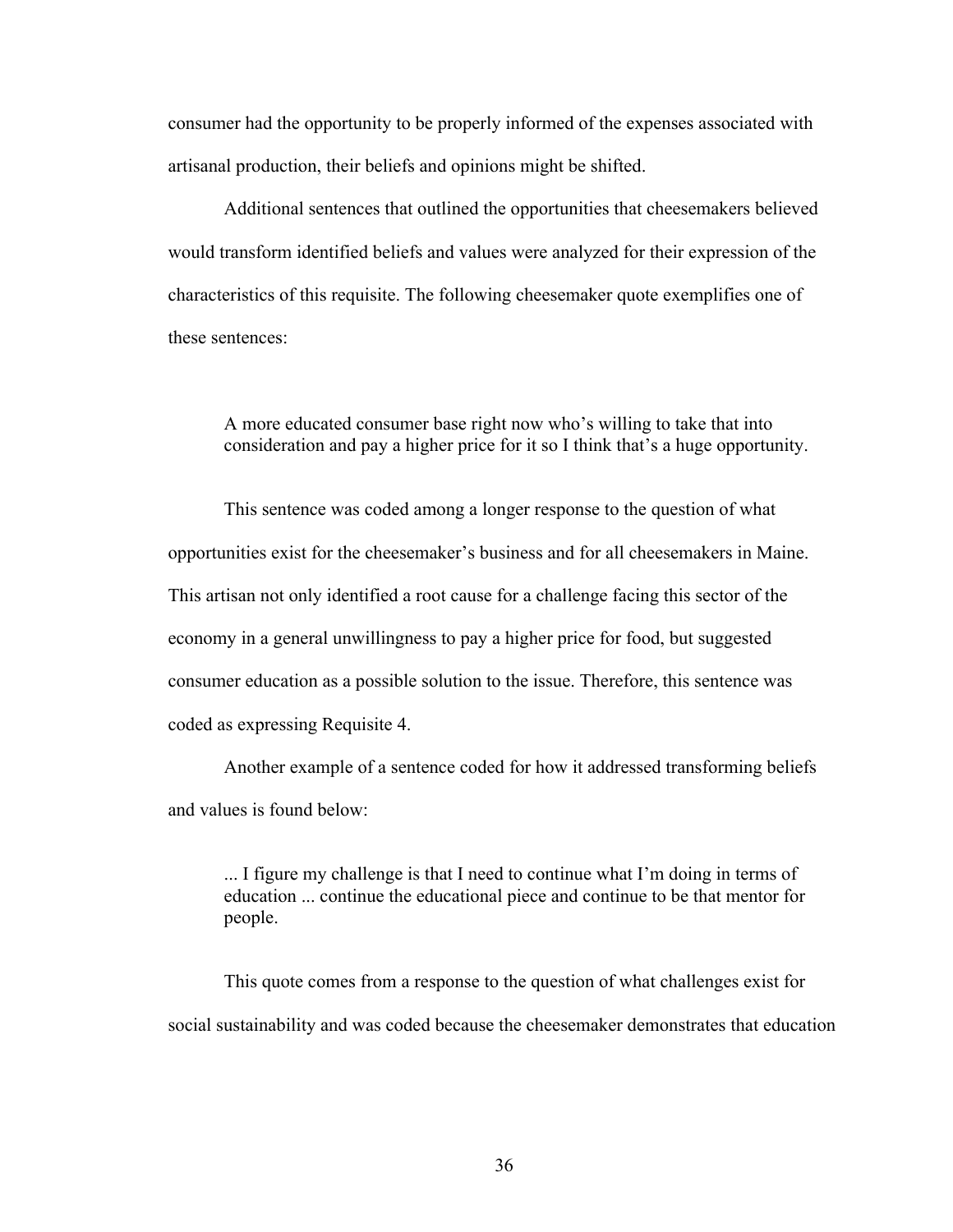has been identified as a method to address certain issues they face in operating their business.

*CR% – Processes of Enactment Underpinned by Critical Reflection.* Coding for Requisite 5 focused on the extent to which cheesemakers engaged in critical reflection. Initially, any indication that a cheesemaker had engaged in reflection was deemed sufficient for that response to be coded for this requisite. Early on in the analysis, preliminary coding flagged any sentence that illuminated some aspect of the cheesemaker's decision making process. These sentences were thought to satisfy the criteria for Requisite 5 and indicate that some sort of reflection had taken place before an action was taken. As a result of this approach, two problems quickly arose. First, due to the fact that the interview questions asked cheesemakers to explain various parts of their operations or decision making, nearly every sentence in a transcript appeared to indicate the existence of critical reflection. Second, the number of instances that critical reflection was flagged in each of the transcripts threatened to dilute the results for this aspect of the research. In response to this, it was determined that a stricter definition for this requisite needed to be devised and that previous transcripts required recoding.

The definition used for coding Requisite 5 was tightened around how cheesemakers reflected on their decision making processes around three critical areas in the evolution of their businesses. First, sentences were coded based on how artisans explained the reasons for becoming cheesemakers. For example, in response to the questions of what drew them into making cheese, one cheesemaker replied: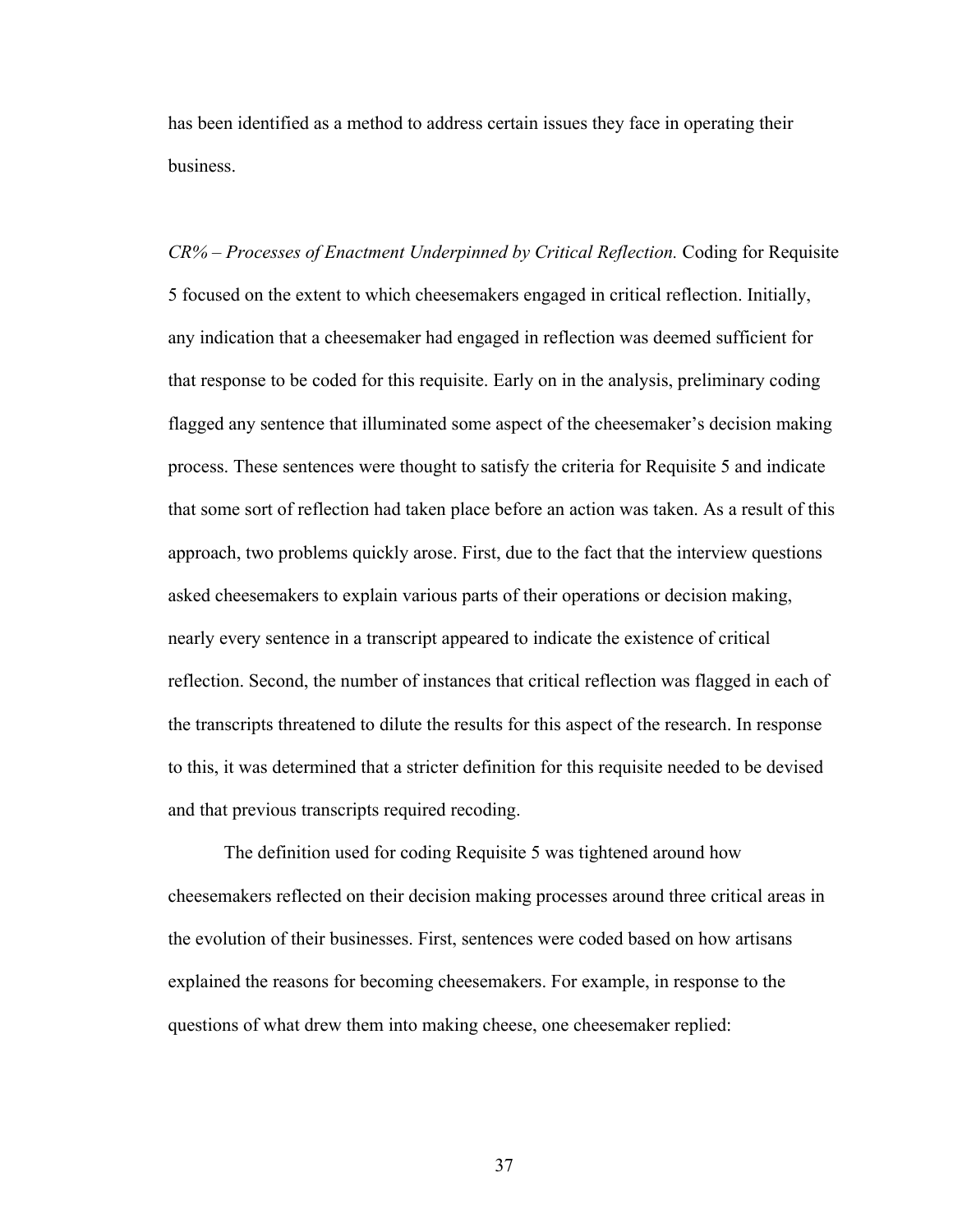You know, there wasn't a lot to do, so I thought, well, I didn't mind ... it was probably sort of accidental, I didn't mind ... you know, I'm a self-starter, I didn't mind being by myself or working for myself or ... I like the physical stuff, didn't mind the physical work.

This sentence was coded as expressing Requisite 5 because the artisan reflected on the personal qualities that suited them for the work involved in making cheese. In particular, this response demonstrates how the cheesemaker is able draw out and articulate specific opinions and thoughts that were part of the original rationale for their decision to start cheesemaking.

The second area of focus for the coding of this requisite centered on sentences that described the factors that were considered as artisans determined their approach to making cheese. An example of one sentence coded in this way is below:

Everything had to be consolidated so that 2, maybe 3 people could run the dairy and not ... if you have to hire ... we'd run ... this is my third business now, and there's a couple things, one is we didn't want a lot of employees because we've been down that road and we didn't want to do that again.

This sentence, pulled from a longer response to the question of what key aspects of the business allow it to be sustainable, was coded as expressing Requisite 5 because the cheesemaker reveals the thinking behind the current set up of the operation. This response illuminates the decision making process and indicates a high level of consideration for the desired outcomes of the current approach to making cheese.

And, third, sentences were coded that captured a cheesemaker's thinking on the next steps for their businesses, whether it be growing, maintaining, or downsizing the operation. For example, the sentence below was from a response based on the question of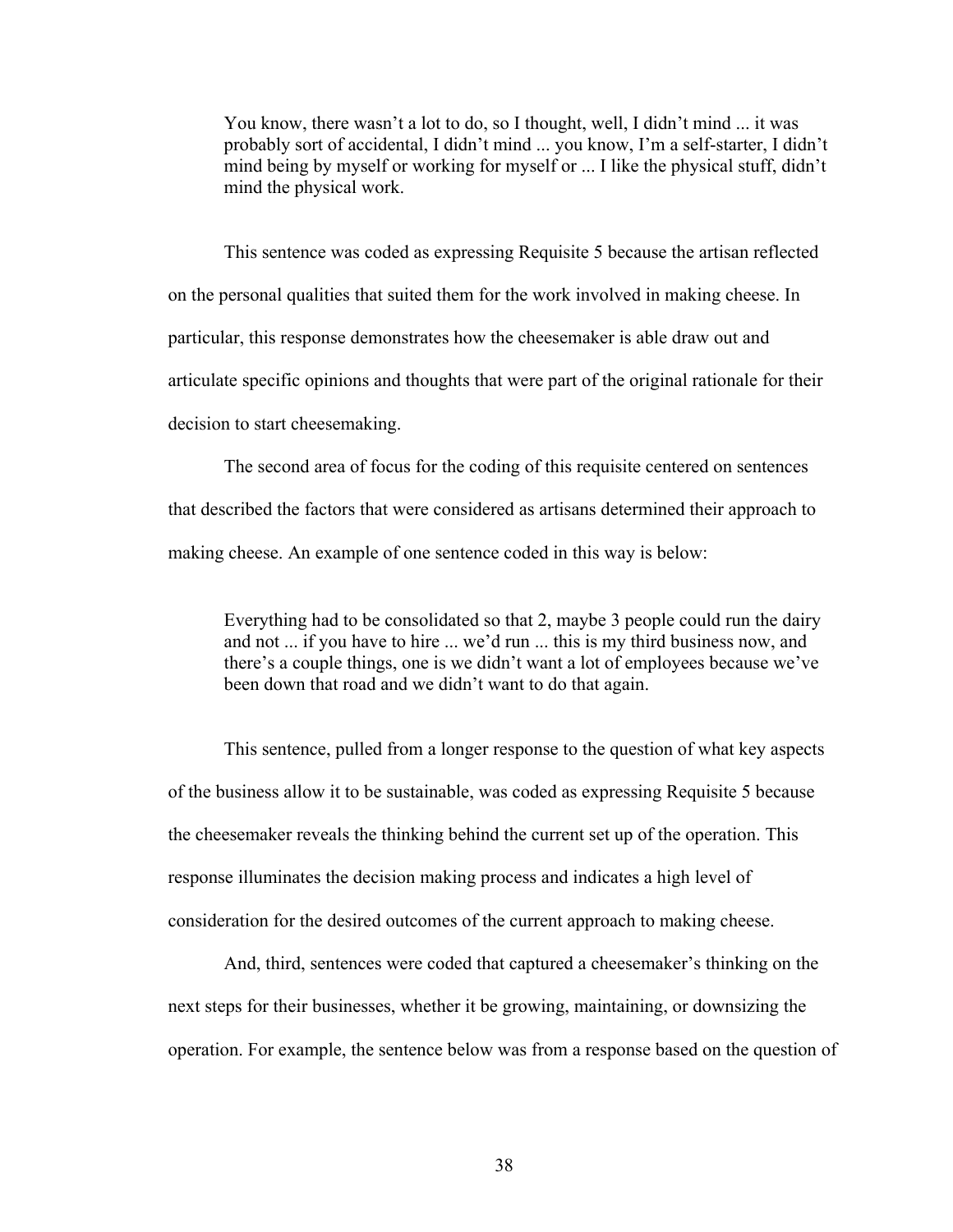what the key challenges are to being a cheesemaker, explains the factors being weighed by one artisan in order to reach new markets:

I went back and forth and back and forth between doing an apprentice and hiring someone and I decided to hire someone because I just don't like having to train someone new every 6 months so ... I mean, the climate of Maine, not the environmental climate but just the seasonal climate ... I just want to get into Boston you know?

This sentence was coded as Requisite 5 because it reveals some of the thinking the cheesemaker has engaged in to assess and respond to challenges facing the business. Moreover, this sentence sheds light on the potential opportunities this cheesemaker has been considering to grow the business and solve some of the challenges associated with seasonality.

*PE^ – Profit is a Means to an End, Not an End Itself*. Coding for Requisite 6 centered on how each cheesemaker discussed their opinions on profit in the context of their business. Sentences, like the one below, received codes for presenting alternative views on how profitability is defined:

We get rewarded from this in many other ways than just economic and I think that's part of the answer to your question.

The above sentence captured one cheesemaker's view that profit does not have to be the sole purpose of the enterprise, nor does it have to be the only source of value. In addition, responses that discussed how professionally making cheese allowed artisans to maintain a desired lifestyle were scrutinized for the extent to which cheesemakers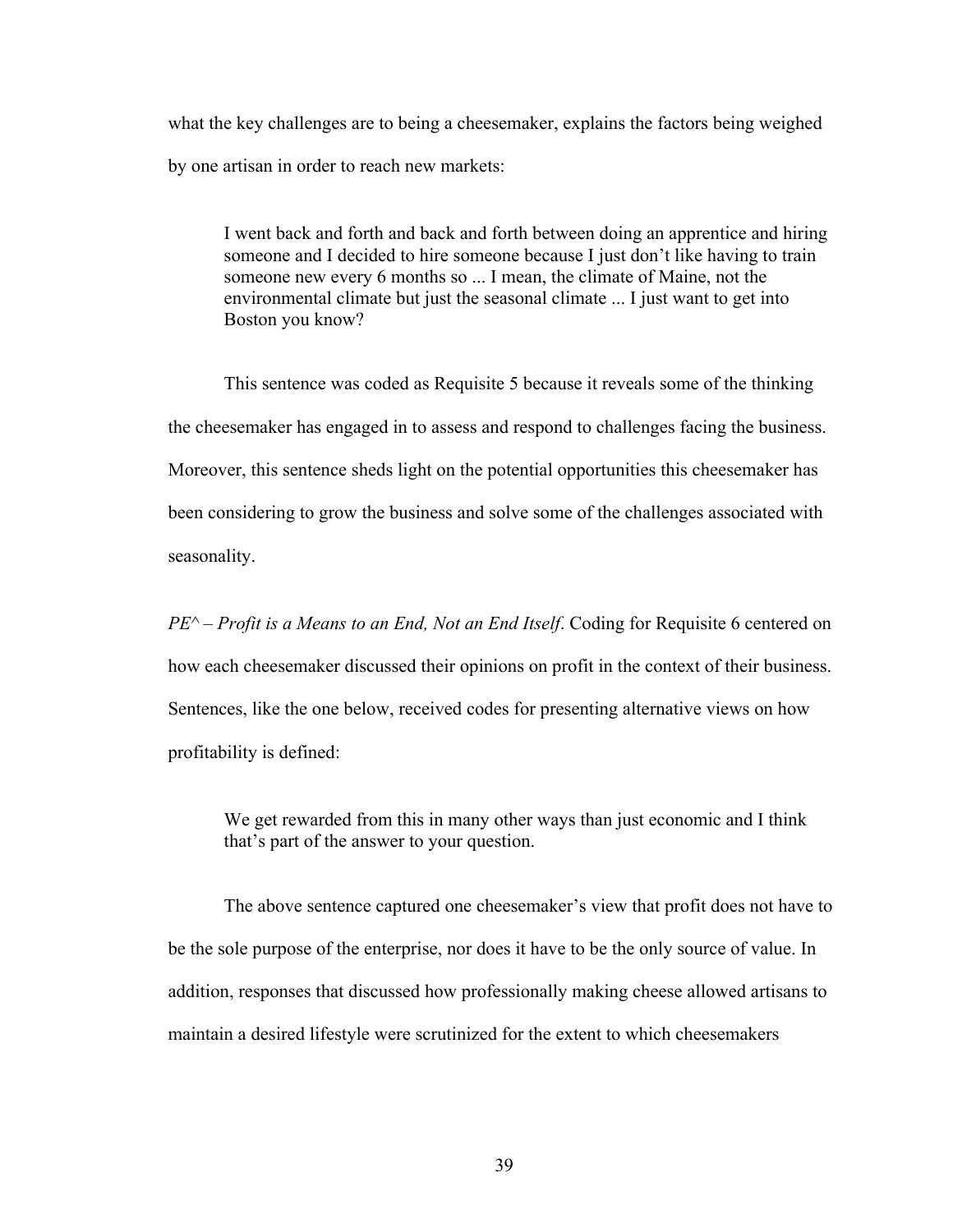expressed profit as a means to a more meaningful end. The following sentence is one example of a response coded in this way:

I think we're a very profitable farm in the respect that we're getting to do what we love to do.

Predictably, key words that were recurring in some of the other responses coded for this requisite included *profit*, *money*, and *lifestyle*.

*PB& – Planetary Boundaries are Respected and Operated Within*. Coding for Requisite 7 centered on the extent to which cheesemakers acknowledged and worked within planetary boundaries in their operations. Within the context of the interviews, responses that were coded for this requisite discussed topics, such as land and waste management. For example, the following sentence, which was part of a longer response to the question of what challenges exist to economic, environmental, and social sustainability, was coded as being expressive of Requisite 7:

I think environmentally we're improving our farm by improving the fields, adding all the manure and stuff that we have into it, having the goats grazing across it.

This sentence received a code because the cheesemaker's response keyed into how their land is managed in ways that cycle nutrients through the farm system. Furthermore, as the artisan considers this approach to be linked to environmental sustainability, this response was deemed to represent a respect for planetary boundaries.

Sentences with key words such as *waste*, *whey*, *manure*, *compost*, and *greywater* were scrutinized for the extent to which they expressed this requisite. The following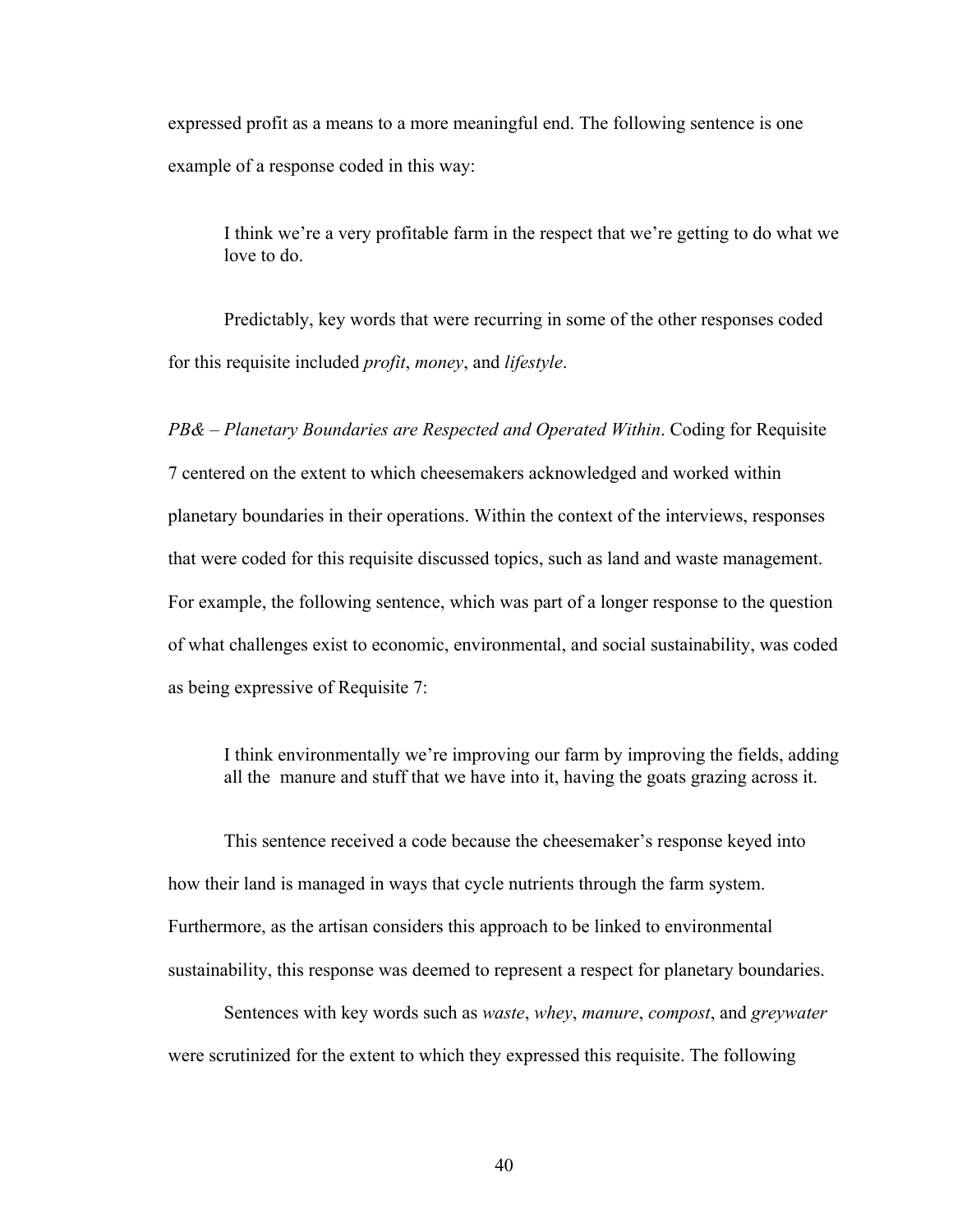sentence, in response to the question of what wastes are generated as part of the cheesemaking process, details how one cheesemaker manages one of those wastes:

... well whey is one huge big waste and that, actually, my milker takes it away for his pigs.

This sentence was coded for how the cheesemaker acknowledges the major wastes generated in making cheese and has established relationships to manage those wastes. Another area of coding for this requisite attempted to capture the wider opinions of cheesemakers on how they viewed their use of the land and their relationship to it. The following sentence was coded in this way:

I'd say most people we're talking about are operating under a sort of similar umbrella of caring for the Earth and trying to get off this crazy, destructive trajectory we're on and try to leave things a little better for our children or help them steer it back a little bit.

This sentence was found to be expressive of Requisite 7 in the way in which the cheesemaker demonstrates an awareness for the negative impact of human activity on the planet and a desire to lessen those impacts. These sentiments displayed both an acknowledgement and respect for planetary boundaries.

*PC\* – Participative and Collaborative Approaches are Encouraged*. Coding for

Requisite 8 centered on three primary areas. First, sentences that described current collaborations cheesemakers had established with other businesses, organizations, and institutions were analyzed for the extent to which they expressed this requisite. An example of a sentence coded in this manner is below: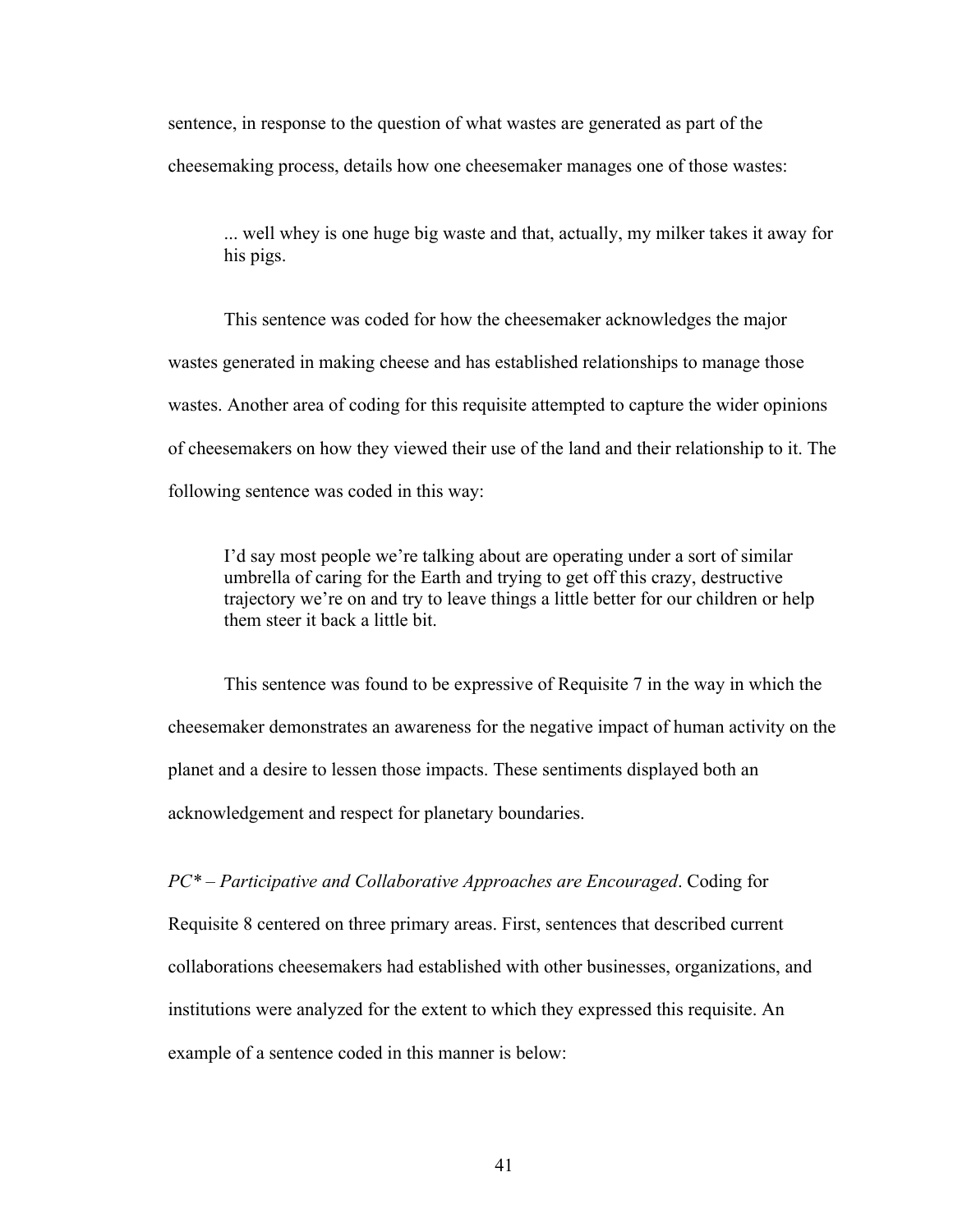... I have custom batches that I make in arrangement with breweries, wineries, and distilleries.

This sentence received a code because the cheesemaker described a current collaboration that has been established with businesses operating in other industries. Additional entities mentioned in the responses of other cheesemakers that were coded for participatory collaboration included the Maine Cheese Guild, Maine Organic Farmers and Growers Association (MOFGA), the University of Maine, and VIAC. Many artisans also described collaborating with their cheesemaking peers in a variety of ways in their interview transcripts.

The second main area of coding for Requisite 8 focused on how cheesemakers described further opportunities for collaboration. The response below is one example of a response coded in this way:

So, Maine cheesemakers ... I think they're probably other opportunities for people to be sharing spaces, you know, because Maine is so friendly for the raw milk side of things, I think that if there was a standard for food safety, for the cleaning processes that people were going to have in their space, there could probably be more people making use of, you know, gaining space.

This sentence was coded for participatory collaboration because the cheesemaker is encouraging collaboration and recognizing the potential for cheesemakers to cooperate for mutual benefit. An awareness for the advantages of collaboration was the third area of focus for coding for Requisite 8. The following quote shares another cheesemaker's view on the benefits that result from close cooperation among cheesemakers:

... the Guild meetings and going to Guild meetings and seeing those physical plants at every meeting gives you a broader view on different ways of doing the same thing and when you find the thing that really matches the thing you want to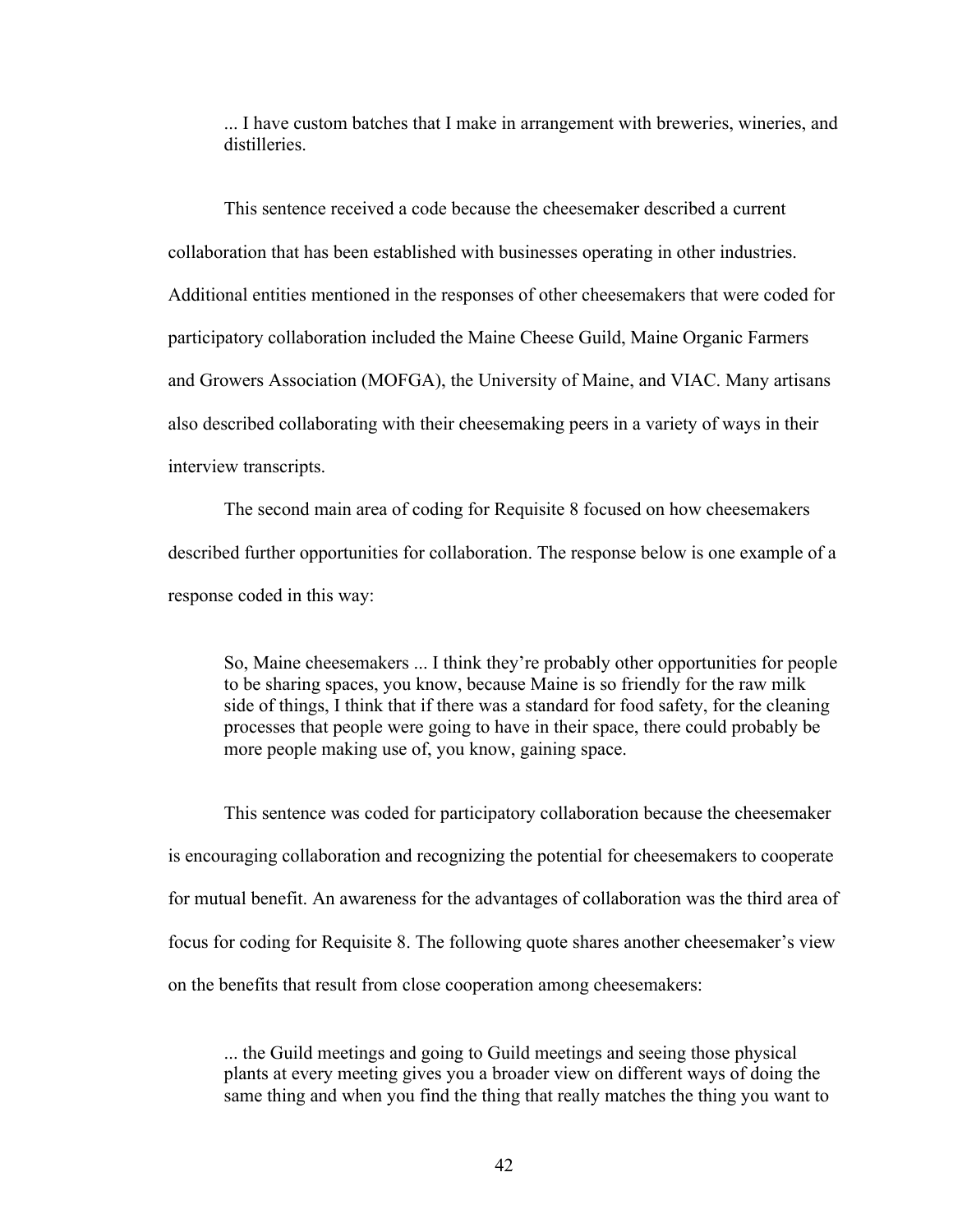do, I will ask for their plumber's name or who designed this or where's the design from and they'll give me the info.

This sentence received a code because the cheesemaker described how collaborative approaches can strengthen communities, specifically the community of artisanal producers who are part of the Maine Cheese Guild, through knowledge and experience sharing.

Sentences describing a cheesemaker's participation in a variety of workshops on topics such as making cheese and food safety were coded for this requisite as well. Often times these workshops were described in a context that fit the definition of this requisite and were therefore coded as representing participatory collaboration.

Additionally, due to the fact that the unit of analysis was at the sentence level and given the reality that many sentences were lengthy or involved complex answers, some sentences were assigned multiple codes. For example, the following sentence was coded as expressing a caring view of others and nature (Requisite 1), addressing root causes (Requisite 4), critical reflection (Requisite 5), and profits as a means to an end (Requisite 6).

I'm in it to show, okay, can we be good to the environment, can we be good to our workers, can we be good to our animals, and still run a business cause if we can't, I have no interest in doing it.

There were multiple instances across transcripts where single sentences received more than one code. This method of coding helped to overcome the challenge of assigning a single code to a sentence that shared sentiments or practices that could go be argued to be expressive of one code or another depending on how the sentence was interpreted.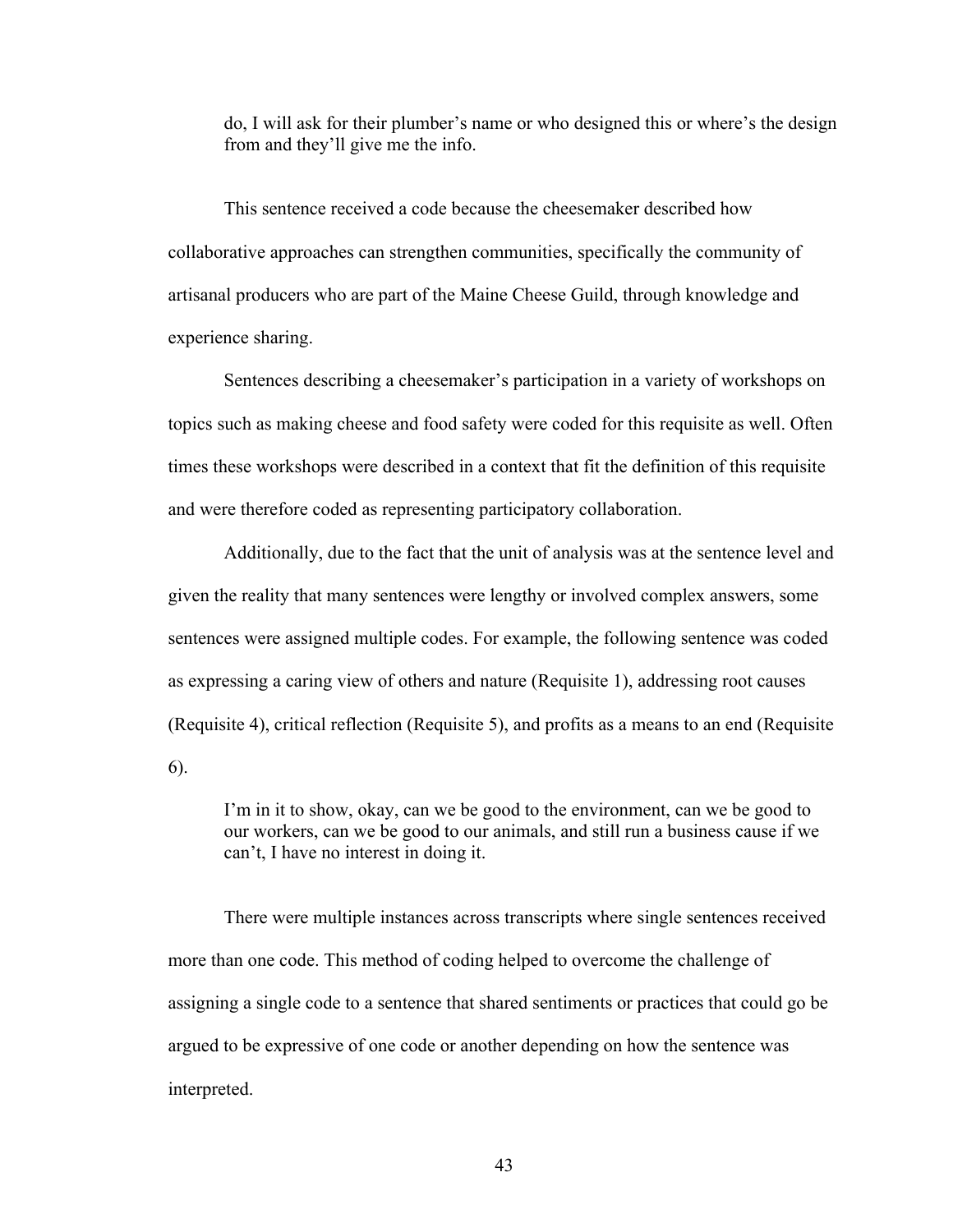The first two iterations of coding focused on how each of the requisites for sustainability-as-flourishing were expressed by the sample of thirty cheesemakers in their responses to the interview questions of this study. The third iteration of coding was conducted to identify sub-themes in the ways in which requisites were expressed across transcripts. This process involved selecting one of the eight code categories and performing a focused pass through all thirty transcripts to analyze the sentences that were flagged with that code. This process was repeated for each code category to determine if any patterns for expression existed across transcripts. The following paragraphs will describe the sub-themes that were identified as a result of this iteration.

Analyzing the sentences coded for Requisite 1 (Caring for Others and Nature) indicated that the majority of respondents expressed a level of compassion for those in close proximity to them. That is to say, numerous sentences across cases described caring relationships to individuals within a cheesemaker's community, as well as with the livestock involved with their operation. In this way, the two sub-themes identified for how this requisite was expressed were categorized as Caring for Animals and Caring for Community.

Expression for Requisite 2 (Principles of Social Justice and Equity) across transcripts was centered on social issues at the personal, local, and community level. While the interview questions relating to challenges associated with the economic, environmental, and social spheres of sustainability could be answered by keying into global issues, the majority of codes were assigned to sentences where artisans expressed a desire to work towards a more balanced distribution of resources within their own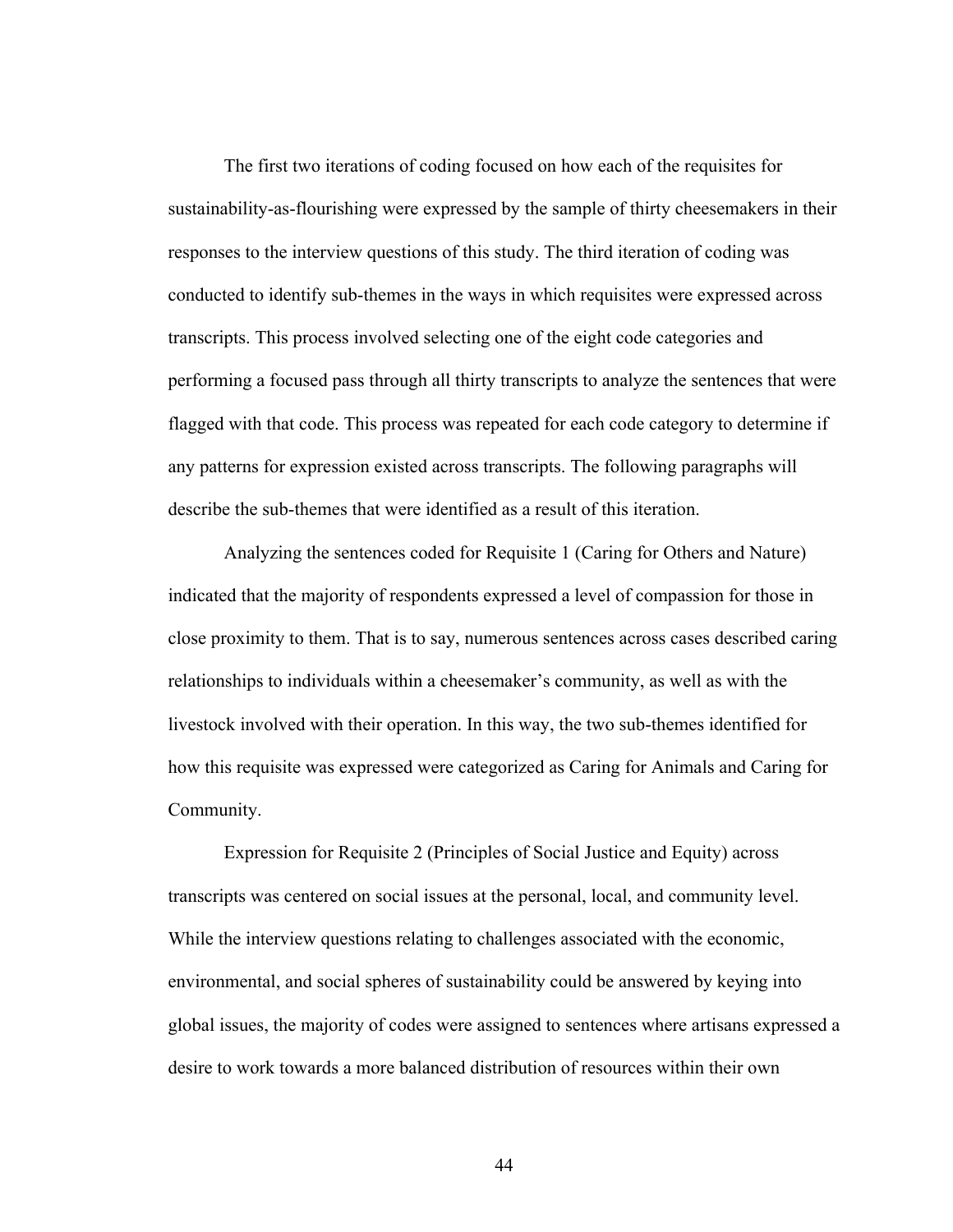operations and in their immediate communities. The analysis of codes from all thirty transcripts indicated that sub-themes existed for how cheesemakers discussed Financial Inequality, Treatment of Labor, and Accessibility to Local and Healthy Foods.

Regarding Requisite 3 (Complex Systems Thinking and Holistic Approaches), the third iteration of coding indicated that responses centered around the sub-themes of Food Systems, Political Systems, Social Systems, and Economic Systems. The analysis of codes across all thirty transcripts also revealed an absence of codes demonstrating how cheesemakers engaged in holistic approaches, established long term horizons for decision making, and practiced pragmatism. Responses did not key into these areas to the extent that an awareness for the interconnectedness of economic, social, and political systems was expressed across the majority of transcripts. As demonstrated by the sub-themes identified for this requisite, the majority of codes were assigned to sentences that demonstrated cheesemaker's thinking across systems.

The analysis for the expression of Requisite 4 (Root Causes of Issues Addressed) revealed that cheesemakers predominantly identified and sought to transform beliefs and values associated with local food systems. Many of the beliefs and values that were identified and targeted for transformation were related to issues related to the sustainability of cheesemaking, such as educating consumers to value local foods. Reviewing the sentences coded for this requisite across all thirty transcripts indicated the existence of three sub-themes: Source of Food, Education & Awareness, and Culture  $\&$ Values.

The coding for Requisite 5 (Processes of Enactment Underpinned by Critical Reflection) focused on the story behind the artisan's journey to cheesemaking, how the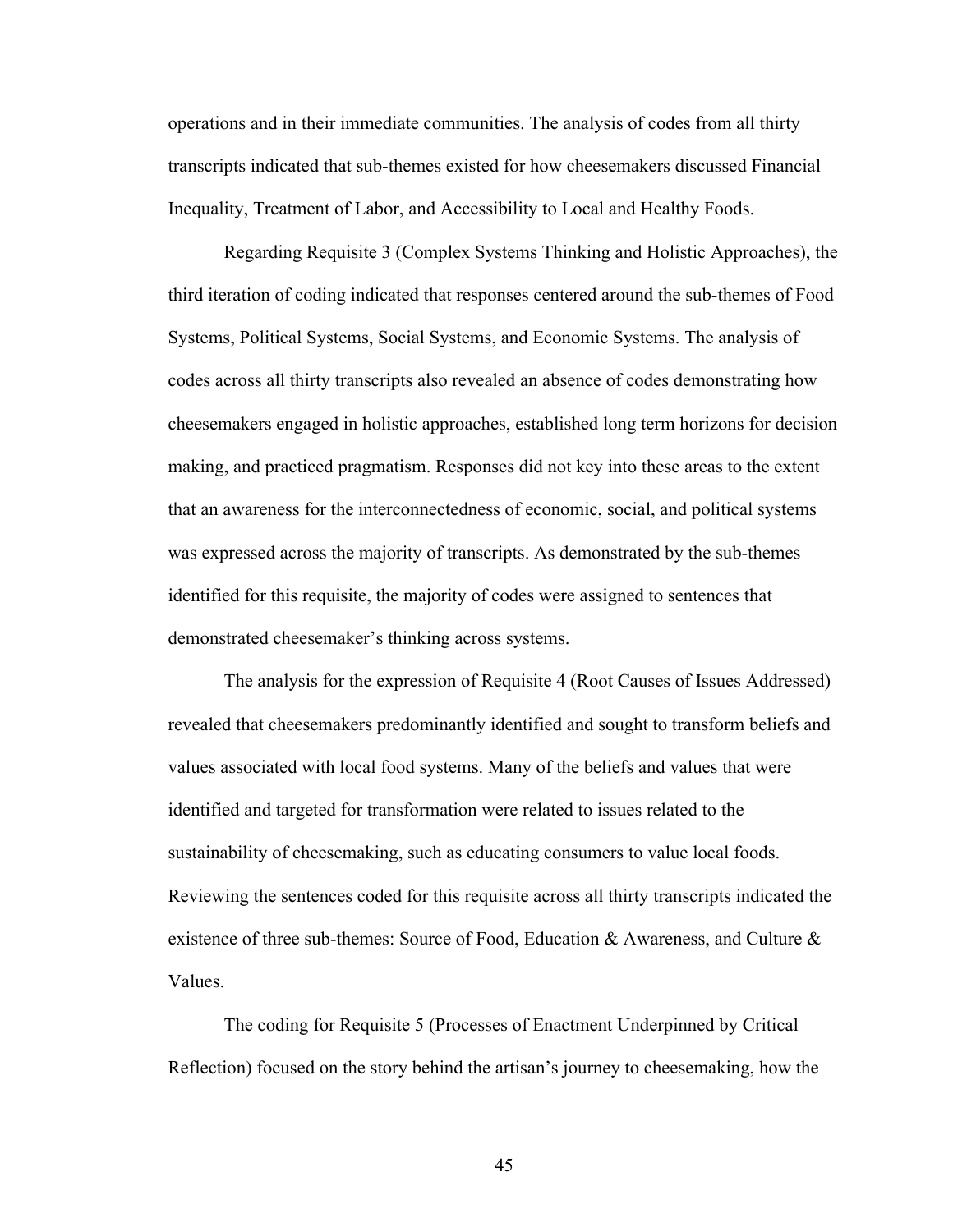approach to making cheese professionally was determined, and how that approach has been maintained or altered over time. Sentences that were coded across all thirty transcripts revealed aspects of the cheesemaker's decision making process, as well as how they think about their set up and operations. The third iteration of coding for this requisite indicated the existence of two sub-themes: Evolution of Business  $\&$  Mission and Process & Resource Management.

Analyzing the sentences coded for Requisite 6 (Profit as a Means to an End, not an End Itself) revealed the majority of responses were centered on the varying views of profitability held by cheesemakers, as well as their recognition that profit allowed them to pursue more meaningful goals. The analysis of codes from all thirty transcripts indicated that sub-themes existed for how profit was described as a means for cheesemakers to be engaged in the process of making a high quality product with their own hands, as well as maintain a desired quality of life. As a result, the sub-themes identified are titled: Art & Craft and Quality of Life.

Regarding Requisite 7 (Planetary Boundaries are Respected and Operated Within), the third iteration of coding indicated that responses were patterned around respecting the personal and local environments in which cheesemakers were situated. Wider planetary environments and boundaries were not found to be the exact focus of the sentences coded for this requisite. Codes were assigned to responses that dealt with how waste was handled in each cheese making operation and to the views and practices concerning land management. The analysis of codes across all thirty transcripts indicated that the following sub-themes existed: Opinions on Waste  $\&$  Waste Management and the Treatment of Land.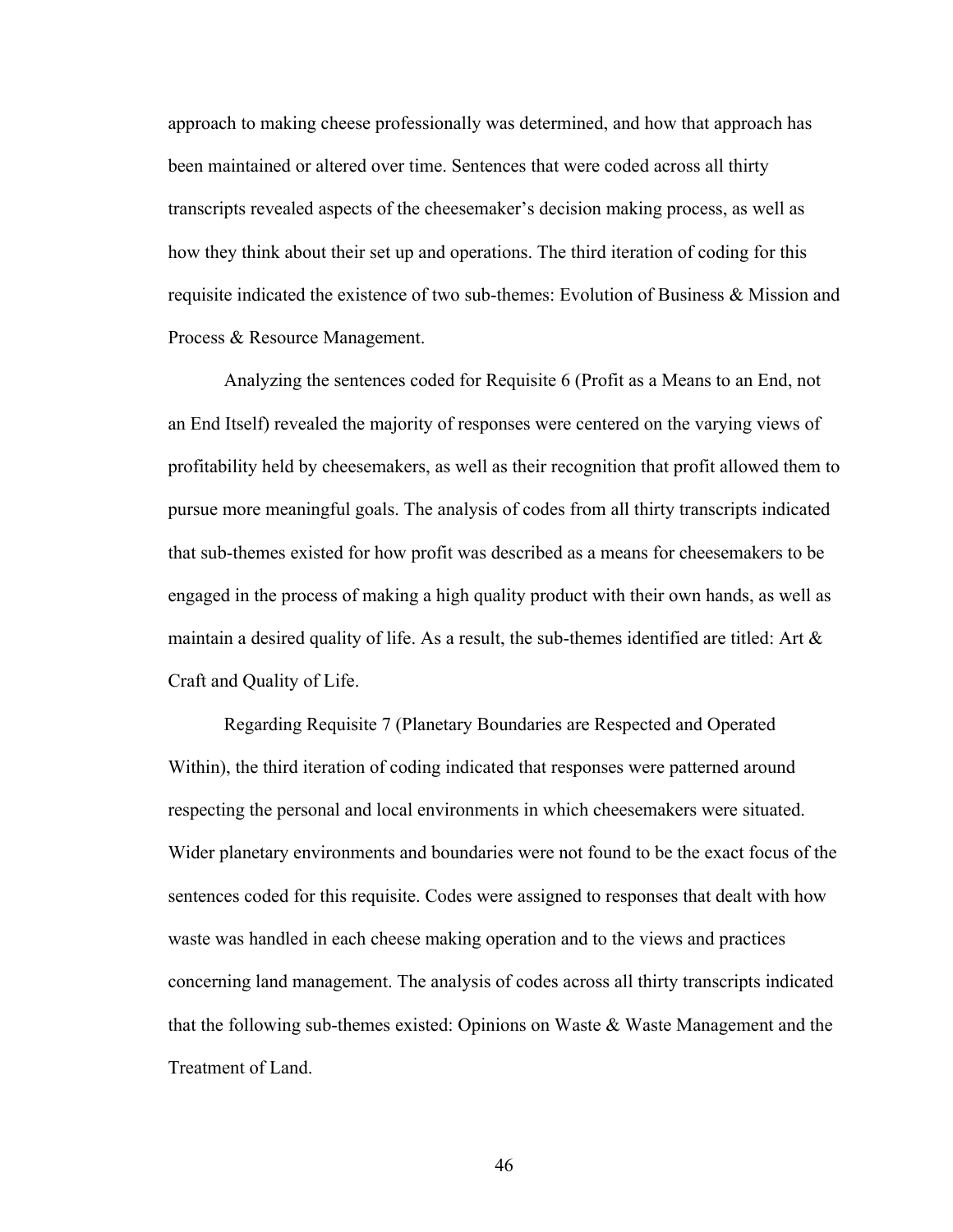The expression of Requisite 8 (Participative and Collaborative Approaches are Encouraged) across transcripts was centered on how cheesemakers engaged in and sought to establish collaborative relationships with other entities. Sentences coded in this way also captured the views and opinions of cheesemakers on how opportunities to collaborate would benefit their operations, as well as the artisanal cheesemaking sector at large. The third iteration of coding indicated the following sub-themes: Maine Cheese Guild, Community Relationships, and Cross-Industry Collaboration.

#### Results

This section reports the findings from the analyses of the thirty cheesemaker interviews with respect to the eight requisites for sustainability-as-flourishing identified by Schaefer, Corner, and Kearins (2015). First, this section reports the total number of codes collected from the entire analysis process across all eight requisites. Moving beyond the aggregate coding data, the next portion of this section presents the findings from the analysis on the frequency of expression for each individual research question.

Figure 1, below, displays the number of codes each requisite received through the analysis of all thirty transcripts.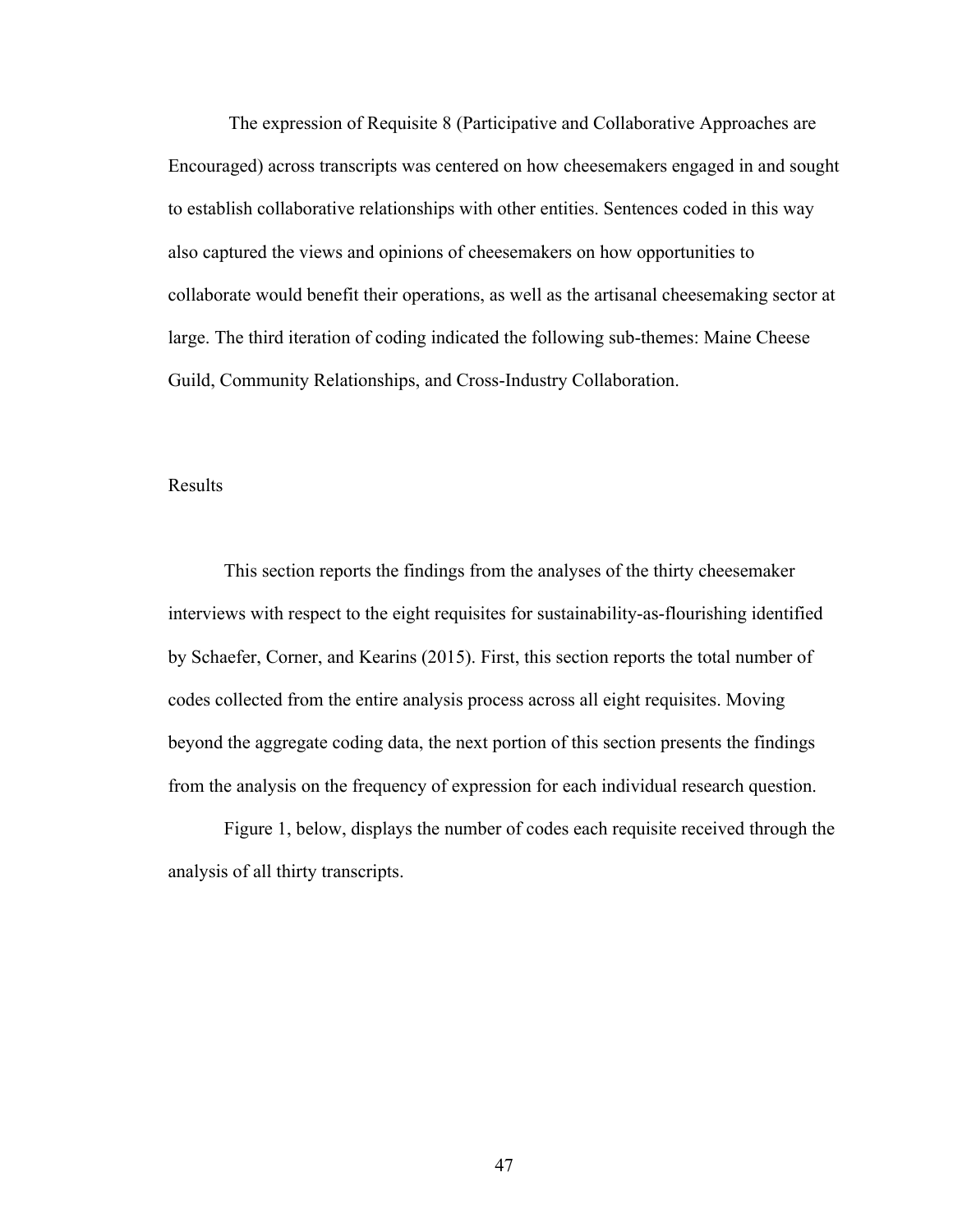

**Figure 1.** Combined Coding Data for All Requisites

The two highest frequency codes were found to be critical reflection (Requisite 5) and participative collaboration (Requisite 8). The requisites of complex systems thinking (Requisite 3), a respect for planetary boundaries (Requisite 7), and a caring view of others and nature (Requisite 1) were expressed at a moderate frequency throughout the interview transcripts. Finally, the following requisites were infrequently coded throughout all thirty transcripts: addressing root causes (Requisite 4), principles of social justice and equity (Requisite 2), and profit as a means to an end (Requisite 6).

The frequency at which each requisite was expressed was determined by the number of instances that requisite was coded in each interview transcript. This measure was selected to evaluate the degree to which each requisite was expressed by each individual cheesemaker, as well as collectively among the other transcripts. The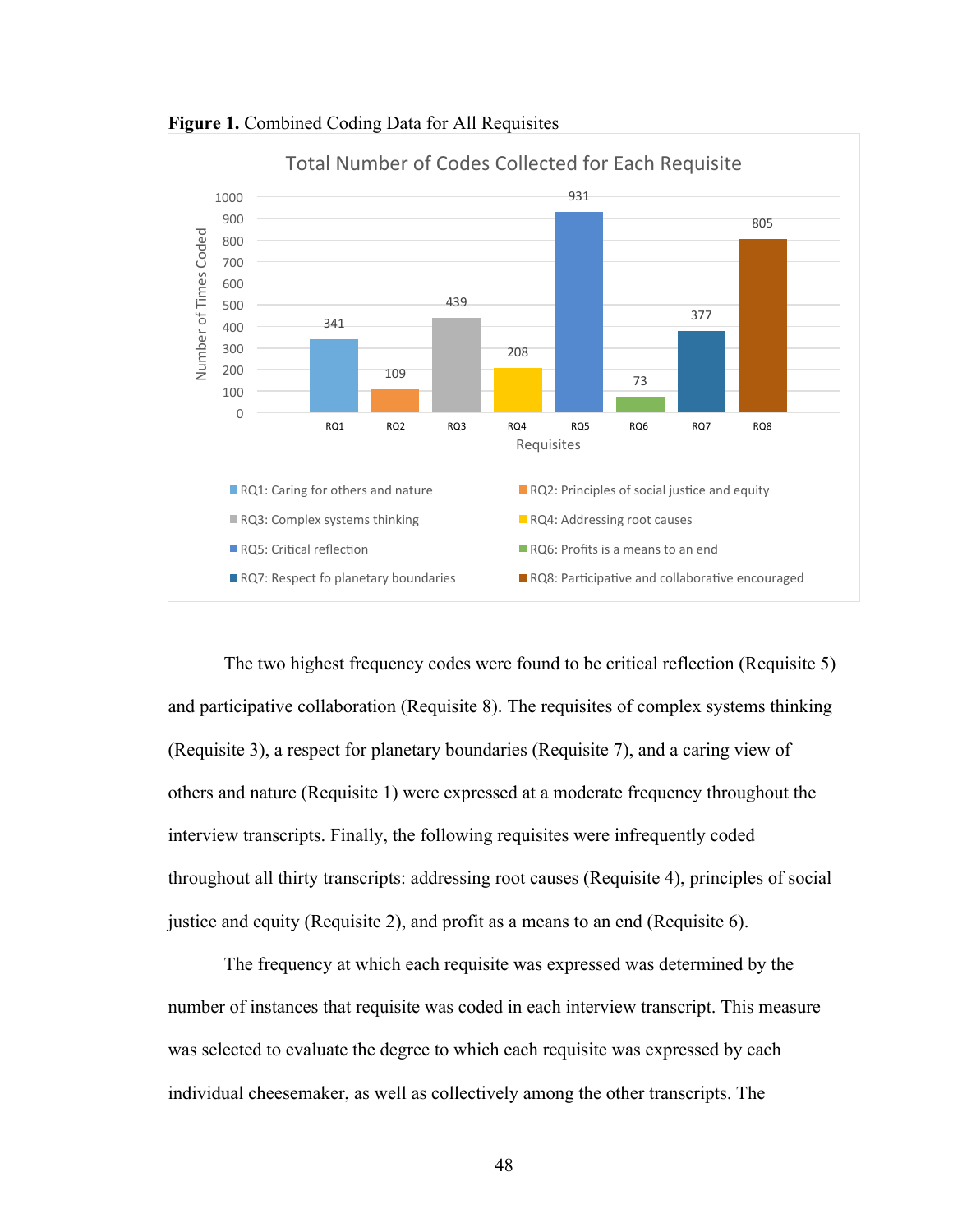frequency level was evaluated based on intervals of fifteen. The scale for code frequency was set at Zero (no codes), Low (less than fifteen), Moderate (greater or equal to fifteen, but less than thirty), and High (equal to or greater than thirty)

Requisite Category 1: Beliefs and Values

RQ 1: To what extent do cheesemakers express a caring view of others and nature?

Regarding the belief that a caring view of others and nature should be maintained, this study revealed that only two cheesemakers expressed this requisite at a high frequency level in their responses to the interview questions. The level of frequency can be seen for each research question in Figure 2. Chart A showed that four cheesemakers expressed a moderate frequency level for this view, while the largest portion of the sample size at twenty-three cheesemakers, were found to have a low frequency level. Finally, one cheesemaker did not express this requisite throughout their interview and received a frequency score of zero.

RQ 2: To what extent do cheesemakers promote social justice and equity?

The results showed only one cheesemaker expressed a high frequency of his/her views on social justice and equity, as shown by Chart B in Figure 2. Additionally, one cheesemaker received a moderate frequency score for this requisite. The vast majority of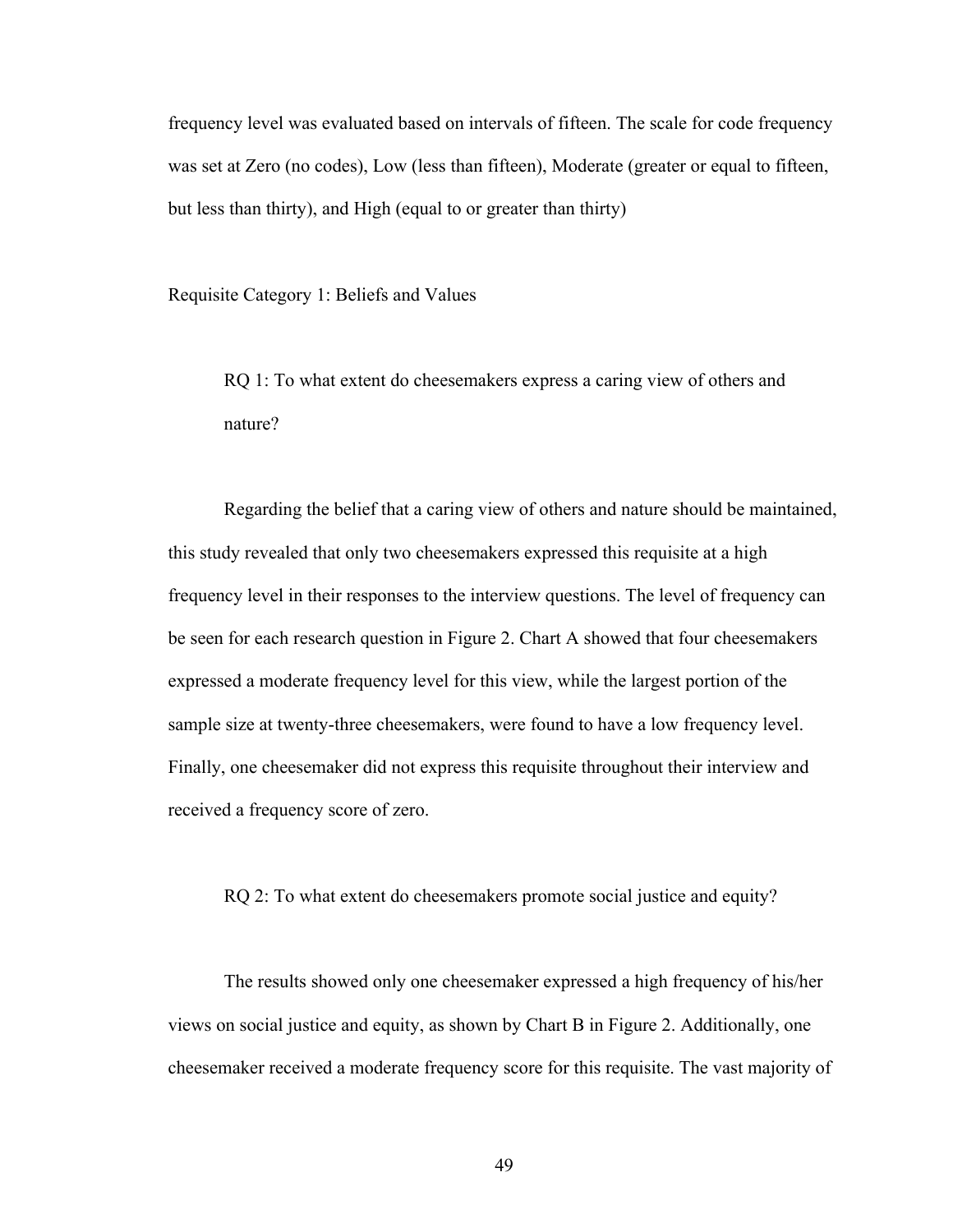the cheesemakers expressed either a low level of frequency or none at all in regards to social justice and equity. The number of low frequency cheesemakers was fifteen, while thirteen did not express this view at all through their transcripts.

Requisite Category 2: Diagnosis

RQ 3: To what extent do cheesemakers engage in complex systems thinking and adopt holistic approaches?

The results revealed that three cheesemakers expressed their engagement in complex systems thinking at a high level frequency. As shown in Chart C in Figure 2, there were ten cheesemakers indicated a moderate frequency level for this requisite. The majority of the sample, at fifteen cheesemakers, were deemed to have a low level of frequency for their expression of this requisite in their responses. Finally, two cheesemakers did not express systems thinking as part of their diagnosis of socioeconomic and environmental challenges in their responses to various questions regarding the characteristics of their enterprises.

RQ 4: To what extent do cheesemakers consider root causes rather than symptoms?

Chart D in Figure 2, displayed the finding that none of the thirty cheesemakers expressed this requisite at a high frequency. Five cheesemakers were found to diagnose root causes at a moderate frequency level, while the majority of the group, at eighteen